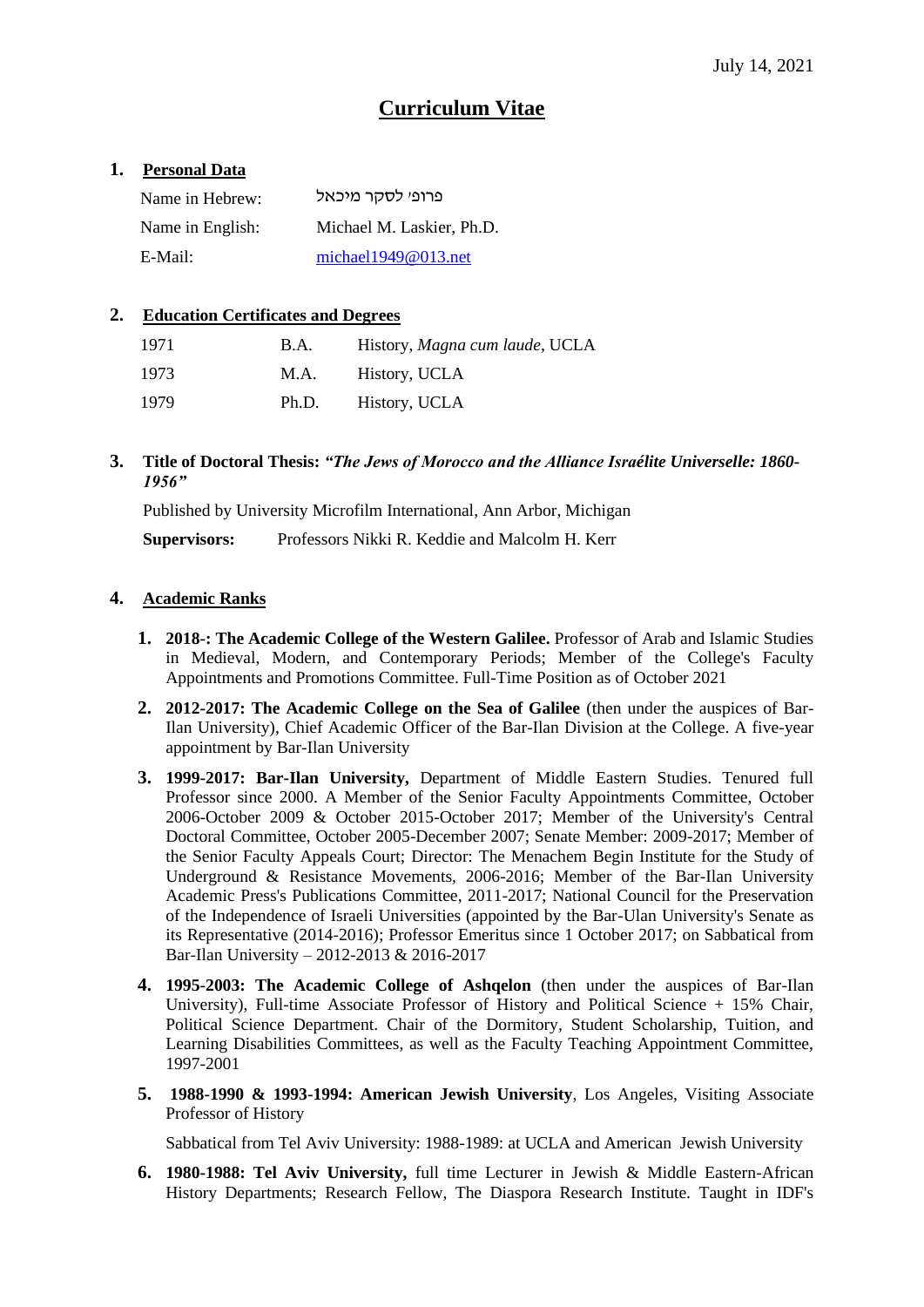*Piqud u-Mateh College* and the Overseas Studies Program as part of the University's teaching duties

# **5. Supervising Graduate and Post-Graduate Students**

| 1998 | Supervisor M.A. Thesis of Yosef Ben-Tolila, Student at Touro College/Lander               |
|------|-------------------------------------------------------------------------------------------|
|      | Institute, Jerusalem Campus: Jews in 20 <sup>th</sup> Century Spanish Morocco: Dispersion |
|      | of the Tetuan Community (graduation 1999)                                                 |
| 2002 | Supervisor of PhD Dissertation of Yosef Ben-Toilla, Bar-Ilan University's                 |
|      | Department of Jewish History: Jews in 20 <sup>th</sup> Century Northern Morocco:          |
|      | <b>Tangier &amp; Tetuan</b> (graduation 2008)                                             |
| 2002 | Supervisor MA Thesis of Dalit Atrakchi, Bar-Ilan University's Middle East                 |
|      | History Department: Allal al-Fasi and the Moroccan Nationalist Movement:                  |
|      | 1930-1973 (graduated June 2004)                                                           |
| 2003 | Supervisor of MA Thesis of Gal Ben-Yishai, Bar-Ilan University's Middle East              |
|      | History Department: The Social and Political Thought of Egypt's Ihsan                     |
|      | 'Abd al-Qaddus: 1940s - 1950s (completed, February 2006 – graduated 2006)                 |
| 2003 | Supervisor of PhD Dissertation of Omer Garfinkel, Bar-Ilan University's Middle            |
|      | Eastern History Department: Iraq and Great Britain: Political Relations &                 |
|      | Common Interests, 1958-1963 (graduated 2007)                                              |
| 2003 | Supervisor of PhD Dissertation of Yehuda Balanga, Bar-Ilan University's Middle            |
|      | Eastern History Department: Egyptian-American Relations in the Nixon                      |
|      | <i>Era, 1969-1974</i> (graduated 2008)                                                    |
| 2003 | Supervisor of MA Thesis of Liat Cohen, Bar-Ilan University's Middle Eastern               |
|      | History Department: The Palestine Liberation Organization and the United States:          |
|      | 1973-1979 (graduated 2009)                                                                |
| 2004 | Supervisor of PhD Dissertation of Rachel Noy, Bar-Ilan University's Middle                |
|      | Eastern History Department: Aspects of Jewish History as Narrated in Egyptian             |
|      | <b>Historiography</b> (graduated 2007)                                                    |
| 2004 | Supervisor of MA Thesis of Muhammad Fuqra, Bar-Ilan University's Middle                   |
|      | Eastern History Department: Al-Jilani: A Sufi Thinker and Leader of the                   |
|      | <b>Qadiriyya Movement</b> (graduated 2005)                                                |
| 2004 | Supervisor of MA Thesis of Maya Dahan, Bar-Ilan University's Middle                       |
|      | Eastern History Department: Syria and Egypt - Economic Relations, 1958-1963               |
|      | (graduated 2008)                                                                          |
| 2005 | Supervisor of MA Thesis of Yahel Sharabi, Bar-Ilan University's Middle                    |
|      | Eastern History Department: U.S.-Algerian Relations during the 1950s and                  |
|      | 1960s in the Shadow of the Arab-Israeli Conflict (graduated 2006)                         |
| 2005 | Supervisor of PhD Dissertation of Hanuch Bazov, Bar-Ilan University's Middle              |
|      | Eastern History Department: The Soviet Union and Leftist Palestinian                      |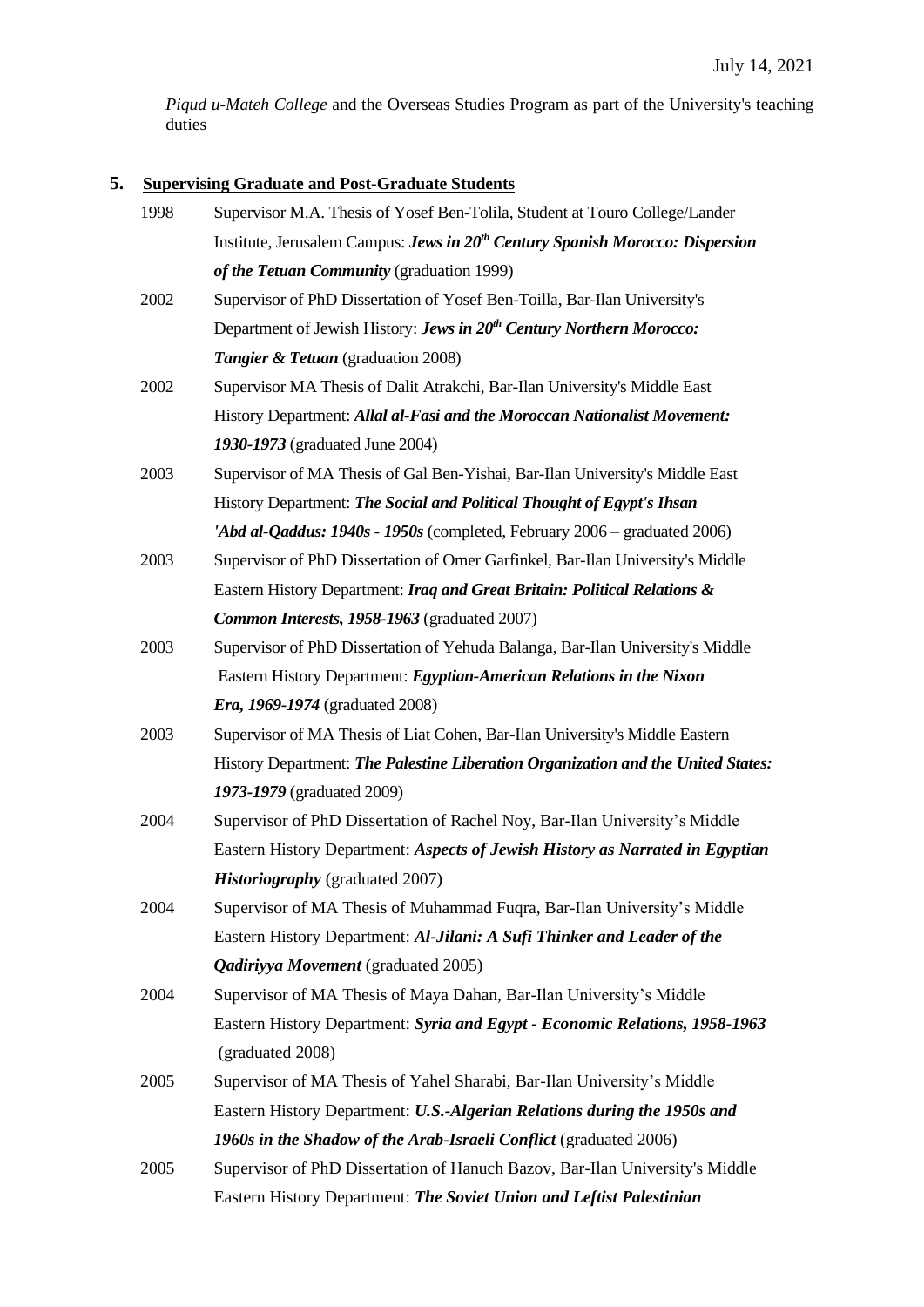|      | Organizations: 1968-1983 (graduated 2008)                                                                                                       |
|------|-------------------------------------------------------------------------------------------------------------------------------------------------|
| 2006 | Supervisor of MA Thesis by Barak Kaminsky, Bar-Ilan University's Middle                                                                         |
|      | Eastern History Department: Iraq under Qassem and its Relations with Egypt,                                                                     |
|      | 1958-1963 (graduated 2008; working at the Israeli Prime Minister's Office)                                                                      |
| 2006 | External Co-Supervisor with Professor Raphael Israeli of PhD dissertation by                                                                    |
|      | Lior Bibi of the Middle East Studies Program, The Hebrew University of                                                                          |
|      | Jerusalem: Egypt's Butrus Butrus Ghali and his Diplomatic and Political Career<br>in the Latter Half of the $20^{th}$ Century (graduated 2008). |
|      | Pursued post-doctoral studies at Johns Hopkins University, 2008-2009;                                                                           |
|      | works at Kol-Yisrael News Radio)                                                                                                                |
| 2006 | Supervisor of MA Thesis by Assaf Ziedler, Bar-Ilan University's Middle Eastern                                                                  |
|      | History Department: Missed Opportunities?: Israeli-Egyptian Peace Settlement                                                                    |
|      | <i>Efforts of the Early 1970s</i> (graduated June 2009)                                                                                         |
| 2006 | Supervisor of PhD dissertation by Yahel Sharabi, Bar-Ilan University's Middle                                                                   |
|      | Eastern History Department: U.S.- Algerian Relations - 1962-1978                                                                                |
|      | (graduated June 2011)                                                                                                                           |
| 2006 | Supervisor of PhD dissertation by Dalit Atrakchi, Bar-Ilan University's Middle                                                                  |
|      | Eastern History Department: Women's Role in Moroccan Politics: 1956-2000                                                                        |
|      | (graduation 2013)                                                                                                                               |
| 2006 | Supervisor of PhD Dissertation of Ariela Hezi-Eskenazi, Bar-Ilan University's                                                                   |
|      | Middle Eastern History Department: The Arab Minority in Jaffa – 1948 to 1979                                                                    |
|      | (graduated 2013)                                                                                                                                |
| 2007 | Supervisor of PhD dissertation by Gal Ben-Ishai, Bar-Ilan University's                                                                          |
|      | Middle Eastern History Department: The Wafd Party in Egypt under the                                                                            |
|      | Leadership of Mustafa al-Nahhas Pasha and Fu'ad Serraj al-Din in the Final                                                                      |
|      | Years of the Ancien Régime: 1942-1952 (graduated 2012)                                                                                          |
| 2008 | Supervisor of PhD dissertation by Yinon Shlomo, Bar-Ilan University's Middle                                                                    |
|      | Eastern Studies Department: American-Syrian Relations, 1966-1974                                                                                |
|      | (graduated 2013)                                                                                                                                |
| 2008 | Supervisor of PhD dissertation by Yaffa Blond, Bar-Ilan University's Middle                                                                     |
|      | Eastern Studies Department: Islamism in Egypt through the Lenses of the                                                                         |
|      | <b>Egyptian Press</b> (graduated 2018)                                                                                                          |
| 2008 | Supervisor of PhD dissertation by Nathan'el Avneri, Bar-Ilan University's Middle                                                                |
|      | Eastern Studies Department: U.S.- Iraqi Relations, 1968-1975: Iraq's Ba'th                                                                      |
|      | <b>Regime and the Nixon and Ford Administrations (graduated 2013)</b>                                                                           |
| 2009 | Supervisor of PhD dissertation by Iris Tzedek, Bar-Ilan University's Arabic                                                                     |
|      | Studies Department: Bedouin Women of Northern Israel and their                                                                                  |
|      | Acculturation to Modernization [Study of key villages]. (Graduated 2016)                                                                        |
| 2009 | Supervisor of PhD dissertation by Orit Miller, Bar-Ilan University's Middle Eastern                                                             |
|      |                                                                                                                                                 |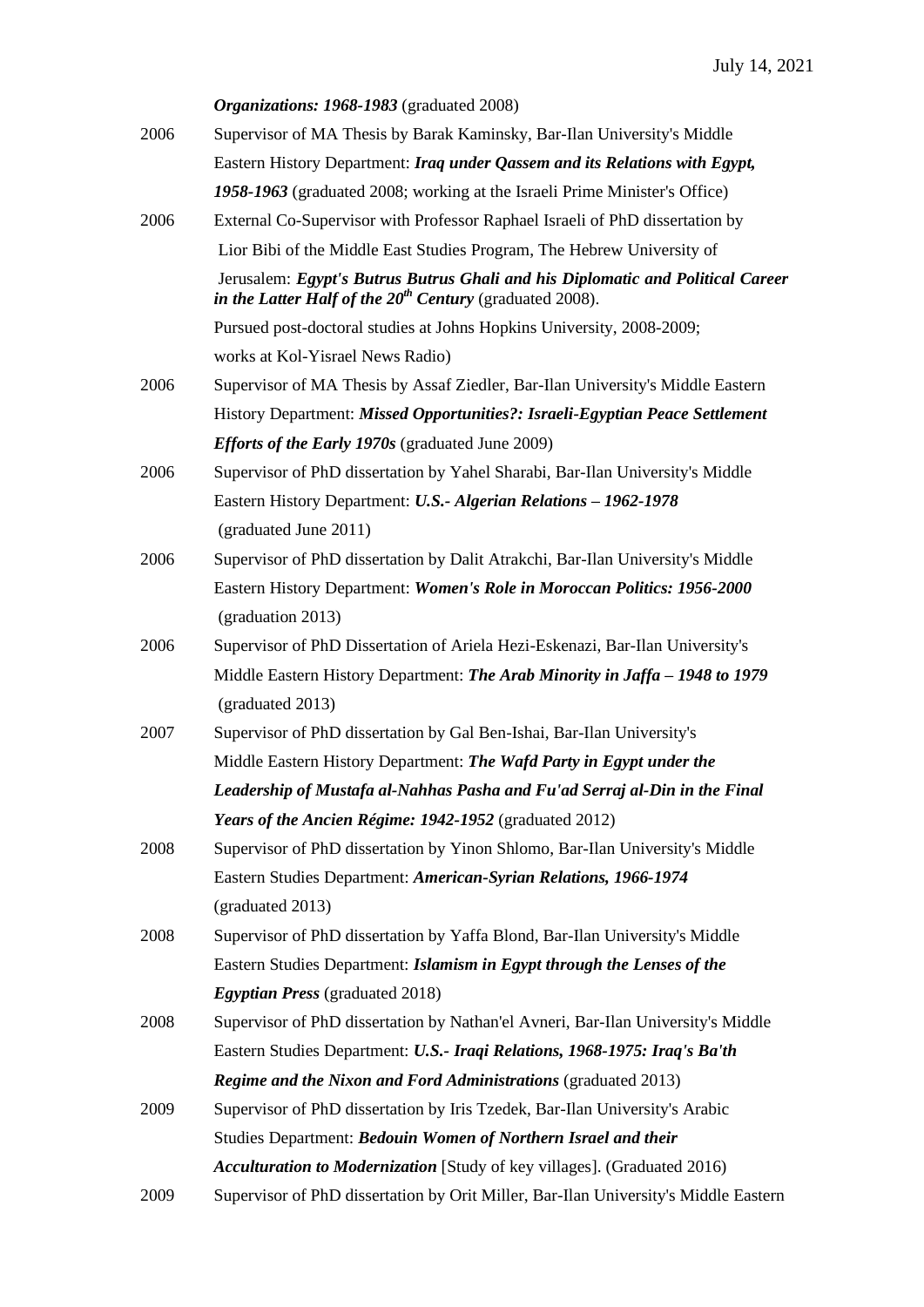Studies Department: *Israel, the United States and the Kingdom of Jordan: The Struggle over Influence in the West Bank of the Jordan* (graduated 2012)

- 2010 Supervisor of PhD dissertation by Assaf Zeidler, Bar-Ilan University's Middle Eastern Studies Department: *The Iron Triangle: Israel, Egypt and the US, 1970- 1974* (graduated 2013)
- 2011 Supervisor of MA Thesis by Leiza Koch, Bar-Ilan University's Middle Eastern Studies Department: *Comparative Anti-Semitism in the Arab World: The Case of the Arab Sector in Israel* (graduated 2013)
- 2011 Co-Supervisor of PhD dissertation by Dror Manor, Bar-Ilan University's Political Science Department: *Saudi-Egyptian Relations and U.S. Policy in the Arabian Peninsula, 1956-1973* (graduated 2015)
- 2012 Supervisor of PhD dissertation by Nirit Ofir, Bar-Ilan University's Middle Eastern Studies Department: *Comparative Dynastic Power in Contemporary Arab Societies: Morocco, Jordan, and Syria as Case Studies* (graduated 2018)
- 2013 Supervisor of PhD dissertation by Ariel Koch, Bar-Ilan University's Middle Eastern Studies Department: *The Social Networks Websites and Europe's Young Muslims* (graduated in 2018).
- 2017 Supervisor of PhD dissertation by Nitza Tuchman, Bar-Ilan University's Jewish Studies Department: *Libyan Jewry since the End of World War II* (Completed her Ph.D. dissertation in April 2021; will graduate with her doctoral diploma in June 2022)
- 2018 Supervisor of PhD dissertation by Yafit Azar, Bar-Ilan University's Middle Eastern Studies Department: *Israeli-Moroccan Ties: From the Oslo Process to the Present* (In Progress)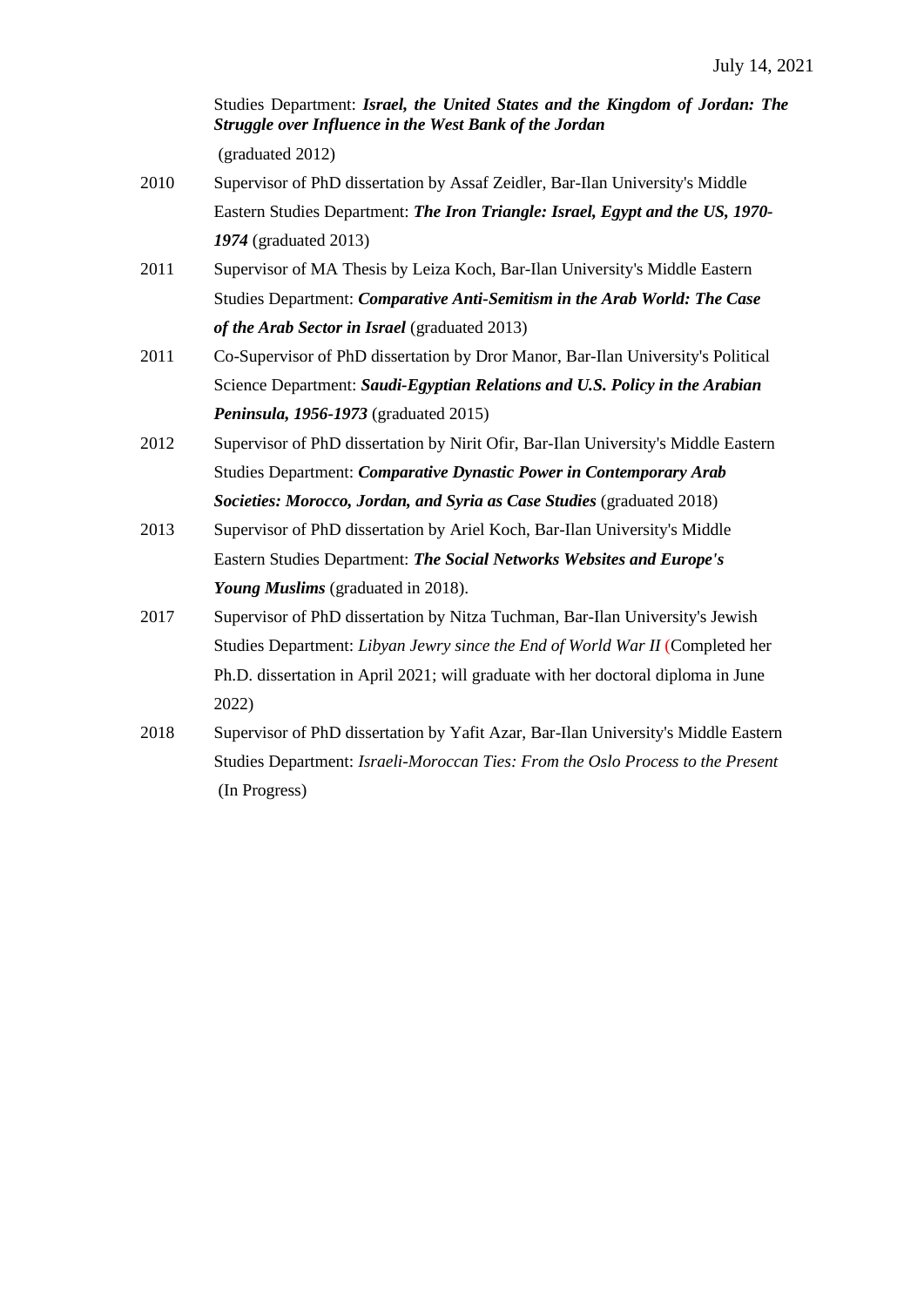# **Post Doctorate**

- 2013 Supervisor, Post-Doctoral Studies of Dr. Orit Miller under the auspices of the Menachem Begin Institute for the Study of Resistance Movements. Completed, October 2016
- 2014 Supervisor, Post-Doctoral Studies of Dr. Eddy Cohen under the auspices of the Menachem Begin Institute for the Study of Resistance Movements. Completed October 2016

# **6. Visiting Research Or Teaching Scholar**

Near Eastern Languages and Cultures (NELC), UCLA, 1988-1989 Center for Middle Eastern Studies (CMES), University of Chicago, 1990-1992 American Jewish University, Los Angeles, 1988-1990; 1993-1994

# **7. Grants and Awards**

| 2014-17 | Grant by the Menachem Begin Institute for the Study of Resistance Movement at<br>Bar-Ilan University & The Dan Shomorn Research Center for Security Studies at the<br>Kinneret College on the Sea of Galilee for a Joint 2-Book Project on the Yom Kippur<br>War, May 2014 ( $\Box$ 100,000 in total)                             |
|---------|-----------------------------------------------------------------------------------------------------------------------------------------------------------------------------------------------------------------------------------------------------------------------------------------------------------------------------------|
| 2013    | Grant by the Menachem Begin Institute for the Study of Resistance Movements at<br>Bar-Ilan University & The Dan Shomron Research Center for Security Studies at the<br>Kinneret College on the Sea of Galilee for a Joint International Conference on 40<br>Years to the Yom Kippur War, held on 30-31 October 2013 (\$13,000.00) |
| 2012    | Grant by Bar-Ilan University for the 36 <sup>th</sup> Annual Conference of the Middle East and<br>Islamic Studies Association of Israel (MEISAI) Conference held at Bar-Ilan on 7<br>June 2012 (\$4,000.00)                                                                                                                       |
| 2008    | The Renée and Nessim Gaon Book Award for my work Israel and the Aliyah<br>from North Africa: 1948-1970. Ben-Gurion University Press, at Yad Ben-Zvi<br>in Jerusalem, 12 February 2008 (\$2,500.00 prize)                                                                                                                          |
| 2007    | Grant by Bar-Ilan University's Research Authority of \$2,000.00 for organizing the<br>Conference on Islam and Judaism at the University of Maryland                                                                                                                                                                               |
| 2007    | Grant by the Lucius N. Littauer Foundation of \$7,000.00, New York, for the book<br>Judaism and Islam in Medieval & Modern Times                                                                                                                                                                                                  |
| 2005    | Grant by the U.S. Embassy in Tel-Aviv of \$2,000.00 to organize the International<br>Conference at Bar-Ilan University "Bridging he Worlds of Judaism & Islam," 2-4<br>January 2006                                                                                                                                               |
| 2005    | Grant by San Francisco State University of \$5,000.00 to organize the International<br>Conference at Bar-Ilan University "Bridging the Worlds of Judaism & Islam," 2-4<br>January 2006                                                                                                                                            |
| 2005    | Grant by Bar-Ilan University \$25,000.00 to organize International Conference on<br>Campus "Bridging the Worlds of Judaism & Islam," 2-4 January 2006 on the<br>Occasion of the University's 50 <sup>th</sup> Anniversary                                                                                                         |
| 2005    | Grant by Bar-Ilan University's Faculty of Jewish Studies \$2,500.00 to organize<br>International Conference on Campus "Bridging the Worlds of Judaism and<br>Islam," 2-4- January 2006 on the occasion of the University's 50 <sup>th</sup> Anniversary                                                                           |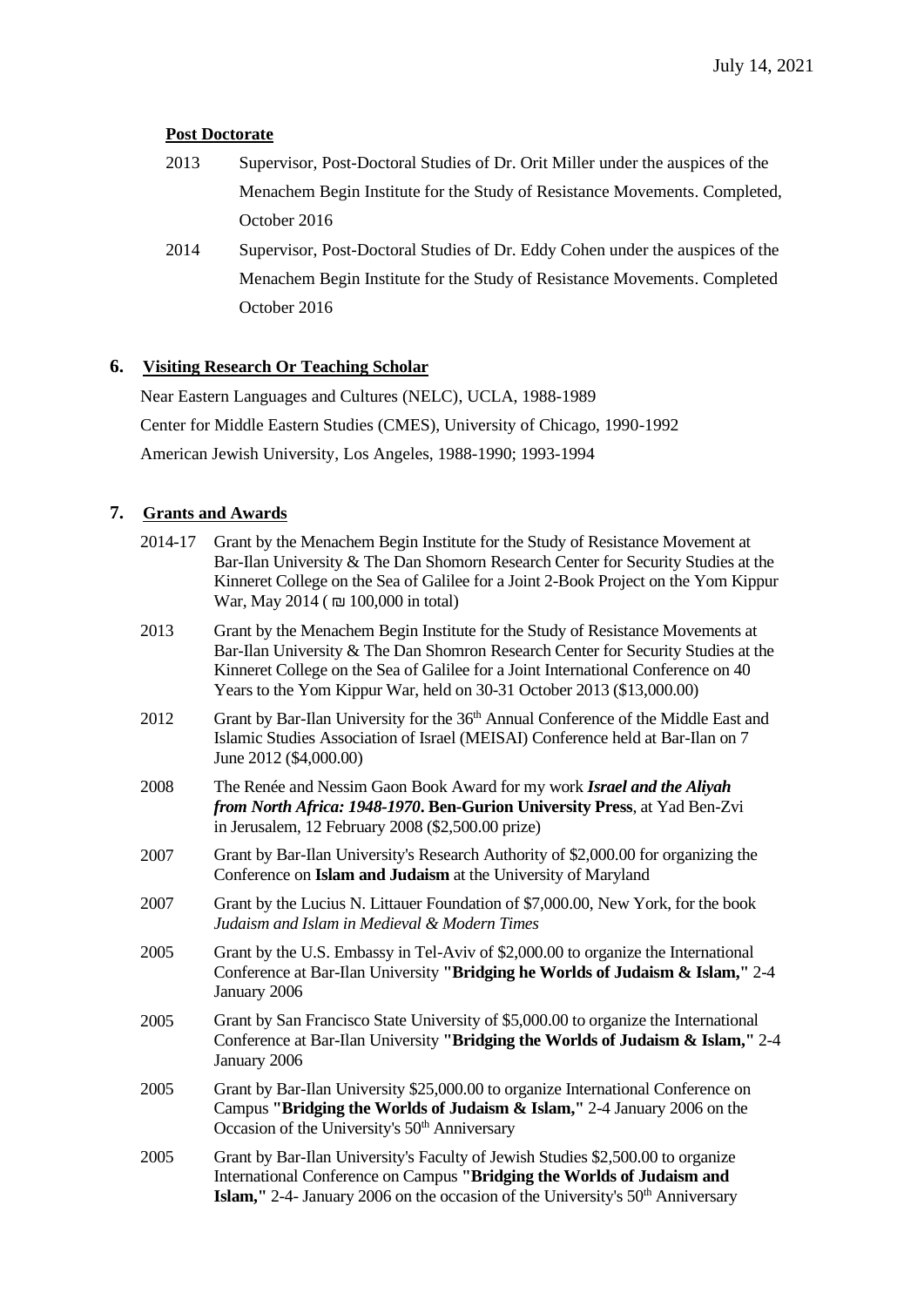| 2005   | Nomination as Honorary Member of the Governing Board of the American<br>Biographical Institute, Raleigh, North Carolina (as of June 2005)                                                                                                                                                              |
|--------|--------------------------------------------------------------------------------------------------------------------------------------------------------------------------------------------------------------------------------------------------------------------------------------------------------|
| 2005   | Nomination and inclusion in Great Minds of the early 21th Century, a<br>distinguished Publication of the American Biographical Institute, Raleigh,<br>North Carolina (As of April 2005)                                                                                                                |
| 2005   | Nomination as One of 2000 Outstanding Intellectuals of the Early 21 <sup>st</sup> Century by<br>the prestigious International Biographical Centre, Cambridge, England, in the<br>Field of Arts & Humanities (as of March 2005)                                                                         |
| 2000   | \$5,000 by Raphael Foundation (through Jamie and Mickey Shamah) for the<br>Promotion of Syrian-Jewish Culture toward the book edited by Michael M. Laskier,<br>Reeva S. Simon and Sara Reguer, The Jews of the Middle East and North Africa<br>in Modern Times, published by Columbia University Press |
| 1998   | \$2,500, by Ashqelon Academic College for book project entitled: Israel and the<br>Maghreb: From Statehood to Oslo, published by the University Press of Florida                                                                                                                                       |
| 1998   | \$2,500 by Ashqelon Academic College of Bar-Ilan University for book edited by<br>Michael M. Laskier, Reeva S. Simon and Sara Reguer: The Jews of the Middle East<br>and North Africa in Modern Times, published by Columbia University Press                                                          |
| 1998   | \$6,000 - Lucius N. Littauer Foundation, New York, for above book                                                                                                                                                                                                                                      |
| 1997/9 | \$40,000 - Maurice Amado Foundation, Los Angeles, for above book                                                                                                                                                                                                                                       |
| 1997   | \$3,000 - Memorial Foundation of Jewish Culture, for above book                                                                                                                                                                                                                                        |
| 1996   | \$10,000 - by the Alliance Israélite Universelle, for above book                                                                                                                                                                                                                                       |
| 1996   | \$7,500 - Ezra K. Zilkha Foundation, New York, for above book                                                                                                                                                                                                                                          |
| 1996   | \$3,000 - Davis Institute for International Relations, Hebrew University, for Israel and<br>the Maghreb: From Statehood to Oslo, published by University Press of Florida                                                                                                                              |
| 1995   | \$5,000 - Ben-Gurion Heritage Center of Ben-Gurion University, for the writing of a<br>major book manuscript on Israel and the Aliya from North Africa: 1948-1970                                                                                                                                      |
| 1994   | National Jewish Book Award of the Jewish Book Council, New York.<br>Distinguished Award for outstanding books in Jewish/Middle Eastern studies, for<br>book: North African Jewry in the 20th Century, New York University Press                                                                        |
| 1994   | \$750 - Maurice Amado Foundation for the National Jewish Book Award                                                                                                                                                                                                                                    |
| 1986   | \$10,000 - Memorial Foundation for Jewish Culture & Tel-Aviv University                                                                                                                                                                                                                                |
| 1974   | \$3,000 - NDEA IV Grant for Arabic Language Studies                                                                                                                                                                                                                                                    |
| 1973   | \$3,000 - NDEA IV Grant for Arabic Language Studies                                                                                                                                                                                                                                                    |

# **8. Courses Taught Over the Past 42 Years**

- The Arab-Israeli Conflict (undergraduate lecture)
- Iranian Jewry: The Qajar Dynasty to the Ayatollahs (undergraduate lecture)
- Israel and the Arab States: 1948-1978 (undergraduate seminar)
- Media in the Arab States (undergraduate seminar)
- Libya under the Mu'ammar al-Qadhafi Regime
- Europe and the Super Powers in the Middle East (undergraduate seminar)
- Radical Islam in 20th Century Middle East & North Africa (undergraduate lecture)
- Muslim-Jewish Relations in the Middle East/North Africa: 19th & 20th Centuries (undergraduate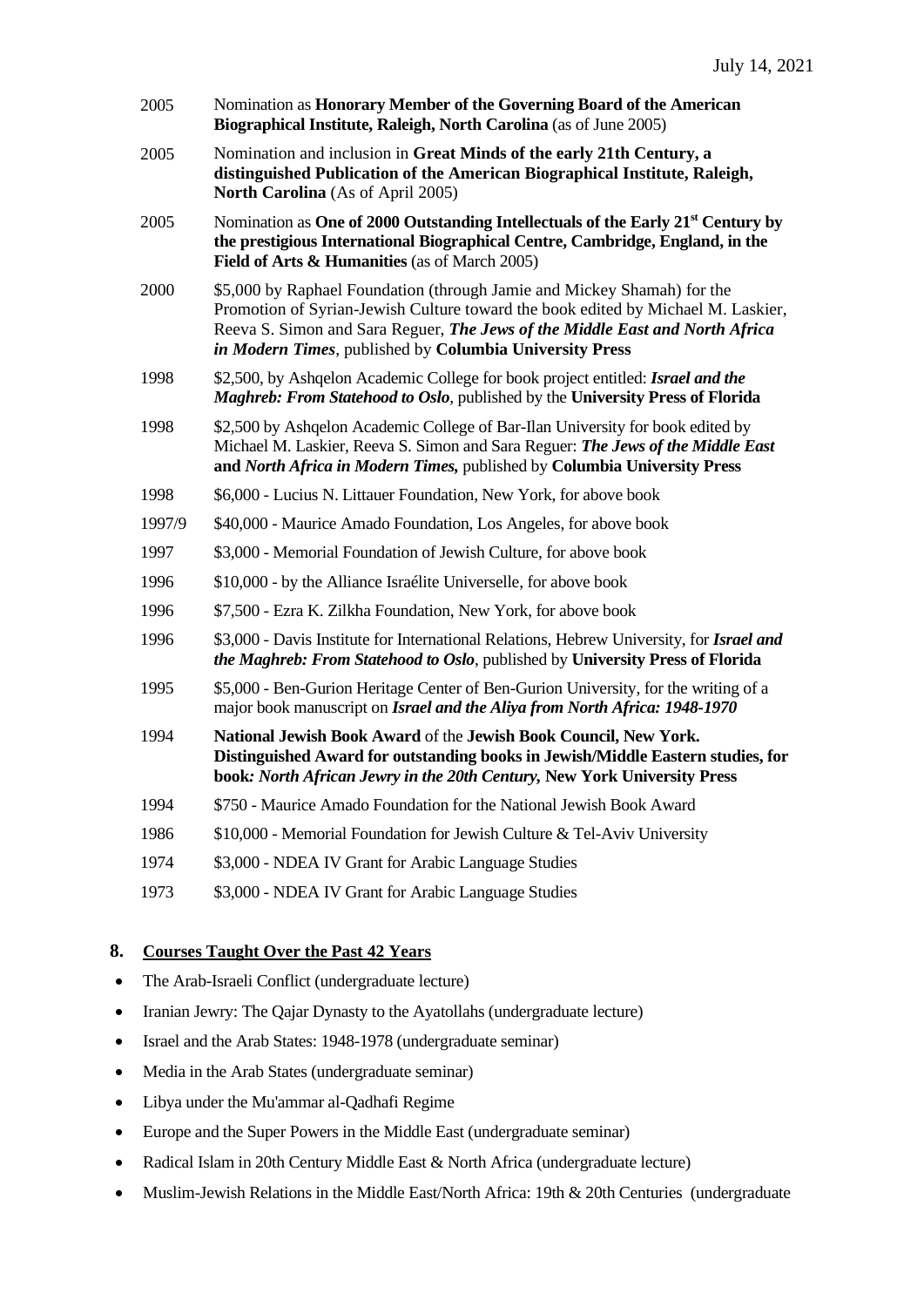level lecture)

- Maghrebi Jewry in the Modern Period (taught as a survey, seminar + lecture) Muslim North Africa in the Modern Period (undergraduate lecture)
- Modern and Contemporary Jewish Social History (undergraduate lecture)
- French Jewry since World War II (undergraduate lecture)
- Halakha & Modernity: Response of Rabbis in Arab Lands to Modernization (undergraduate lecture)
- Jews of Arab Lands between Pan-Arab Nationalism & the Arab-Israeli Conflict (undergraduate lecture)
- The Jews of Egypt: From the End of World War I to the Dawn of Nasserism (undergraduate lecture)
- The Jews in the Modern World (undergraduate lecture)
- The Jews of Egypt in Modern Times (undergraduate lecture)
- The Jews of Palestine in the Nineteenth  $&$  Twentieth Centuries (undergraduate seminar  $&$  lecture)
- New American Jews: Persian, Russian and Israeli Jews in North America (continuing-education course)
- Jews of French-Speaking Countries (continuing education) North Africa at the Age of Colonialism  $\&$ Decolonization (lecture & pro-seminar)
- Islam & Nationalism in the Modern Maghreb (undergraduate seminar)
- Egypt in the Twentieth Century (lecture and pro-Seminar)
- Egypt in the Arab Arena at the Age of Nasserism (graduate seminar)
- Co-existence and Encounters: Muslim-European-Jewish Relations in the Colonial Maghreb (lecture and pro-seminar)
- Algeria amid Radical Nationalism & Political Islam in the 20th Early 21st Centuries (lecture and pro-seminar)
- The Electronic Media, Press & Journalism in Egypt (graduate seminar)
- Fifty Years since the Revolution: Society, Economy, and Politics in Egypt from Nasser to Mubarak (undergraduate seminar)
- The Maghreb and the Inter-Arab Arena (lecture and pro-seminar)
- Israel and the Maghreb (lecture and pro-seminar)
- Egyptian History & Historiography in the 20th Century: Analysis of Arabic-Language Texts by Abd al-Rahman al-Rafi'i, Muhammad Shafiq Ghurbal, Muhammad Husayn Haykal, Muhammad Ramadan, Muhammad Anis, Latifa Muhammad Salim, Abdallah Imam (graduate & undergraduate seminar)
- Egyptian Society and Globalization (lecture and pro-seminar)
- State, Democracy, Civil Society in Contemporary Egypt (undergrad seminar)
- The Struggle for Women's Rights and the Role of NGOs and Civil Society in the Arab States (graduate seminar)
- European Colonialism in Egypt as Reflected in Egyptian Historiography
- The Muslim Brotherhood and Takfir Movements in Egypt (lecture and pro-seminar)
- The Palace in Moroccan Politics & Society from Muhammad V to Muhammad VI (lecture and proseminar)
- The House of Muhammad Ali in Egypt: 1805-1952 (lecture & pro-seminar) Social and Economic Development in Egyptian Society under Sadat and Mubarak (graduate seminar)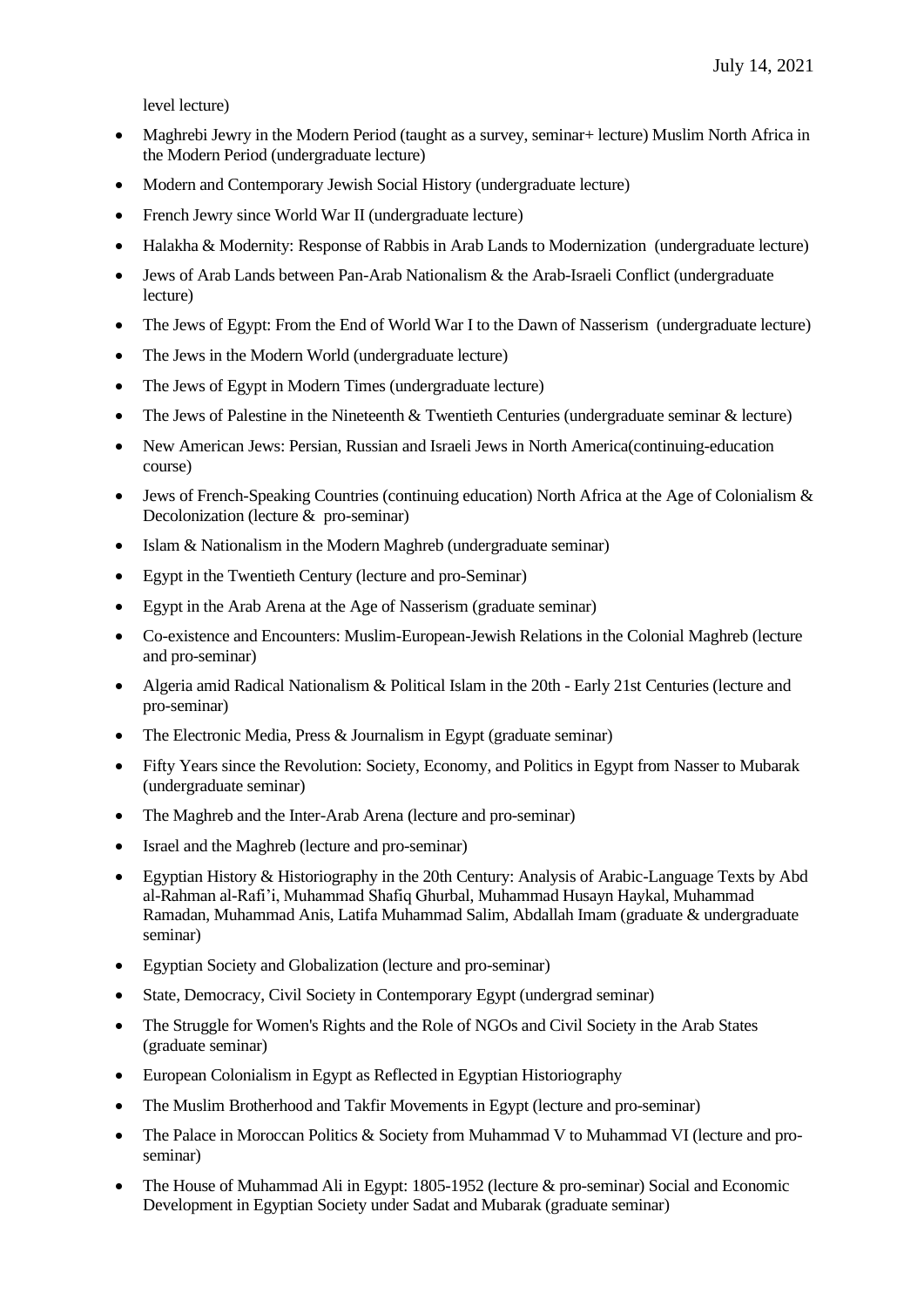- The Struggle for Independence in the Maghreb (undergraduate/graduate seminar)
- Islam and Modern Globalization: Tensions and Conflicts (lecture & pro-seminar)
- Islam in the Age of Globalization and the 'Clash of Civilizations' Controversy (lecture, graduate level)
- Islam and Islamism in the Muslim World and the European Union (undergraduate seminar)
- The Arab Spring since 2011/ graduate seminar Social, Economic and Political Developments in the Maghreb – Morocco, Tunisia, Algeria, Libya – from the Sixteenth Century to the Early Twenty-First Century (graduate level seminar)
- Europe and Islam B.A. & MA/graduate-level lecture course
- Islamic Culture: From the Rise of Muhammedanism and the Caliphates to the High Middle Ages. Undergraduate level lecture course
- Introduction into the Modern Middle East undergraduate level lecture course
- The Contemporary Middle East undergraduate level lecture course
- Israel and Inter-Arab Affairs undergraduate seminar

# **9. Scientific Areas of Specialization**

#### **Israel & The Arab States**

Back-Channel Israeli-Arab Contacts, Arab-Israeli Conflict, Israel & Inter-Arab Politics, Israel and the Mediterranean Basin including relations with European Union Member-States in the Southern Mediterranean Region, Diplomacy, Security Issues

#### **Middle East Regional Politics, Modern Arab History**

Middle East/Maghreb in the 19th/20th Centuries, Inter-Arab Politics, Radical Islam

#### **Modern Jewish History**

Middle East, Maghrib, France: Economics, Politics, Muslim-Jewish Ties, Modernization, Education, Colonialism, Zionism, Emigration, Anti-Semitism, World War II, Underground Organizations

#### **Israeli Society Since 1948**

Emigration [Aliyah] from the Diaspora, Americanization of Israeli Culture, Israeli Society Seen by Palestinians; Civil Liberties & Social Action Forces; Core & Periphery

#### **French Politics, The European Union, The Maghreb and Islam**

Franco-Israeli Relations in the 1950s through the 1990s, Trade Agreements, Euro-Mediterranean Partnership, Islam in Europe, Tran-National Terrorist Networks, Mutual Interests and Conflicts between Europe and Maghrebi states, Problems relating to immigration, drugs, and money laundering

#### **10. Higher Education & Management Endeavors:**

- Listed in biographies of prominent and emerging writers for inclusion in **Contemporary Authors**, a directory published in the U.S. since 1962 (See Vol. 144, 1993)
- Biography/scholarly achievements in **The Writer Directory**, St. James Press, Detroit, Michigan
- Listed in biographies of emerging authors for inclusion in **International Authors and Writers Who's Who - Fifteenth Edition**, Cambridge, England
- Chair, Ashqelon Academic College Student Tuition & Scholarship Committee: October 1998- October 2001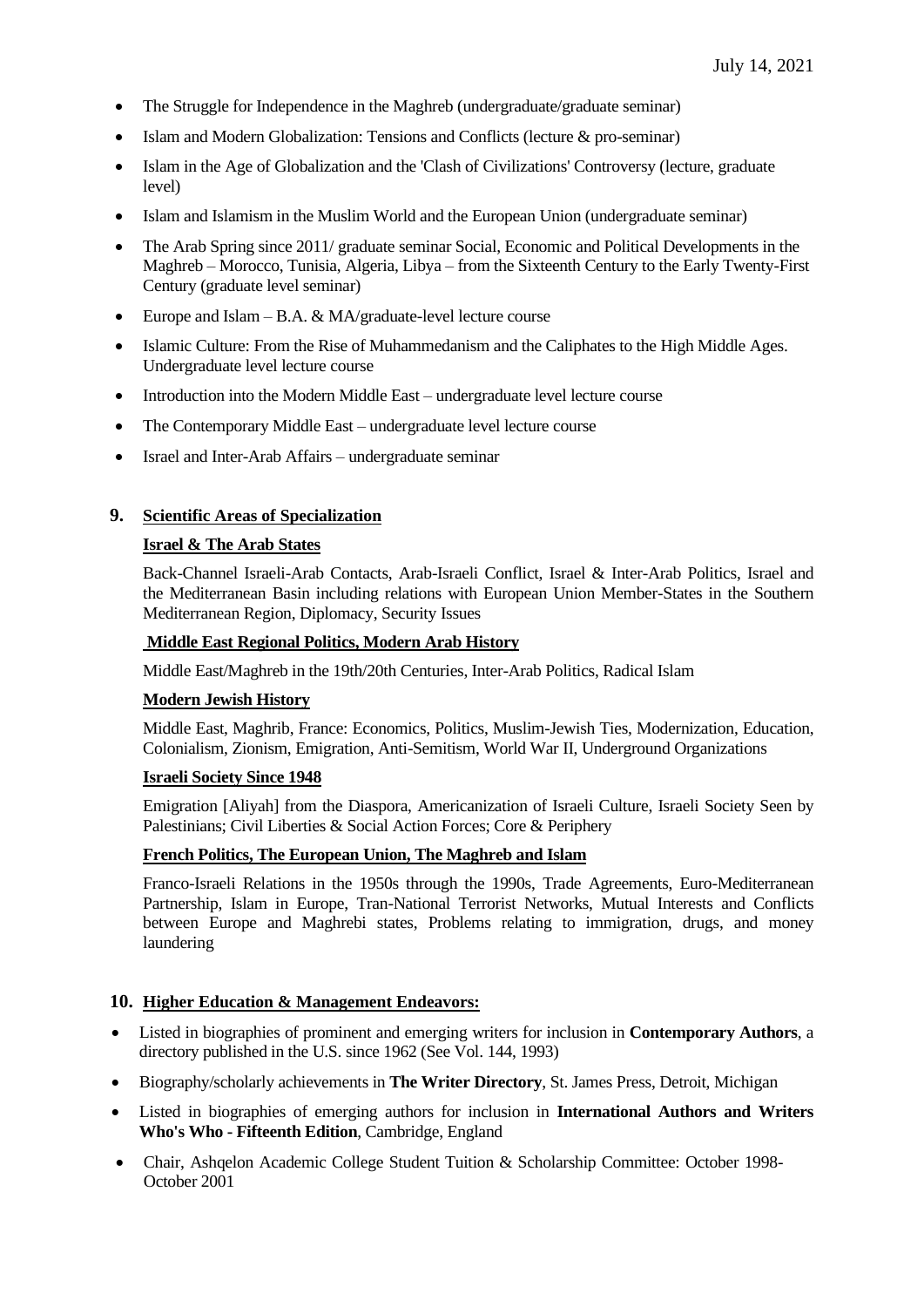- Chair, Ashqelon Academic College Dormitory Committee: June 1997-October 2001
- Chair, Ashqelon Academic College Learning Disabilities Committee: 2000-2002
- Member, Ashqelon Academic College's Academic Council: June 2001-2002
- Member, Ashqelon Academic College's Faculty Research Funding Committee: October 1996- 2001
- Member, Ashqelon Academic College's Faculty Appointment Committee: 1998-2001
- Chair, Political Science Department, Ashqelon Academic College: September 1998 to September 2002
- Member, Facultative Ph.D. Committee at the Bar-Ilan University's Faculty of Jewish Studies on behalf the Middle East History Department: January 1, 2002- September 8, 2009
- Member, Interdisciplinary Studies Committee, an appointment by the Academic Senate, Bar-Ilan University: October 2004-2006
- Member of the Central Doctoral Committee of Bar-Ilan University, under the Auspices of the University's Academic Senate: October 2005-December 2007
- Member of the Committee to Debate & Approve a Bachelor Degree-granting status in Middle Eastern Studies at the College of Netanya (a private college), appointed by Ms. Limor Livnat, Israel's former Minister of Education and Culture and head of the Israel Council for Higher Education (MALAG): June 2005-July 2006
- Member of the Higher Senate of Bar-Ilan University: January 2006 until retirement in September 2017
- Member of the Small Senate chief academic decision-making body at Bar-Ilan University: October 2009 - 2017
- Member of Supervisory Committee of the Israel Council for Higher Education at the Faculty of Jewish Studies, Bar-Ilan University, to Assess the Quality of the Department of Middle Eastern History and the Department of Eretz-Yisrael Studies, 2006-2007
- Member of the Senior Faculty Appointments Committee of Bar-Ilan University, October 2006- October 2009; 2015-2017
- Member of the Aharon and Rachel Dahan Research Center Academic Committee, Bar-Ilan University, April 2006-December 2007
- Director of the Menachem Begin Center/Endowed Chair for the Study of Underground Movements, Bar-Ilan University, June 2006- September 2016
- Member of a Special Committee that include Bar-Ilan University's Rector, Professor Yosef Menis, and Vice-President for Research, Professor Harold Basch, to Determine the Amount of Money to be disbursed to Faculty from Available Research Funds, December 2006-June 2007
- Serving from 2003 to 2017, either as Chairperson or Member of Faculty and Department preliminary and professional committees that deliberated on advancing scholars in rank and tenure (emphasis on faculties of Jewish Studies, Faculty of the Humanities, and the Social Sciences—Bar-Ilan University; also at Tel Aviv University and the University of Haifa )
- Member of the Nathan Rotenstreich Doctoral Dissertation Fund Council to disburse sizeable scholarship for Ph.D. students at Bar-Ilan University's Faculty of Jewish Studies, April 2007- April 2008
- Founder and First Director of the *Mazat.Com*: Lecture Forum at Bar-Ilan University's Department of Middle Eastern History for Israeli University Graduate Students – November 2007-June 2012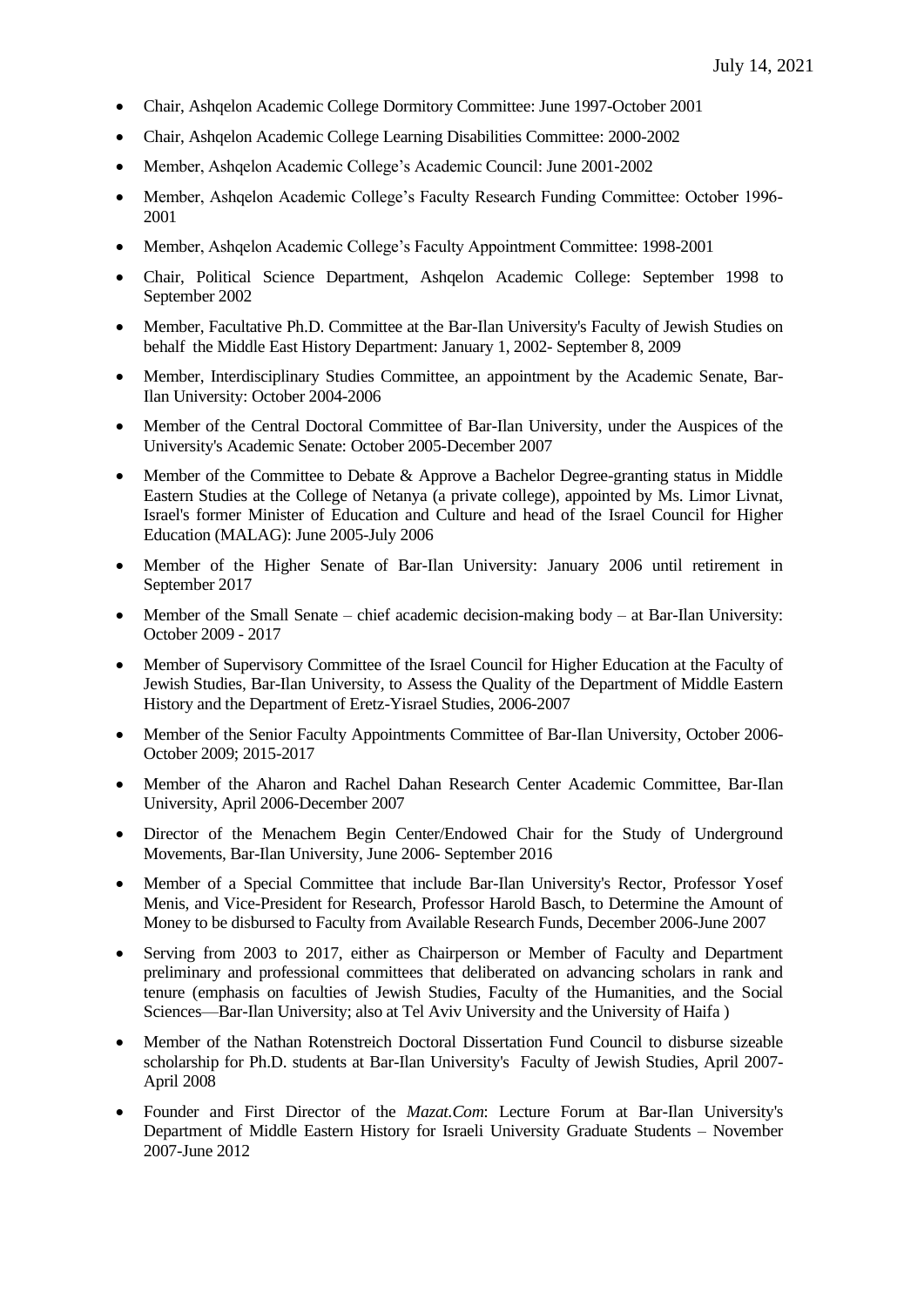- Member of the Search Committee under the aegis of the Faculty of Jewish Studies and the Rector's Office, Bar-Ilan University, to debate the reappointment of Dean Professor Moshe Orfali, or nomination of an alternative Dean (May-June 2007)
- Member of Jury judging the best book of the year for research on Israeli history for the prestigious Reuven Hecht Award, Haifa University, January-March 2009
- Member of professorial committee appointed by the Israel Council for Higher Education (MALAG) to determine the granting of academic accreditation to the Carmel Academic Institute: 25 February 2009-2010
- President of the Middle East and Islamic Studies Association of Israel (MEISAI): May 2011- September 2014
- Member of the Faculty Rank and Tenure Appeals Committee of Bar-Ilan University, October 2011-2015
- Member of the Bar-Ilan University Press Book Manuscript Academic Selection and Publications Committee, October 2011-2016
- Academic Head, The Kinneret Academic College on the Sea of Galilee on behalf of Bar-Ilan University, October 2012-October 2017
- Member of the Academic Senate of Kinneret Academic College on the Sea of Galilee, October 2012-2017
- Member of the Inter-Universities Academic Autonomy Committee that works Closely with the Presidents of the Israeli Research Universities, the Minister of Education and the Council for Higher Education (MALAG). Elected as representative of Bar-Ilan by the University's Senate, 2015-2017
- Chair of the Student Discipline Committee at Kinneret Academic College on the Sea of Galilee, September 2012-September 2017
- Member of the Search Committee under the aegis of the Faculty of Jewish Studies and the Rector's Office, Bar-Ilan University to debate over the list of candidates for the position of Dean, May 2013
- Member of the Search Committee under the aegis of the Faculty of Jewish Studies and the Rector's Office, Bar-Ilan University to debate over the list of candidates for the position of Dean, June 2016
- Chair of the Middle Eastern Studies Department Doctoral Committee, 2015-2018
- Member of the International Committee for the Advancement of Sephardi Studies in North America, 2015-2017
- Member of the M.A. Outstanding Students Scholarship Committee at the Jewish Studies Faculty, Bar-Ilan University, named in Honor of the Citron Family, September 2018-2021
- Chief Editor of the Middle Eastern and Islamic Studies Book Series, Sussex Academic Press in the United Kingdom, March 2019- (recent appointment)
- Chief Editor of the "Memoirs Studies Series" at the Bar-Ilan University Press, Israel, May 2020- (recent appointment)
- Member of the Appointments & Rank Promotion Committee, The Western Galilee Academic College, 2018-
- Research Associate at the Newly-Established Center for the Study of Israeli-Arab Peace, Middle East/North Africa Regional Peace, Gender and Economic Development –The Western Galilee Academic College, 2020-
- Director of the Center for the Study of the Heritage of the City of Acre The Western Galilee Academic College, 2021-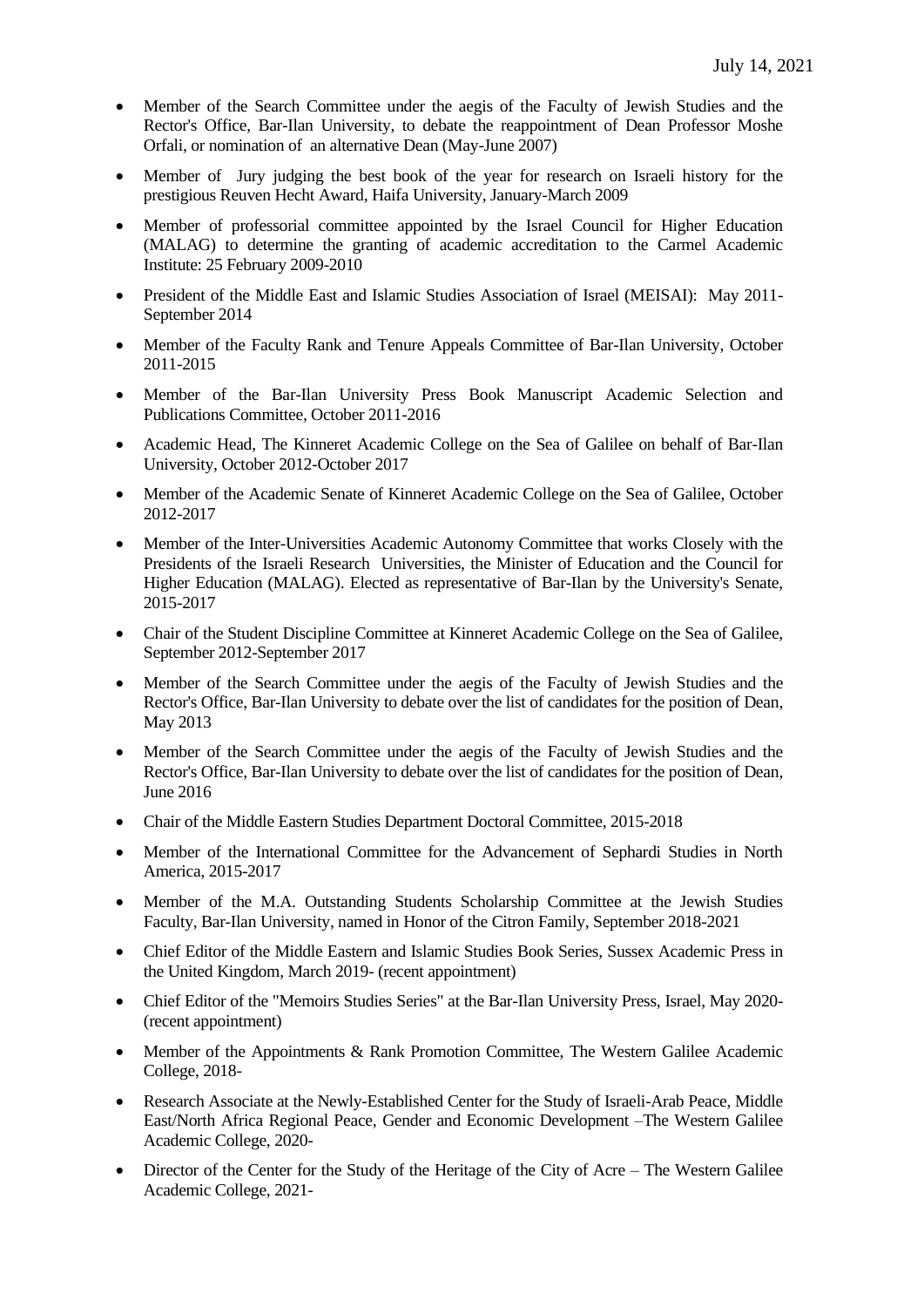# **Publications**

Michael M. Laskier, Ph.D.

**# of Citations in Google Scholar = 977**

# **A. Books and Edited Works \*Published Authored & Edited Books:**

- 1. **Michael M. Laskier**, *The Alliance Israélite Universelle and the Jewish Communities of Morocco: 1862-1962*. Albany: State University of New York Press, 1983. 372+ xvi pp., hardcover & paperback editions simultaneously.
- 2. **Michael M. Laskier,** *North African Jewry in the Shadow of Vichy and the Swastika*. Tel Aviv: Tel Aviv University Press, 1992, 376 + vii pp., in paperback [In Hebrew]
- 3. **Michael M. Laskier**, *The Jews of Egypt, 1920-1970: In the Midst of Zionism, Antisemitism and the Middle East Conflict***.** New York & London: New York University Press, 1992, 327+ xiv pp., in hardcover (sold out October 1996), and 2<sup>nd</sup> Ed, paperback edition sold out [excellent review in *Choice*]
- 4. **Michael M. Laskier** (ed.), *Sephardi Jews before and after 1492*. *Shofar:* **An**  *Interdisciplinary Journal of Jewish Studies***.** Lafayette: Purdue University Press, Volume 10 (Spring 1992), 212 pages.
- 5. **Michael M. Laskier**, *North African Jewry in the 20th Century: Jews of Morocco, Tunisia and Algeria*. New York & London: New York University Press, 1994. 400+xvi pp., in hardcover & 2nd Edition paperback (1997)

 **\*\*\*\*\*\*Winner of the 1994 American National Jewish Book Award\*\*\*\*\*\***

- 6. **Michael Menachem Laskier**, **Reeva Spector Simon, Sara Reguer** (eds. and co-writers) *The Jews of the Middle East and North Africa in Modern Times*. New York: Columbia University Press, 2003, 549 + xxiii pp., in hardcover and paperback editions simultaneously.
- 7. **Michael M. Laskier**, *Israel and the Maghreb: From Statehood to Oslo*. Gainesville:University Press of Florida, 2004, 368 pp., in cloth(excellent review in *Choice*]
- 8. **Michael M. Laskier**, *Israel and the Aliya from North Africa, 1948-1970*. Sde-Boqer: Ben-Gurion University Press, 2006. In Hebrew, 638 pp.

**\*\*\*\*\*\*Winner of the 2008 Renée and Nissim Gaon Book Award\*\*\*\*\*\***

- 9. **Michael M. Laskier and Yaacov Lev (editors),** *The Convergence of Judaism and Islam: The Religious, Scientific and Cultural Dimensions*. Gainesville: University Press of Florida, 2011, 352 pp.
- 10. **Michael M. Laskier and Yaakov Lev (editors),** *The Divergence of Judaism and Islam: Interdependence, Modernity and Political Turmoil*. Gainesville: University Press of Florida, 2011, 368 pp.
- 11. **Michael M. Laskier and Ronen Yitzhak (editors and authors),** *Security and Political Challenges Put to the Test: Israel in the Arab and International Arenas*. In Hebrew (Bar-Ilan University Press, 2012), 620 pp.
- 12. **Michael M. Laskier and Hanoch Bazov,** *Terrorism on Behalf of the Revolution: The Palestine Liberation Organization and the Soviet Union, 1968-1991.* In Hebrew (Bar-Ilan University Press, 2016), 214 pp.
- 13. **Michael M. Laskier**, *Juifs et musulmans en Egypte: des origines à nos jours* (Paris:Tallandier, 2020), 352 pp. The Aladdin Project. Received 5 stars ranking in Amazon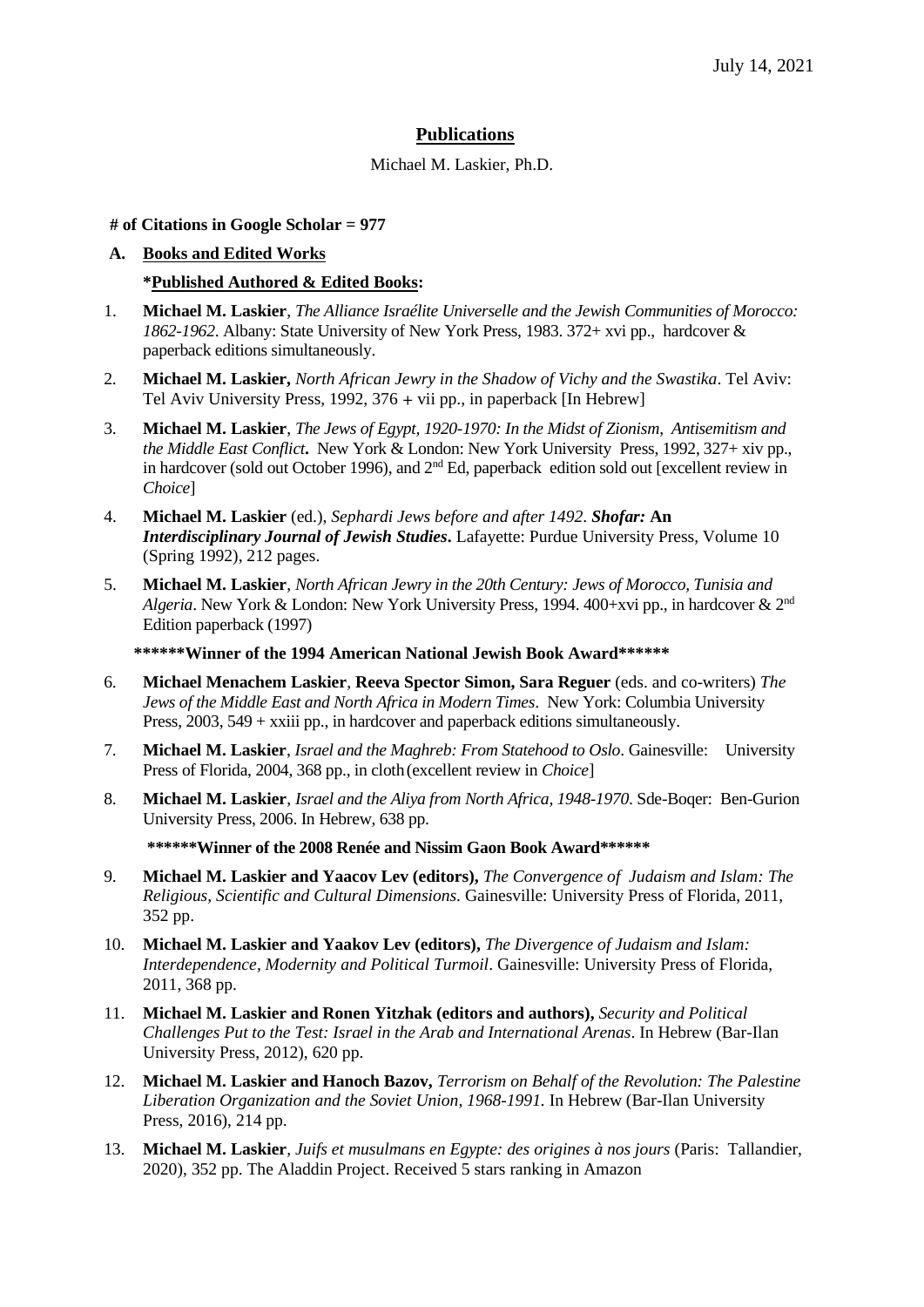### **\*Book Accepted for Publication - Undergoing Professional Editing, or in Press:**

14. **Ze'ev Drori and Michael M. Laskier (eds.),** *As the Earth Trembled: The Yom Kippur War and Israeli Society* (Bar-Ilan University Press, in Hebrew; accepted for editing and subsequent publication. Volume One [in Press]

### **\*Books Nearing Completion:**

15. **Michael M. Laskier and Ze'ev Drori (eds.),** *As the Earth Trembled: Turbulence in the Middle East – Israel, the Arab Arena, and the Big Powers prior to the 1973 Yom Kippur War, during the War, and in its Aftermath* (to be submitted to Bar-Ilan University Press, in Hebrew). Volume Two. In this second volume I have 9 articles of my own in addition to serving as co-editor.

#### **\*Books in Different Stages of Writing:**

- 16. **Michael M. Laskier**, *French Jewry, 1945-2015: A Portrait of a European Jewish Community in Modern Times* [contracted, Sussex Academic Press], estimated 700 pp.
- 17. **Michael M. Laskier and Ronen Yitzhak,** *Israel and the Mediterranean: Five Decades of Uneasy Coexistence*. [contracted, Sussex Academic Press, est. 450 pp]. Covering Mashreq, Maghreb, Turkey, Greece, Cyprus, France, Italy, and Spain.

# **B. Refereed Articles in Books:**

- 18. **Michael M. Laskier,** "The Jews of Morocco and the Alliance Israélite Universelle: Selected Documents," Simon Schwarzfuchs (editor), *Mi-Mizrah u-Mi-Ma'arav III*. Bar-Ilan University Press, 1981: 7-24 [Hebrew + English]
- 19. **Michael M. Laskier,** "The Alliance Israélite Universelle and the Struggle for Recognition within Moroccan Jewish Society," Issachar Ben-Ami (ed.), *The Sepharadi and Oriental Jewish Heritage: Studies*. Jerusalem: The Magnes Press, 1982: 191-212.
- 20. **Michael M. Laskier**, "Aspects of Change and Modernization: The Jewish Communities of Morocco's *Bled*," Michael Abitbol (ed*.) Communautés juives des marges sahariennes du Maghreb*. Jérusalem: Institut Ben-Zvi, 1982: 329-364
- 21. **Michael M. Laskier**, "Anglo-French Jewry and the Jews of Morocco, 1862-1880," *Les Relations Intercommunautaires Juives en Méditerranée Occidentale*. Jean-Louis Miège, editeur. Paris: Centre National de la Recherche Scientifique, 1984: 129-141
- 22. **Michael M. Laskier**, "Samuel Daniel Lévy and Moise Nahon: Two Sephardi Leaders in Modern Moroccan History," in Shlomo Simonsohn (ed.), *Michael: Studies on the Jews of the Diaspora***, Book IX, 1985**. Tel Aviv University, 1985: 51-96
- 23. **Michael M. Laskier,** "The Jewish Agency and the Jews of Morocco and Tunisia," in: *Proceedings of the Ninth World Congress of Jewish Studies.*Jerusalem: The Magnes Press and World Union of Jewish Studies, 1986: 91-96
- 24. **Michael M. Laskier,** "Y.D. Sémach and Moroccan Jewry," Yosef Chetrit (ed.), *Mi-Qedem u-Mi-Yam II*. Haifa: Haifa University Press, 1986: 169-186. [Hebrew]
- 25. **Michael M. Laskier,** "A Document on Anglo-Jewry's Intervention on Behalf of Egyptian Jews on Trial for Espionage and Sabotage: December 1954," in Shlomo Simonsohn (ed*.), Michael: Studies on the Jews of the Diaspora***, Book X, 1986**. Tel Aviv University, 1986: 143-152
- 26. **Michael M. Laskier,** "Muslims and Jews in Morocco: Similarities and Contrasts in the Influence of French Education and Culture in French Morocco – 1912-1956," in Moshe Gil and Akiva Friedman (eds.), *Teuda* **IV**. Tel Aviv: Tel-Aviv University, 1986: 247-260 [Hebrew]
- 27. **Michael M. Laskier**, "The Alliance Israélite Universelle and the Social Conditions of the Jewish Communities of Morocco and Palestine, 1860-1914," in: Simon Schwarzfuchs (ed.), *L'Alliance*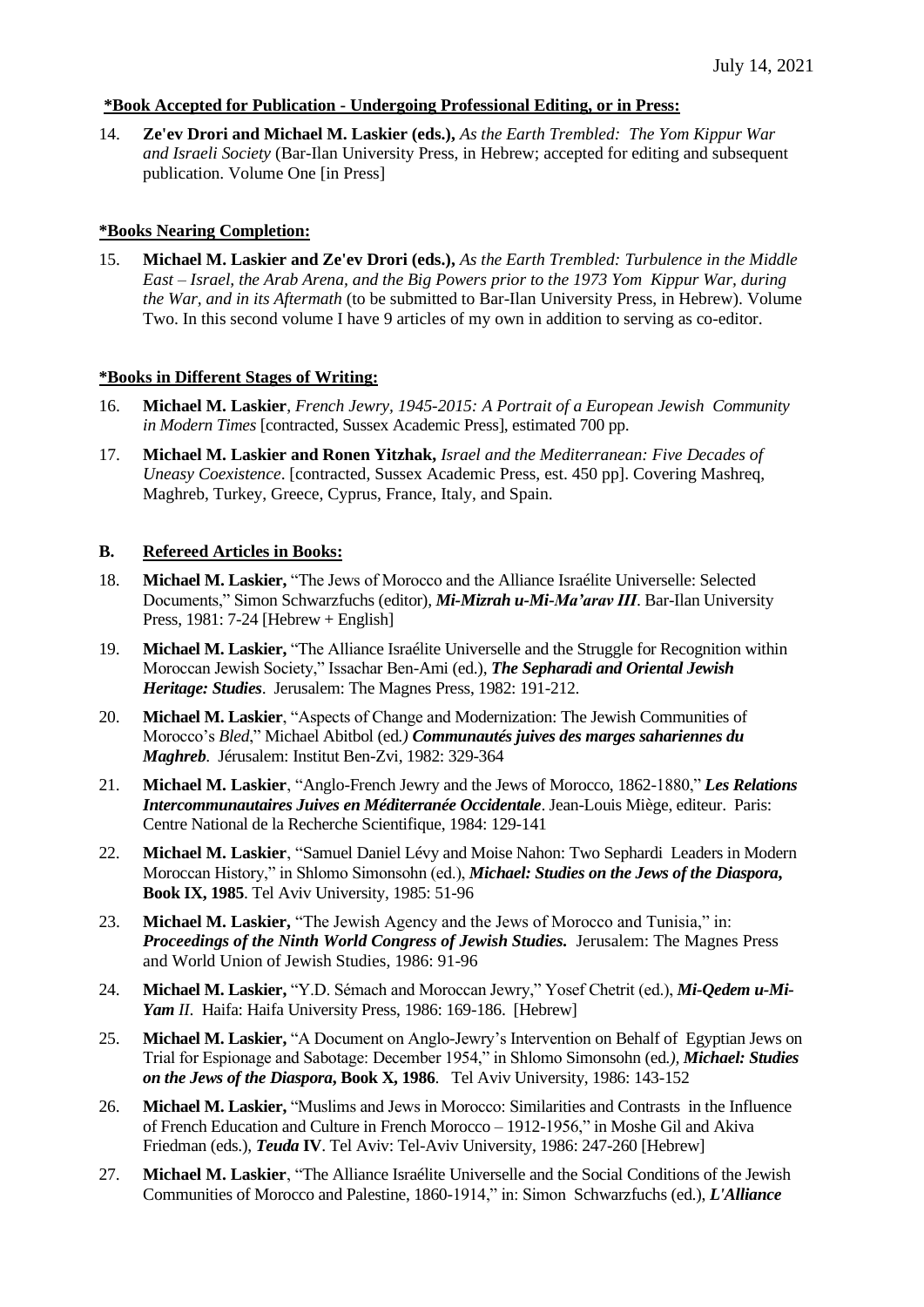*Israélite Universelle dans les communautés du basin méditerrranéen à la fin du 19eme siècle***.**  Edité par Simon Schwarzfuchs. Misgav Yerushalayim Press, 1987: lxxi-lxxxviii

- 28. **Michael M. Laskier**, "L'Intervention des Juifs de France dans l'aliyah d'afrique du nord,1948- 1955," Doris Bensimon and Benjamin Pinkus (eds*.), Les juifs de France, le sionisme et l'état d'Israel* Paris: Publication Langues O', 1989: 487-527.
- 29. **Michael M. Laskier,** "Egyptian Jewry under the Nasser Regime," Yosef Chetrit (ed.) *Miqedem u-Mi-Yam III.* Haifa University Press, 1990: 213-252 [Hebrew]
- 30. **Michael M. Laskier**, "The Jews of France and North African Jewry: The Alliance Israélite Universelle's Political Encounters with the French-Educated Elite of Tunisia, Morocco and Algeria, 1919-1939," Issachar Ben-Ami (ed*.), Recherches sur la culture des juifs d'afrique du nord.*  Jérusalem: Communauté israélite nord-africaine, 1991: lxxxiii - xcviii
- 31. **Michael M. Laskier,** "French Jewry and Israel: Involvement in the *Aliya* from North Africa, 1948- 1955," in Benjamin Pinkus and Doris Bensimon (eds.), *Yahadut Sarfat,Ha-Tsyionut u-Medinat Yisrael.* Sede Boqer: Moreshet Ben-Gurion & Ben-GurionUniversity, 1992:341-365 [Hebrew]
- 32. **Michael M. Laskier**, "Algeria Holds First Free Multi-Party Elections Since Independence [The Emergence of the Islamic Salvation Front]," *Great Events From History***.** Pasadena: Salem Press, 1992: 2583-2588
- 33. **Michael M. Laskier**, "Sephardi Jews in America," in *the Marshall Cavendish Encyclopedia of Multiculturalism in America*. Pasadena: Salem Press, 1994: 222-224
- 34. **Michael M. Laskier**, "Palestinian Immigrants in America," *Encyclopedia of Multiculturalism in America*. Pasadena: Salem Press, 1994: 1288-1291
- 35. **Michael M. Laskier**, "Arab Americans Cultural and Political Influence," *Encyclopedia of American Multiculturalism***.** Pasadena: Salem Press, 1994: 161-168
- 36. **Michael M. Laskier**, "Palestinian Arab Americans," *Encyclopedia of Multiculturalism in America*. Pasadena: Salem Press, 1994: 169-176
- 37. **Michael M. Laskier**, "Jewish Communities in America," *Encyclopedia of Multiculturalism in America*. Pasadena: Salem Press, 1994: 962-967 (Emphasis on Los Angeles, **N**ew York, Chicago)
- 38. **Michael M. Laskier**, "Anti-Semitism in the United States," *Encyclopedia of Multiculturalism in America.* Pasadena: Salem Press, 1994: 155-160
- 39. **Michael M. Laskier**, "Race & Ethnicity: Anti-Semitism in the West," *Magill's Ready Reference in Ethics*. James L. Magill, Ed. Pasadena: Salem Press, 1994: 42-44
- 40. **Michael M. Laskier,** "Albert Antébi and the Second Aliya," in Ze'ev Tzahor (ed.), *The Second Aliya: Biographies*. Jerusalem: Yad Ben-Zvi, 1997: 280-287 [Hebrew]
- 41. **Michael M. Laskier**, "The State of Israel and Moroccan Jewry Entangled in the Complex Web of Moroccan Politics: 1955-1960," in Minna Rozen, Shlomo Simonsohn, Yehuda Nini (eds.), *Michael* **XIV**. Tel Aviv: Diaspora Research Institute, Tel-Aviv University, 1997: 312-348 [Hebrew]
- 42. **Michael M. Laskier**, "Al-Mehdi's Jews: Mehdi Ben Barka and his Jewish Allies in Morocco, 1953-1961," Haim Saadon and Joseph Chetrit (ed.), *Mi-Qedem u-Mi-Yam VII: Maghrebi and Middle Eastern Jews in the 20th Century –Mutations and Trends in the Diaspora and in Israel***.** Haifa: Haifa University Press, 2000: 307-324 [Hebrew]
- 43. **Michael M. Laskier**, "Viewing the 'Other': Sephardic/Oriental Jewry and Zionism in Modern Arabic Political and Journalistic Writing in the 1960s and 1970s," in Benjamin H. Hary, John L. Hayes, Fred Astren (eds.), *Judaism and Islam: Boundaries ,Communication and Interaction: Essays in Honor of William M. Brinner.* Leiden: E.J. Brill, 2000: 111-122.
- 44. **Michael M. Laskier,** "The Land of Israel and the State of Israel in the Consciousness of the Twentieth-Century Egyptian Jewish Elite," in W. Ze'ev Harvey, Galit Hasan-Rokem, Haim Saadoun, Amnon Shiloah (eds.), *Zion and Zionism among Sephardi and Oriental Jews.*  Jerusalem: Misgav Yerushalayim, 2002: 443-459 [Hebrew]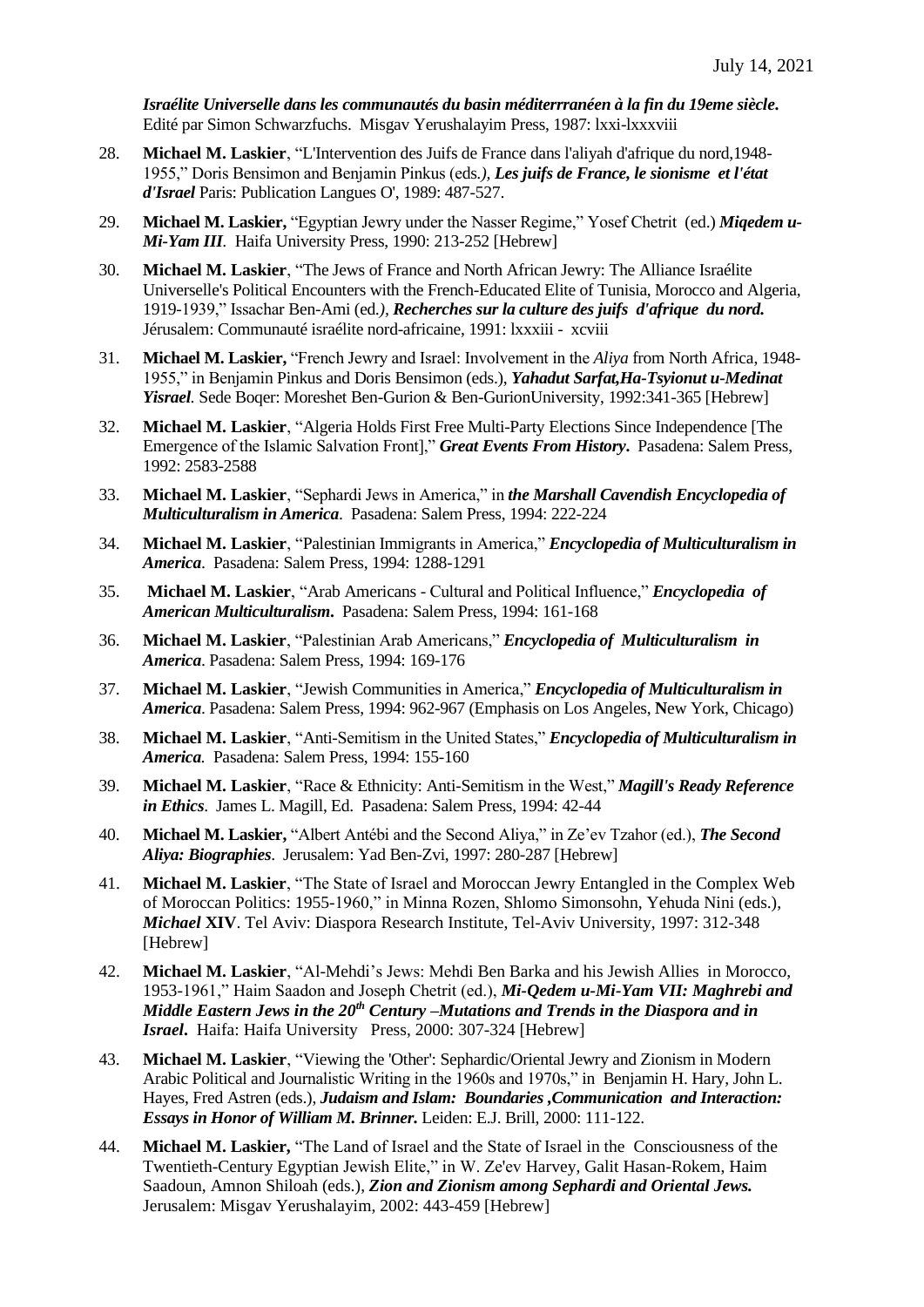- 45. **Michael M. Laskier**, "Syrian and Lebanese Jewry: 19<sup>th</sup>-20<sup>th</sup> Centuries," in Michael M. Laskier, Reeva S. Simon, Sara Reguer (eds*.), The Jews of the Middle East and North Africa in Modern Times*. New York: Columbia University Press, 2003:316-334
- 46. **Michael M. Laskier, Sara Reguer, Haim Sa'adoun,** "Community Leadership and Structure," Michael M. Laskier, Reeva S. Simon, Sara Reguer (eds*.), The Jews of the Middle East and North Africa in Modern Times***.** New York: Columbia University Press, 2003: 49-64.
- 47. **Michael M. Laskier** and **Eliezer Bashan,** "Moroccan Jewry in the 19<sup>th</sup> and 20<sup>th</sup> Centuries," Michael M. Laskier, Reeva S. Simon, Sara Reguer (eds*.), The Jews of theMiddle East and North Africa in Modern Times.* New York: Columbia University Press, 2003: 471-504.
- 48. **Michael M. Laskier**, **Reeva S. Simon, Sara Reguer,** Introductory Chapter: "Social, Economic, Political, Cultural and Linguistic Components," in: Michael M. Laskier, Reeva S. Simon, Sara Reguer (eds.), *The Jews of the Middle East and North Africain Modern Times*. New York: Columbia University Press, 2003: vii-xi.
- 49. **Michael M. Laskier** and **Reeva S. Simon**, "Jewish Economy under Islam," Chapter in Michael M. Laskier, Reeva Simon, Sara Reguer (eds.), *The Jews of the Middle East and North Africa in Modern Times*. New York: Columbia University Press, 2003: 29-48.
- 50. **Michael M. Laskier,** "Jewish Education in Morocco," in Haim Saadoun (ed.), *The Jewish Community of Morocco during the 19th & 20th Centuries*. Jerusalem: The Ben-Zvi Institute, 2003: 129-142 [Hebrew]
- 51. **Michael M. Laskier**, "The Sephardic Educational Center: Crisis of Identity and Assimilation in Modern America Judaism," George K. Zucker (ed.), *Sephardic Identity: Essays on a Vanishing Jewish Culture.* Jefferson, North Carolina and London: McFarland & Company, Inc., Publishers, 2005: 207-214.
- 52. **Michael M. Laskier,** "The Jewish Leadership in Morocco from the Mid-Fifties to the End of the Seventies: Inter-Community Crises and Political and Social Challenges," in Moises Orfali and Ephraim Hazan (eds.), *Progress and Tradition: Creativity, Leadership and Acculturation Processes among the Jews of North Africa*. Jerusalem: The Bialik Institute, 2005: 64-79 [Hebrew]
- 53. **Michael M. Laskier,** "Islamic Radicalism and Terrorism in the European Union: The Maghrebi Factor," Hillel Frisch & Efraim Inbar (eds.), *Radical Islam and International Security*. London & New York: Routledge, 2008: 93-120
- 54. **Michael M. Laskier,** "Les nouveaux mouvements sociaux," in Alain Dieckhoff (ed.), *L'Etat d'Israel*. Paris: Librairie Arthème Fayard, 2008: 123-135
- 55. **Michael M. Laskier,** "Israeli-Tunisian Ties: The 1950s & 1960s," Ephraim Hazan & Haim Saadon (eds.), *Tarshish: Jews of Tunisia-Heritage, History, Literature*. Ramat-Gan: Bar**-**Ilan University Press, 2009:149-190 [Hebrew]
- 56. **Michael M. Laskier**, "Solidarité et défense des droits des juifs (1860-1914)," in André Caspi (ed.), *Histoire de l'Alliance Israélite Universelle de 1860 à nos jours***.** Paris: Armand Colin, 2010: 101-155
- 57. **Michael M. Laskier,** "French Jewry at the Height of the Franco-Israeli Political Crisis, 1967- 1974" Analysis & Documents," in Yosef Tobi and Dennis Curzon (eds.) *Research on East and West: Language, Literature and History in Honor of Professor Yosef Chetrit***.** Haifa: University of Haifa and Jerusalem: Carmel Press, 2011, Volume 2: 567-622
- 58. **Michael M. Laskier and Yaacov Lev,** Chapter One: "Introduction," in Michael M. Laskier and Yaacov Lev (eds.), *The Convergence of Judaism and Islam: The Religious, Scientific and Cultural Dimensions*. Gainesville: University Press of Florida, 2011: 1-9
- 59. **Michael M. Laskier and Yaacov Lev,** Chapter One: "Introduction," in Michael M. Laskier and Yaacov Lev (eds.), *The Divergence of Judaism and Islam: Interdependence, Modernity, and Political Turmoil*. Gainesville: University Press of Florida, 2011: 1-13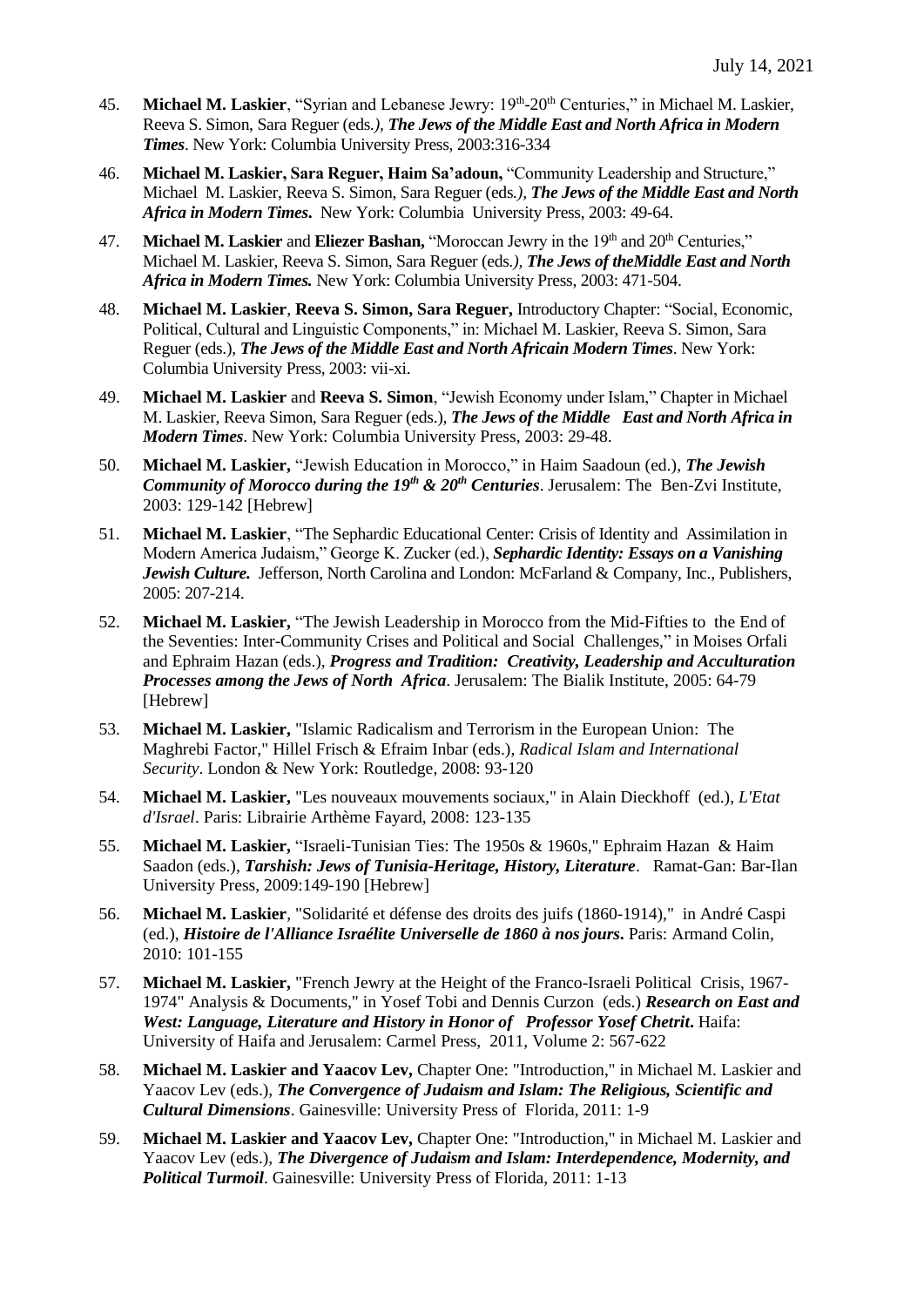- 60. **Michael M. Laskier and Ronen Yitzhak,** "Introductory Chapter on Diplomatic and Defense issues," in Michael M. Laskier and Ronen Yitzhak (eds.), *Security and Political Challenges*  **Put to the Test: Israel in the Arab and International** University Press, 2012: 9-31 [Hebrew]
- 61. **Michael M. Laskier,** "From an Unwritten Alliance to Gloomy Relations: French- Israeli Ties in the Days of Charles de Gaulle and Georges Pompidou," in Michael M. Laskier and Ronen Yitzhak (eds.), *Security and Political Challenges Put to the Test: Israel in the Arab and International Arenas.* Ramat-Gan: Bar-Ilan University Press, 2012: 341-382 [Hebrew]
- 62. **Michael M. Laskier,** "The Relations between Israel and Tunisia in the Complex Web of the Arab-Israeli Conflict and Inter-Arab Politics," in Michael M. Laskier and Ronen Yitzhak (eds.), *Security and Political Challenges Put to the Test: Israel in the Arab and International Arenas*. Ramat-Gan: Bar-Ilan University Press, 2012: 491-530
- 63. **Michael M. Laskier,** "Le départ des juifs du monde musulman," in Abdelwahab Meddeb and Benjamin Stora (eds.), *Histoire des relations entre juifs et musulmans des origines à nos jours*. Paris: Editions Albin Michel, 2013: 415-433
- 64. **Michael M. Laskier,** "The Emigration of the Jews from the Arab World**,"** in Abdelwahab Meddeb and Benjamin Stora (eds.), *A History of Jewish-Muslim Relations: From the Origins to the Present Day.* Princeton and Oxford: Princeton University Press, 2013: 415-432
- 65. **Michael M. Laskier,** "Libyan Jewish *Aliyah*: From Pre-1948 Eretz-Yisrael until Mu'ammar al-Qadhafi's Rise to Power," in Moshe Halamish, Moshe Amar and Maurice Roumani (eds.), *The Jews of Algeria and Libya*. Publications of the Dahan Center – Bar-Ilan University, 2014: 257- 304 [Hebrew]
- 66. **Michael M. Laskier,** "L'oeuvre diplomatique et politique de *l'alliance israélite universelle* et le judaïsme marocain pendant la période précoloniale, in Simon Schwarzfuchs & Paul Fenton (eds.), *Le judaïsme français et les communautés juives du Maghreb*. Paris: Armand Colin [in press]
- **C. Book Chapters in Volumes: Non-Refereed**
- 67. **Michael M. Laskier,** "The Aliya and Haganah in Egypt: 1946-1949," in Haim Sa'adoun and Joel Rappel (eds.), *Zionist Undergrounds in Muslim Countries*. Jerusalem: Ben-Zvi Institute, 1997: 141-159 [Hebrew]
- 68. **Michael M. Laskier,** "Secret Immigration and Underground Activity: Morocco," Haim Sa'adoun (ed.), *Open and Secret: Mass Immigration to Israel from Muslim Lands, 1948-1967.* Jerusalem: The Ben-Avi Institute, 1999: 155-170 [Hebrew]
- 69. **Michael M. Laskier,** "Secret Departure from Egypt until the Eve of the Six Day War," Haim Sa'adoun (ed.), *Open and Secret: Mass Immigration to Israel from Muslim Lands, 1948- 1967*. The Ben-Zvi Institute, 1999: 129-140 **[**Hebrew]
- 70. **Michael M. Laskier**, "Qadimah From Morocco to Israel, 1949-1956," Haim Sa'adoun (ed.), *Open and Secret: Mass Immigration to Israel from Muslim Lands, 1948-1967.* Jerusalem: The Ben-Zvi Institute, 1999: 79-94 [Hebrew]
- 71. **Michael M. Laskier,** "The Jews of Morocco in Israeli Society Then and Now: The Pains of Integration and Politico-Cultural Challenges," in Avshalom Mizrahi (ed.), *Society and Culture in Israel – The First Fifty Years***.** Netanya: The Society for the Preservation of Culture, Documentation and Research, 2001: 492-508 [Hebrew]
- 72. **Michael M. Laskier,** "Tunisia since the "Arab Spring" Revolution of January 2011 in Comparison with Egypt, Morocco and Algeria: New Perspectives," in a new Internet Web on Tunisia and Tunisian Jewry, 2011, pp. 1-6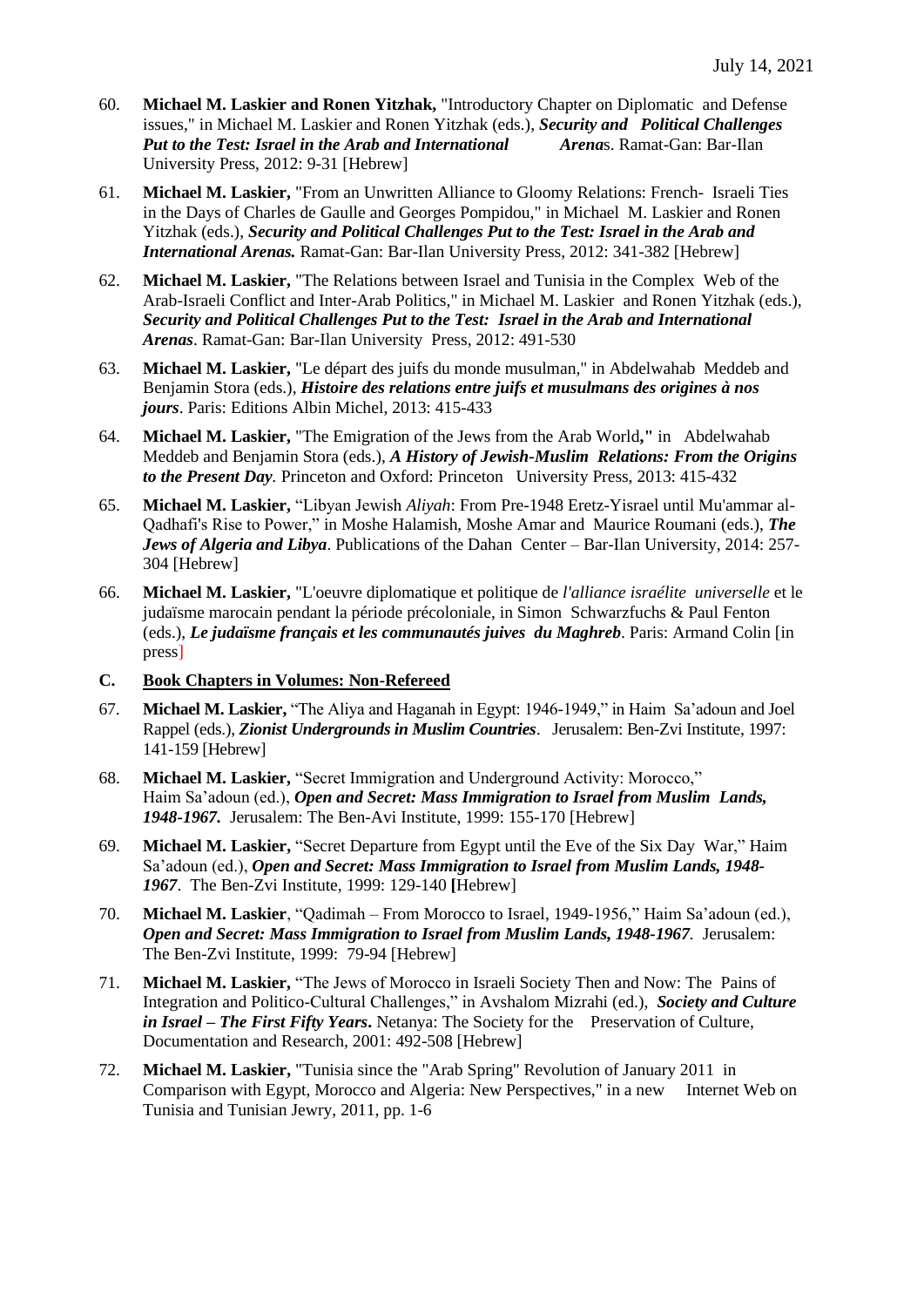### **D. Refereed Articles in Journals and their Ranking**

- 73. **Michael M. Laskier**, "Moise Nahon: un intellectuel juif marocain," *Les Nouveaux Cahiers* 61 (Eté 1980): 19-24. Revue d'études et de libres debates publiée sous les auspices de l'Alliance Israélite Universelle [French] **B**
- 74. **Michael M. Laskier,** "Jewish Education in Morocco," *Pe'amim*, 9 (1981): 78-99 [Hebrew] **A**
- 75. **Michael M. Laskier,** "Aspects of the Activities of the Alliance Israélite Universelle in the Jewish Communities of the Middle East and North Africa: 1860-1918," *Modern Judaism*, 3, 3 (May 1983): 147-172. Oxford University Press **A+**
- 76. **Michael M. Laskier**, "The Evolution of Zionist Activity in the Jewish Communities of North Africa: 1897-1947," *Journal of Israeli History*, 8, Fall 1983: 205-236. Johns Hopkins University Press **A**
- 77. **Michael M. Laskier,** "Avraham Albert Antébi Aspects of His Work in Eretz-Yisrael Between 1897 and 1914," *Pe'amim*, 21 (1984): 50-82 [Hebrew] **A**
- 78. **Michael M. Laskier,** "Zionism in the Jewish Communities of Morocco: 1956-1962," *Journal of Israeli History,* 11 (Spring 1985): 119-139. Johns Hopkins University Press **A**
- 79. **Michael M. Laskier,** "North Africa's Jews during the Second World War," *Yalkut Moreshet*, 40 (December 1985): 15-40 [Hebrew] Published by Sifriat Po'alim **A**
- 80. **Michael M. Laskier,** "From War to War: The Jewish Communities of Egypt between 1948 and 1970," *Journal of Israeli History*, 13 (Spring 1986): 111-147. Johns Hopkins University Press **A**
- 81. **Michael M. Laskier**, "The Political Instability of Moroccan Jewry and the Moroccan Press in the First Decade after Independence," *Jewish History*, Vol. 1, No. 1 (1986): 39-54. Haifa University Press **A**
- 82. **Michael M. Laskier,** "The Jews of Egypt in the 1930s and 1940s," *Yalkut Moreshet,* 43-44 (August 1987): 209-232 [Hebrew] **A**
- 83. **Michael M. Laskier**, "From Hafsia to Bizerte: Tunisia's Nationalist Struggle and Tunisian Jewry, 1952-1961," *Mediterranean Historical Review*, Vol. 2, No. 2 (December 1987): 188-222. Frank Cass, London **A**
- 84. **Michael M. Laskier,** "Political and Organizational Components of Aliya from Morocco, 1949- 1956," *Ha-Tsyionut* 12 (1987): 333-367. Tel-Aviv Univ [Hebrew] **B+**
- 85. **Michael M. Laskier,** "The Jews of the Maghreb in World War II: Review Essay Article on Michel Abitbol's Book," *Tsyion: Quarterly Journal of the Israel Historical Society*, 53<sup>rd</sup> Year, No. 2 (1988): 226-232 [Hebrew], **A+**
- 86. **Michael M. Laskier, "**Jewish Emigration from Morocco to Israel: Government Policies and the Position of International Jewish Organizations, 1949-1956," *Middle Eastern Studies*, 25,3 (July 1989): 323-364. Frank Cass Publishers, London **A**
- 87. **Michael M. Laskier,** "The *Aliya* of Moroccan Jewry to Israel: The Policies of the Moroccan Government and International Jewish Organizations, 1949-1956," in: Yitzhak Avrahami (ed.), *Shorashim Ba-Mizrah II*. Ha-Kibbutz ha-Meuhad & Yad Tabenkin, 1989: 315-368. [Hebrew] **B**
- 88. **Michael M. Laskier**, "Egyptian Jewry in the Post-World War II Period: 1945-1948," *Revue des Etudes Juives*, Juillet - Decembre 1989): 337-361. Paris: Centre National de la Recherche Scientifique **A+**
- 89. **Michael M. Laskier,** "Developments in the Jewish Communities of Morocco: 1956- 1976," *Middle Eastern Studies*, 26, 4 (1990): 465-505. Frank Cass Publishers, London, **A**
- 90. **Michael M. Laskier**, "Les deux terres promises: les juifs de France et le sionisme" Review Essay of Book by Michel Abitbol in *International Journal of Middle East Studies*, Vol. 23, No. 4 (November 1991): 636-640 Cambridge University Press **A+**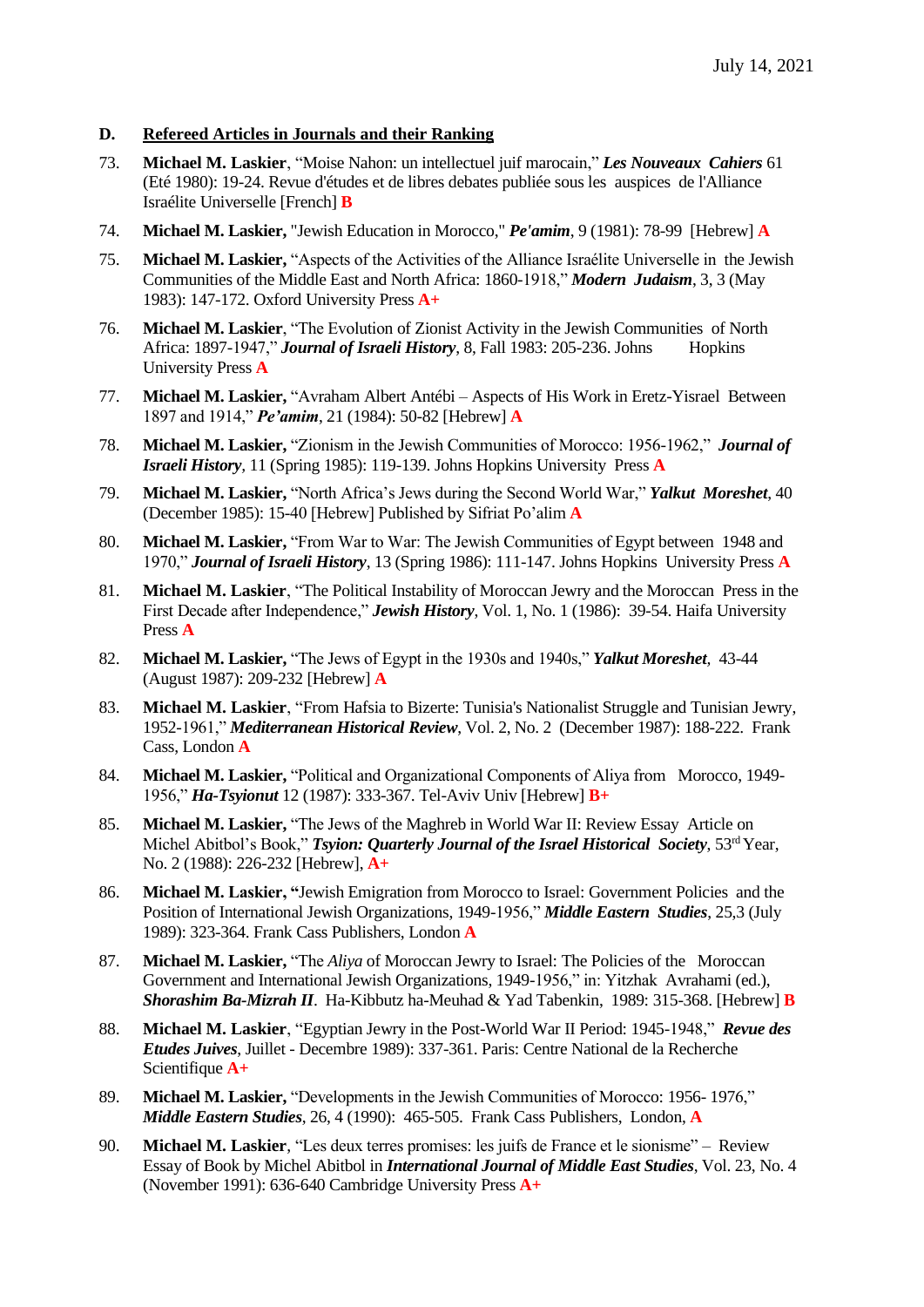- 91. **Michael M. Laskier,** "The Jews in Independent Morocco: Governmental Policies and International Jewish Organizations, 1956-1976," Yitzhak Avrahami (ed.), *Shorashim Ba-Mizrah III*. Yad Tabenkin, 1991: 161-212. [Hebrew] **B**
- 92. **Michael M. Laskier**, "Between Vichy Antisemitism and German Harassment: The Jews of North Africa during the Early 1940's," *Modern Judaism*, 11,3 (October 1991): 343-369. Oxford University Press **A+**
- 93. **Michael M. Laskier,** "Egypt and Beyond" Review Essay Article on Jews of Arab Lands in Modern Times," *Association for Jewish Studies Review*, XVI, 1-2 (1991): 199-210. Cambridge University Press **A+**
- 94. **Michael M. Laskier,** "The Sephardim and the Yishuv in Palestine: The Role of Avraham Albert Antébi: 1897-1916," in Michael M. Laskier (guest editor), *Sephardi Jews before and after 1492, Shofar: An Interdisciplinary Journal of Jewish Studies,* 10,3 (Spring 1992): 113-126. Published by Purdue University Press. **B+**
- 95. **Michael M. Laskier**, "Present-Day Sephardi Jewry: Update," *Jewish Journal of Sociology***,** 35,2 (1993): 135-140. The Maurice Freedman Foundation, **B+**
- 96. **Michael M. Laskier**, "The Jews of the Maghrib during the Second World War, 1940- 1943," *Africana Journal*, Volume 16, No.2 (1994): 365-390. The journal was then published by Leiden University's African Studies Center. Since 2013 it is published under the auspices of the African Studies Center at Boston University. **A**
- 97. **Michael M. Laskier**, "Egyptian Jewry under the Nasser Regime, 1954-1970," *Middle Eastern Studies*, 21,3 (July 1995): 573-619. Frank Cass Publishers, London **A**
- 98. **Michael M. Laskier,** "Clandestine Aliya from Morocco: A Chapter on Muslim-Jewish Ties in Morocco," *Pe'amim*, 63 (Spring 1995): 132-159 [Hebrew]. **A** The following **refereed** articles were published in Reeva S. Simon, Philip Mattar, Richard W. Bulliet (eds.), *Encyclopedia of the Modern Middle East*. (4 vols.), 1st Edition. New York: Macmillan, Simon & Shuster and Prentice Hall, 1996, no ranking available:
- 99. **Michael M. Laskier, "Tangier"**
- 100. **Michael M. Laskier, "Alliance Israélite Universelle"**
- 101. **Michael M. Laskier,** "Jewish Refugees from Arab Lands"
- 102. **Michael M. Laskier,** "Léon Castro"
- 103. **Michael M. Laskier, "Curiel Family"**
- 104. **Michael M. Laskier,** "Murad Faraj"
- 105. **Michael M. Laskier,** "Farhi Family"
- 106. **Michael M. Laskier,** "Hayyim Habshush"
- 107. **Michael M. Laskier,** "Elie Politi"
- 108. **Michael M. Laskier,** "Yihya Qafih"
- 109. **Michael M. Laskier,** "Qattawi Family"
- 110. **Michael M. Laskier,** "Rolo Family"
- 111. **Michael M. Laskier, "Suarès Family"**
- 112. **Michael M. Laskier,** "De Menasce Family"
- 113. **Michael M. Laskier, "Hayyim Nahum Effendi"**
- 114. **Michael M. Laskier,** "Elie Hadria-Cohen"
- 115. **Michael M. Laskier, "Albert Saguès"**
- 116. **Michael M. Laskier,** "World Organization of Jews from Arab Countries".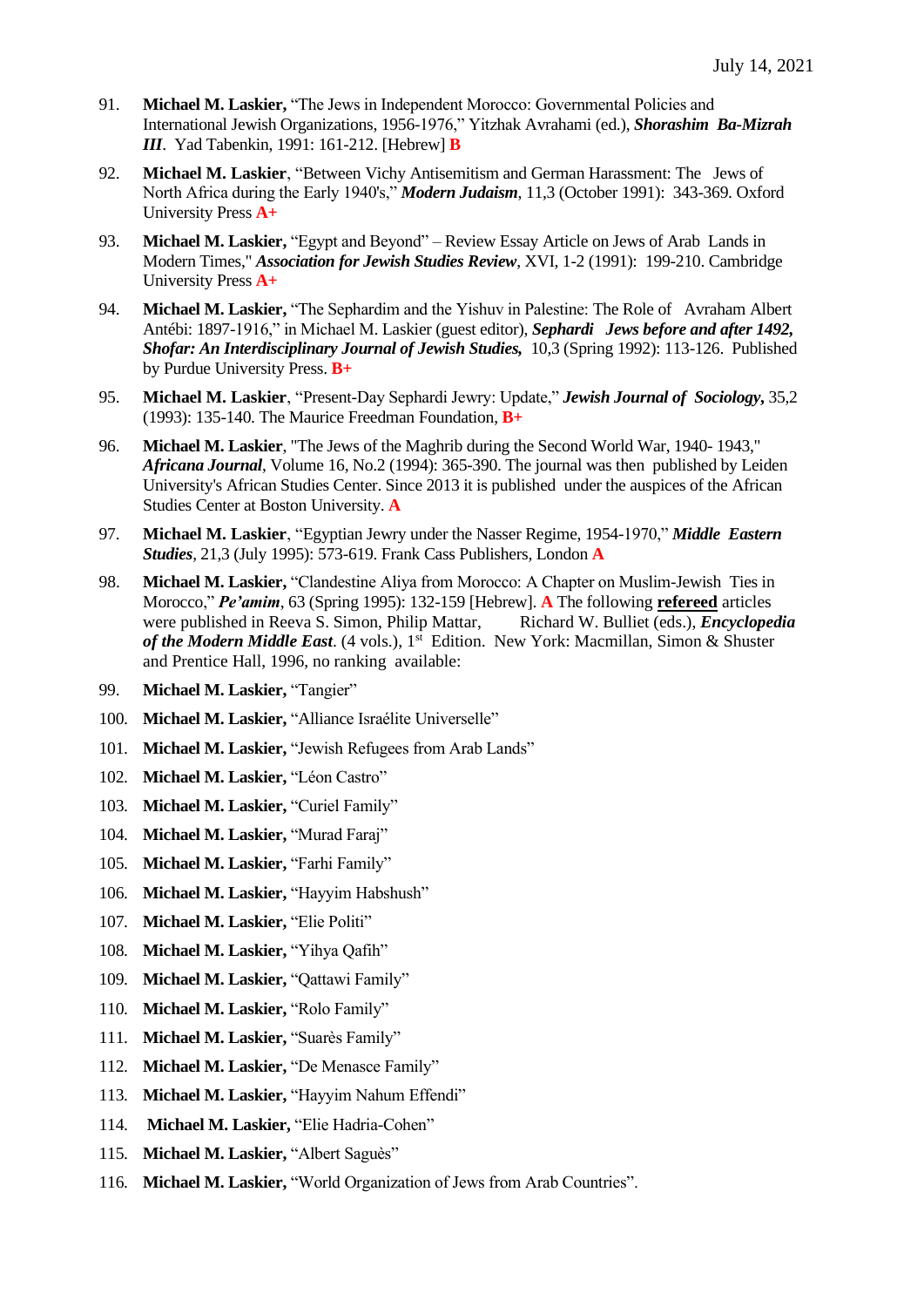- 117. **Michael M. Laskier,** "In the Shadow of the Arab-Israeli Conflict and Arab Nationalism: Muslim-Jewish Ties in Syria, 1948-1970," *Pe'amim*, 66 (1996): 70-127 [Hebrew], **A**
- 118. **Michael M. Laskier**, "The Jewish Press in Egypt in the Inter-War Years: I*srael*," *Bulletin of the Israeli Academic Center in Cairo*, 23 (Spring 1998): 11-15, **B**
- 119. **Michael M. Laskier**, "The Regeneration of French Jewry: The Influx and Integration of North African Jews into France, 1955-1965," *Jewish Political Studies Review***,** 10, 1-2, (Spring 1998): 35-72. The Jerusalem Institute for Public Affairs, **A**
- 120. **Michael M. Laskier,** "The Israeli *Mossad* and Muslim-Jewish Coexistence in Colonial Algeria: The Constantine Affair of 12-13 May 1956," *Pe'amim*, 75 (Spring 1998): 129-143, **A**
- 121. **Michael M. Laskier,** "Israel and the Maghreb at the Height of the Arab-Israeli Conflict, 1950s – 1970s," *Middle East Review of International Affairs,* 4,2 (June 2000): 96-108. The of Begin-Sadat Center, Bar-Ilan University, no ranking available
- 122. **Michael M. Laskier,** "Israeli Activism American-Style: Civil Liberties, Environmental and Peace Organizations as Pressure Groups for Social Change, 1970s-1990s," *Israel Studies*, 5,1 (spring 2000): 128-152. Bloomington: Indiana University Press, **A**
- 123. **Michael M. Laskier**, "Israel and Algeria amid French Colonialism and the Arab- Israeli Conflict, 1954-1978," *Israel Studies*, 6,2 (fall 2001): 1-32. Bloomington: Indiana University Press**, A**
- 124. **Michael M. Laskier,** "Between Bourguibism and Nasserism: Israeli-Tunisian Relations and the Arab-Israeli Conflict in the 1950s and 1960s," *Iyyunim be-Tkumat Yisrael***,** XI. (2001): 46- 79. Sede Boqer: Merkaz le-Heker Moreshet Ben-Gurion, **B**
- 125. **Michael M. Laskier,** "A Difficult Inheritance: Moroccan Society under King Muhammad VI," *Middle East Review of International Affairs*, Vol. 7, No. 3 (September 2003): 1-20. Published under the auspices of the Interdisciplinary Center in Herzliyya, No ranking available
- 126. **Michael M. Laskier,** "Israeli-Moroccan Relations and the Arab-Israeli Conflict, 1977-2002," *Israel Affairs*, Volume 10, No. 3 (spring 2004), 41-73. London: Frank Cass Publications-Taylor & Francis Group, **B+**
- 127. **Michael M. Laskier,** "Muhammad VI," in Philip Mattar (ed.), *Encyclopedia of the Modern Middle East and North Africa* (2<sup>nd</sup> edition) New York: Macmillan USA, 2004, No ranking available
- 128. **Michael M. Laskier,** "Alawite Dynasty in Morocco," in Philip Mattar (ed.), *Encyclopedia of the Modern Middle East and North Africa* (2nd edition) New York: Macmillan USA, 2004, No ranking available
- 129. **Michael M. Laskier,** "Habib Bourguiba," in Philip Mattar (ed.), *Encyclopedia of the Modern Middle East and North Africa* (2<sup>nd</sup> edition) New York: Macmillan USA 2004, No ranking available
- 130. **Michael M. Laskier,** "Algerian Political Parties," in Philip Mattar (ed.), *Encyclopedia of the Modern Middle East and North Africa* (2<sup>nd</sup> edition) New York: Macmillan USA, 2004, No ranking available
- 131. **Michael M. Laskier,** "The Processes of Democratization, Reformism, and Islamist Protest in Morocco of the Last Decade," *Hamizrah He-Hadash,* Vol XLVI (2006): 151-182 [Hebrew] The Magnes Press, **A**
- 132. **Michael M. Laskier,** "Arab States and Israel," New Ed. of *Encyclopedia Judaica* (100 pp.) **New York: Macmillan USA [articles 120-146 published in 2007],** no ranking available
- 133. **Michael M. Laskier,** "Agadir (city, Mor.)," new edition *Encyclopedia Judaica,*
- 134. **Michael M. Laskier,** "Aghlabids," new edition of *Encyclopedia Judaica*
- 135. **Michael M. Laskier,** "Almohads," new edition of *Encyclopedia Judaica*
- 136. **Michael M. Laskier,** "Almoravids," new edition of *Encyclopedia Judaica*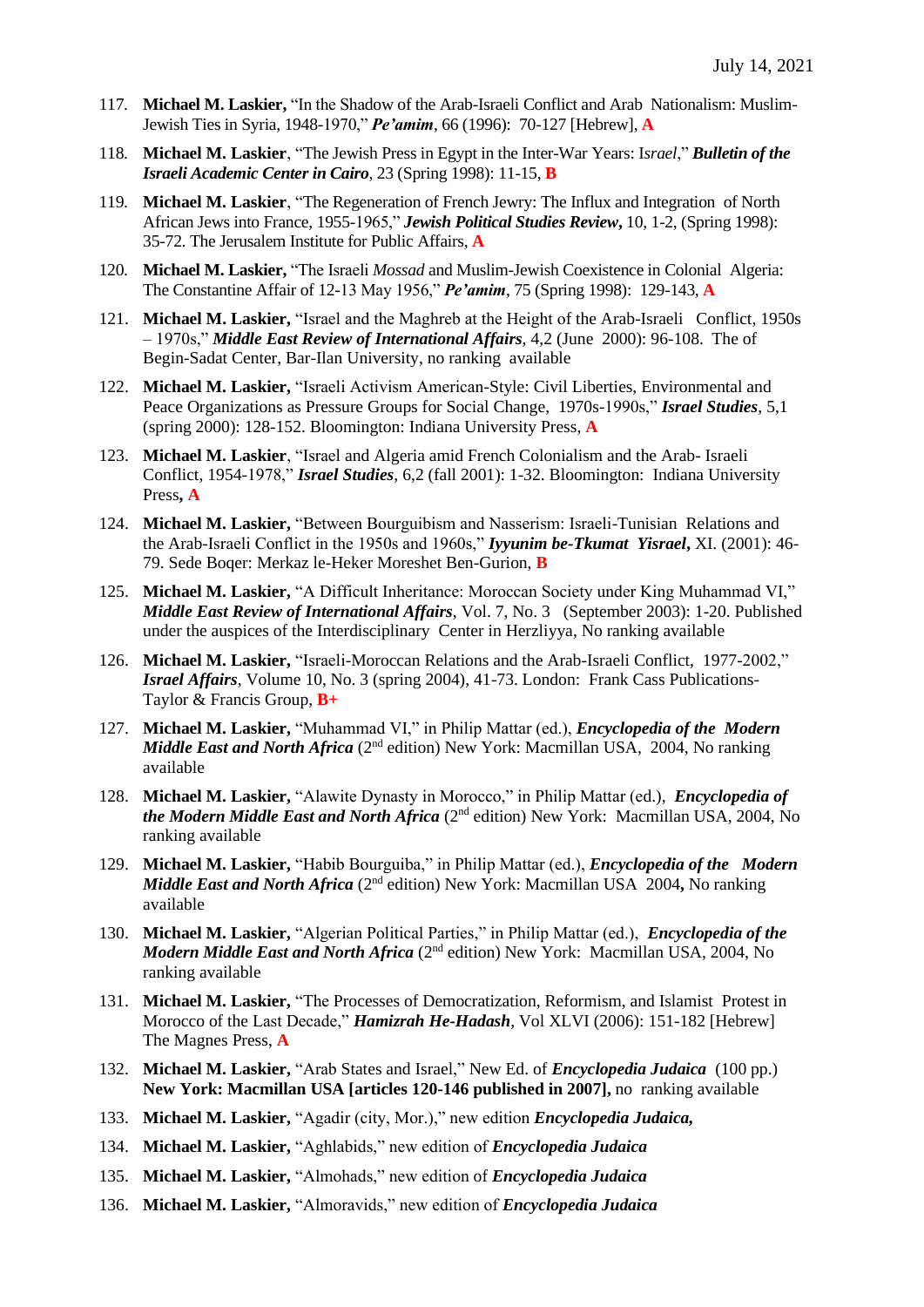- 137. **Michael M. Laskier,** "Bone (city, Alg.)," new edition of *Encyclopedia Judaica*
- 138. **Michael M. Laskier,** "Debdou (city, Mor.)," new edition of *Encyclopedia Judaica*
- 139. **Michael M. Laskier,** "Demnat (city, Mor.)," new edition of *Encyclopedia Judaica*
- 140. **Michael M. Laskier,** "Hafsids," new edition of *Encyclopedia Judaica*
- 141. **Michael M. Laskier,** "Marrakesh (city, Mor.),"new edition *Encyclopedia Judaica*
- 142. **Michael M. Laskier,** "Merinids," new edition of *Encyclopedia Judaica*
- 143. **Michael M. Laskier,** "Mogador," new edition of *Encyclopedia Judaica*
- 144. **Michael M. Laskier,** "Ofran (Ifrane, Mor)," new edition of *Encyclopedia Judaica*
- 145. **Michael M. Laskier,** "Meknes (city, Mor)," new edition of *Encyclopedia Judaica*
- 146. **Michael M. Laskier**, "Morocco," new edition of *Encyclopedia Judaica* (50pp.)
- 147. **Michael M. Laskier,** "Mzab (region, Alg.)," new edition of *Encyclopedia Judaica*
- 148. **Michael M. Laskier,** "Oran (city in Alg.)," new edition of *Encyclopedia Judaica*
- 149. **Michael M. Laskier,** "Ryvel (Tun.)," new edition of *Encyclopedia Judaica*
- 150. **Michael M. Laskier,** Sa'adi Dynasty," new edition of *Encyclopedia Judaica*
- 151. **Michael M. Laskier,** "Safi (city, Mor.)," new edition of *Encyclopedia Judaica*
- 152. **Michael M. Laskier,** "Salé-Rabat (Mor)," new edition of *Encyclopedia Judaica*
- 153. **Michael M. Laskier,** "Sous (region, Mor)," new edition of *Encyclopedia Judaica*
- 154. **Michael M. Laskier,** "Tangier (city, Mor)," new edition of *Encyclopedia Judaica*
- 155. **Michael M. Laskier,** "Tetuan (city, Mor)," new edition of *Encyclopedia Judaica*
- 156. **Michael M. Laskier,** "Wattasids," new edition of *Encyclopedia Judaica*
- 157. **Michael M. Laskier,** "Zirids, "new edition of *Encyclopedia Judaica*
- 158. **Michael M. Laskier,** "Ziyanids," *Encyclopedia Judaica*
- 159. **Michael M. Laskier,** "Local Jewry and Jewish Refugees in French Morocco and Tunisia during World War II," *Pe'amim***,** 114-115 (Winter-Spring 2008): 55-106, **A**
- 160. **Michael M. Laskier,** "Cattaoui Family," *Encyclopedia of Jews in the Islamic World.* Leiden: Brill Academic Publishers**,** 2010, no ranking available
- 161. **Michael M. Laskier**, "Ittihad-Maroc,"*Encyclopedia of Jews in the Islamic World.* Leiden: Brill Academic Publishers, 2010, no tanking available
- 162. **Michael M. Laskier,** "Otzar ha-Torah," *Encyclopedia of Jews in the Islamic World.* Leiden: Brill Academic Publishers, 2010, no raking availabe.
- 163. **Michael M. Laskier,** "Lubavitch," *Encyclopedia of Jews in the Islamic World*. Leiden: Brill Academic Publishers, 2010, no raking available
- 164. **Michael M. Laskier,** "Prelude to Colonialism: Moroccan Muslims and Jews through Western Lenses, 1860-1912," *European Judaism*, Vol. 52, No. 2 (Autumn 2019): 111- 128. **A+**

#### **E. Non-Refereed Articles:**

165. **Michael M. Laskier**, "Manuscript Catalog of the Alliance Israélite Universelle: Review Article of the Catalog and the Scholarly Materials Available at the Alliance Library in Paris," *The Alliance Review***,** Vol. 29, No. 49 (Fall 1980): 34-35. The American Friends of the AIU, New York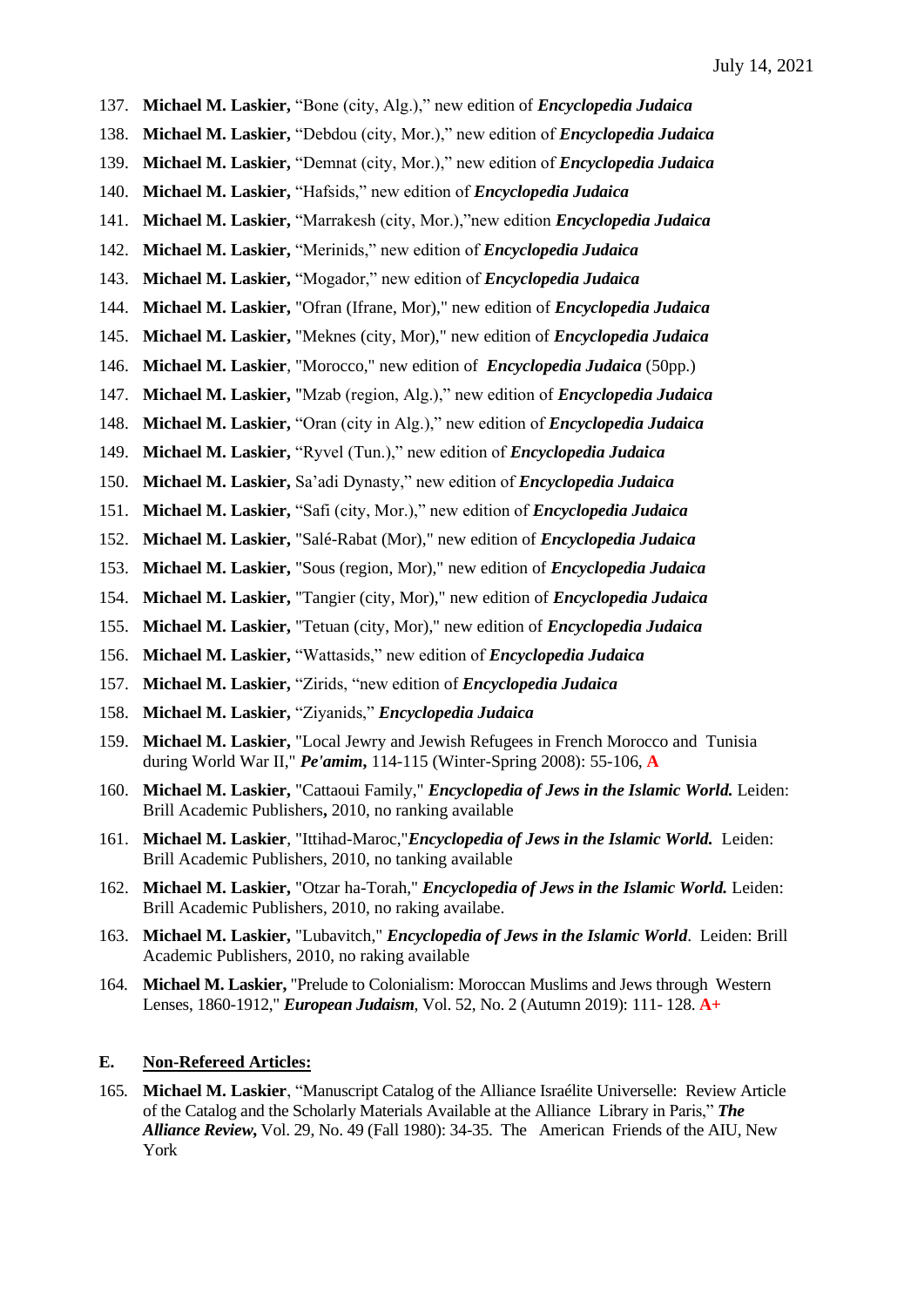- 166. **Michael M. Laskier**, "Educational Developments in Israel: The Emergence of the Kerem Institute for Humanistic Education," *The Alliance Review*, New York, 29, No.3 (1980): 20-25. Published by American Friends of the Alliance Israélite Universelle
- 167. **Michael M. Laskier and Dina Porat,** "Our Hearts Go Out for Our Polish Co-religionists: Libyan Jewry Enlist on Behalf of European Jewry during World War II," *Et-Mol: A Journal on the History of Eretz-Yisrael and Am Yisrael*, Vol. 7, No.4 (42), Nissan 1982: 14-15. Published by the Diaspora Research Institute, Tel-Aviv University. [Hebrew]
- 168. **Michael M. Laskier,** "The Evolution of Zionism in North Africa," *Skira Hodsheet*, **No.** 9 (August 1982): 9-32. Israeli Defense Ministry Publications [Hebrew]
- 169. **Michael M. Laskier**, "La evolucion de la actividad sionista en las comunidades de Marruecos: 1897-1947," *Rumbos,* Numero 12 (Enero-Marzo 1985): 71-82. Published by the Information Department of the World Zionist Organization
- 170. **Michael M. Laskier,** "La evolucion de la actividad sionista en las comunidades de Tunez: 1897- 1947," *Rumbos*, Numero 15 **(**Marzo 1986): 179-195
- 171. **Michael M. Laskier**, "La evolucion de la actividad sionista en las comunidades de Argelia: 1897- 1947," *Rumbos*, Numero 17 (Marzo 1987): 182-194
- 172. **Michael M. Laskier**, "Moroccan Jewry under King Muhammad V," *Skira Hodsheet*, No. 9 (November 1986): 34-45. Israeli Defense Ministry Publications [Hebrew]
- 173. **Michael M. Laskier**, "Israel and the Palestinians: Background and Outlook on Eve of Madrid Peace Conference," *Secular Humanistic Judaism*, No. 3 (November 1991): 52-54. Published by International Institute for Secular Humanistic Judaism
- 174. **Michael M. Laskier**, "The Israel-Maghrib Connection: Past Contacts, Future Prospects," *Jerusalem Letter*, Jerusalem Center for Public Affairs (April 1997): 6pp.
- 175. **Michael M. Laskier,** "Vichy Anti-Semitism in the Maghreb," *Be-Shvil ha-Zikaron,* 25 (November 1997): 4-11. Yad va-Shem Publications [Hebrew]
- 176. **Michael M. Laskier,** "The First International Conference 'Bridging the Worlds of Judaism & Islam' at Bar-Ilan University (2-4 January 2006): A Report," *Ru'ah Mizrahit* 4 (Summer 2006): 52-56 (Internet Journal of the Israeli Oriental Society)
- 177. **Michael M. Laskier,** "Israel as an Active Spectator in the Arab Cold War of the 1950s and 1960s: Egypt and Tunisia through Israeli Lenses," (September 2011) [www.archives.gov.il/NR/rdonlyres/37D270AF-4B9A-4E9D-AF5E-](http://www.archives.gov.il/NR/rdonlyres/37D270AF-4B9A-4E9D-AF5E-561D2570F595/0/MichaelLaskierlecture/pdf)[561D2570F595/0/MichaelLaskierlecture/pdf,](http://www.archives.gov.il/NR/rdonlyres/37D270AF-4B9A-4E9D-AF5E-561D2570F595/0/MichaelLaskierlecture/pdf)
- 178. **Michael M. Laskier,** "The Struggle for the Nation: Israel in the Age of Inter- Cultural Conflicts and Islamist Terrorism," *Ha-Humma* (The Nation),  $52<sup>nd</sup>$  Year, Number 196 (Winter 2014): 7-18 (Part I) [in Hebrew]
- 179. **Michael M. Laskier,** "The Struggle for the Nation: Israel in the Age of Intercultural Conflicts, Islamic Terrorism and Rise in Anti-Semitism," *Ha-Umma* (The Nation), 53<sup>rd</sup> Year, Number 197 (Spring 2015): 7-23 (Part II) [in Hebrew]

## **F. Book Reviews**

- 180. **Michael M. Laskier,** "The Jewish Community of Sefrou: Review of Rabbi David Ovadia's Three Volume Work," *Pe'amim: Studies in the Cultural Heritage of Oriental Jewry*, 14 (Spring 1982): 132-137. Ben-Zvi Institute [Hebrew] **A**
- 181. **Michael M. Laskier,** "Immigrants from the Atlas Mountains in an Israeli Village" Review of Book by Moshe Shokeid, *Journal of Israeli History* 8 (Spring 1987): 138-142 **A**
- 182. **Michael M. Laskier,** "The Jews of Egypt: A Mediterranean Society in Modern Times" Review of Book by Shimon Shamir, *Journal of Israeli History*, 9 (Spring 1988): 119-124 **A**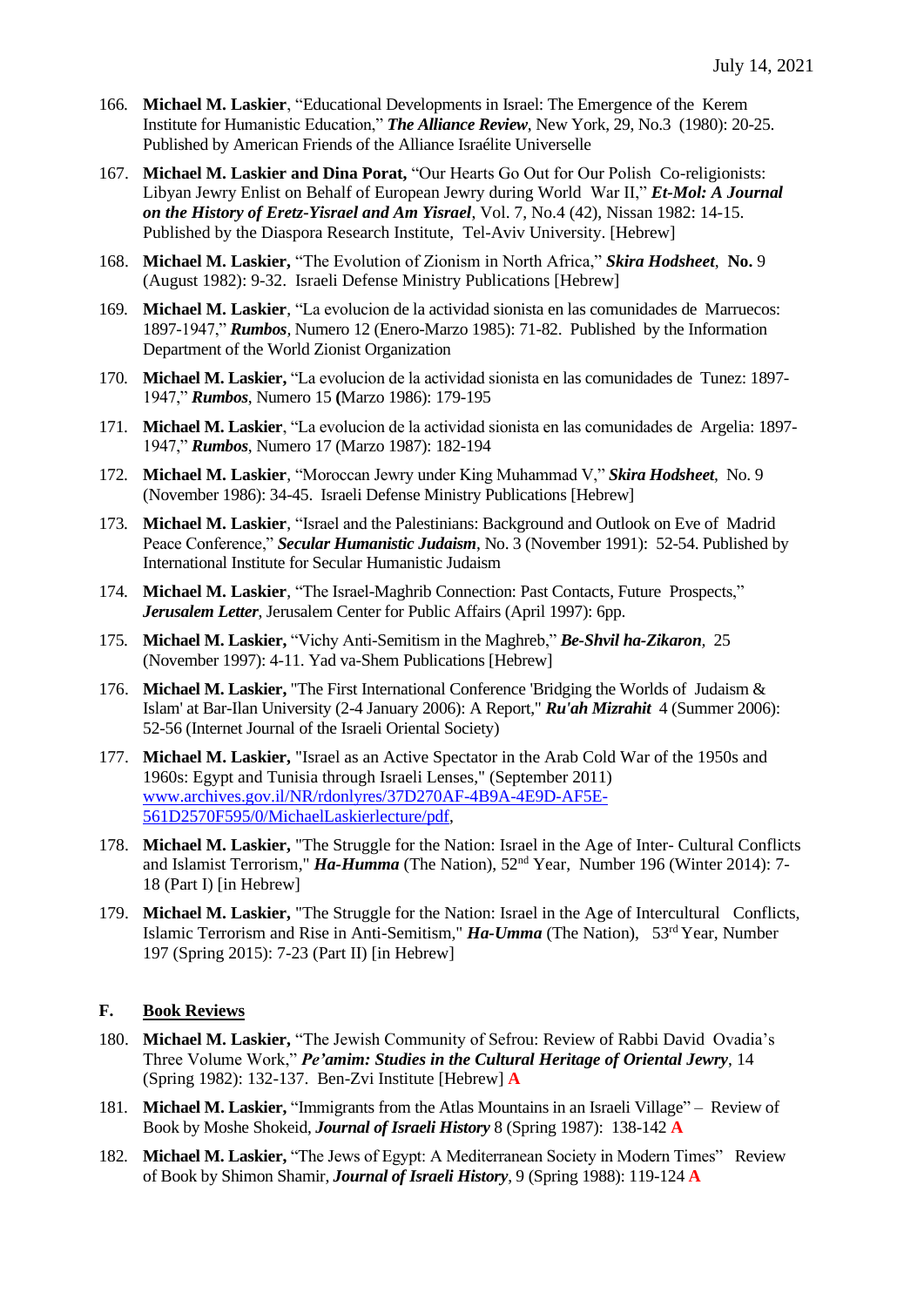- 183. **Michael M. Laskier**, "The Making of Contemporary Algeria, 1830-1987" Review of Mahfoud Bennoune's Book, *Middle East Studies Association Bulletin*, December1989: 225-227. Published by the Middle East Studies Association **A**
- 184. **Michael M. Laskier**, "De l'instruction à l'emancipation: Les enseignants de l'alliance israélite universelle et les juifs d'orient, 1860-1939" *–* Review of Aron Rodrigue's Book, *Middle Eastern Studies***,** 27,3 (1991): 183-185 **A**
- 185. **Michael M. Laskier**, "Urban Society and Imperialism in Southwestern Morocco during the Nineteenth Century": Review Essay of Daniel J. Schroeter's Book on Essaouira, *Middle Eastern Studies***,** Vol.27, 1991: 182-188. Frank Cass **A**
- 186. **Michael M. Laskier,** "Zionism and Technocracy," Review of Derek Penslar's Book, *Association of Israel Studies Bulletin* (1992): 27-29. University of Pennsylvania **B**
- 187. **Michael M. Laskier**, "Jews and Muslims in Libya" Review of Harvey E. Goldberg's Book*, Mediterranean Historical Review***,** 7,1 (1992): 112-114 **A**
- 188. **Michael M. Laskier,** "The Other Jews The Sephardim Today" Review of Book by Daniel J. Elazar in *Studies in Contemporary Jewry* IX (1992): 320-324. Oxford University Press & Institute for Contemporary Jewry at the Hebrew University of Jerusalem, **A+**
- 189. **Michael M. Laskier**, "Change Within Tradition among Jewish Women in Libya" Review of Rachel Simon's Book *Religious Studies Review*, 19. 4 (October 1993): 367. Published by Mercer University **B**
- 190. **Michael M. Laskier**, "The Evolution of Ethiopian Jewry: A History of Beta Israel (Falasha)," Review of Book by James Quirin, *American Historical Review*, Vol.99, No.1 (February 1994): 278-279. Oxford University Press **A+** (One of the leading history journals in the world)
- 191. **Michael M. Laskier,** "Land and Power The Zionist Resort to Force, 1882-1948" Review of Book by Anita Shapira in *Shofar*, 12,3 (1994): 155-157 **B+**
- 192. **Michael M. Laskier,** "Organizing Rescue: Jewish National Solidarity in the Modern Period" Review of Book by Ilan Troen & Benjamin Pinkus in *Studies in Contemporary Jewry XI* **(1994):** 348-35, **A+**
- 193. **Michael M. Laskier**, "Une vieux judeo-espangnole à l'est: Gabriel Arié" Review of Book by Esther Benbassa and Aron Rodrigue, *Tsiyon* (1995): 210-212 **A+**
- 194. **Michael M. Laskier,** "From Philanthropy to Activism: The Political Transformation of American Zionism in the Holocaust Years" – Review of Book by David H. Shpiro in *American Jewish History* 83,4 (December 1995): 512-515 **A+**
- 195. **Michael M. Laskier, "**In the Shadow of History: Jews & *Conversos* at the Dawn of Modernity" – Review of Jose Faur in *Shofar* 14,2 (Winter 1996): 167-170 **B+**
- 196. **Michael M. Laskier**, "Out of Egypt" Review of Book by André Aciman, *Shofar*, 15,2 (Summer 1997): 121-123 **B+**
- 197. **Michael M. Laskier,** "Sephardi and Middle Eastern Jewries: History and Culture in the Modern Era" – Review of Book edited by Harvey E. Goldberg in: *Studies in Contemporary Jewry*. New York & London: Oxford University Press, 1999: 222-225, **A+**
- 198. **Michael M. Laskier,** "The Decline of the Arab-Israeli Conflict: Middle East Politics and the Quest for Regional Order" – Review of Avraham Sela's Book, *American Historical Review* (June 2000): 1050-1051. Oxford University Press **A+** (One of the leading history journals in the world).
- 199. **Michael M. Laskier**, "Saint Veneration among the Jews of Morocco" Review of Book by Issachar Ben-Ami, *Association for Jewish Studies Review*, 25,1 (2000- 2001): 133-137. Cambridge University Press **A+**
- 200. **Michael M. Laskier,** "The Anglican Mission and the Jews of Morocco in the 19th Century" Review of Book by Eliezer Bashan, *Association for Jewish Studies Review*, 26,1 (April 2002): 165-167. Cambridge University Press **A+**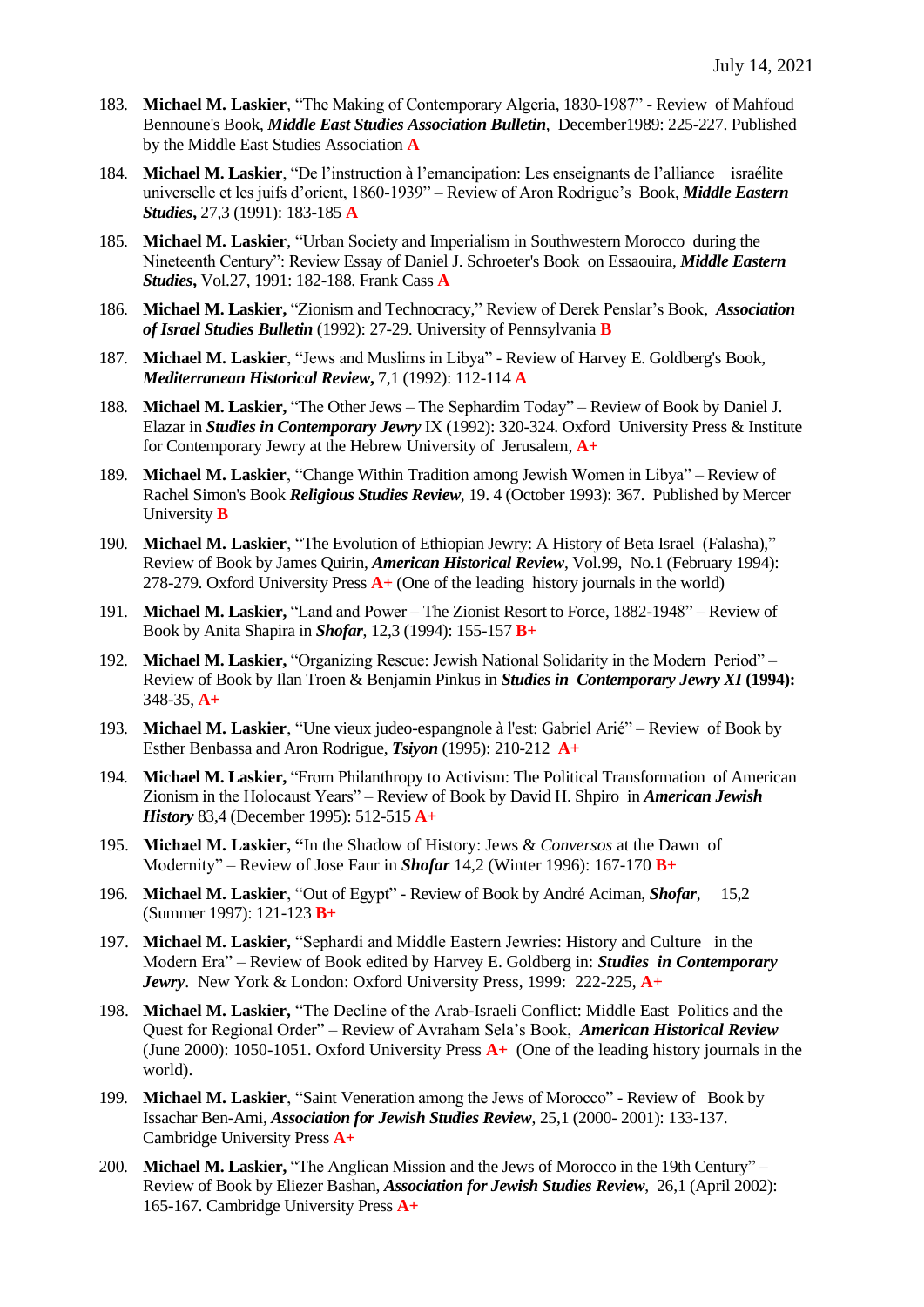- 201. **Michael M. Laskier, "**Dispersion of Egyptian Jewry": Review Essay of Book by Joel Beinin, *Association for Jewish Studies Review*, 26,2 (Nov 2002): 391-393. Cambridge University Press **A+**
- 202. Almoravids to the Algerian War" Review of Book edited by Julia Clancy-Smith, *Mediterranean Historical Review***,** 19, 1 (June 2004): 120-124. London: Taylor & Francis Group, **A**
- 203. **Michael M. Laskier,** "Morocco: From Empire to Independence" Review of Book by C.R. Pennell, *Mediterranean Historical Review* 20, 1 (June 2005): 140-142 **A**
- 204. **Michael M. Laskier,** "Morocco since 1830: A History" Review of Book by C. R. Pennell, *Ha-Mizrah he-Hadash*, 60 (May 2009) [Hebrew]: 142-144 **A** (Jerusalem: The Magnes Press).
- 205. **Michael M. Laskier,** Book Review Essay: "My Enemy, My Mentor: Arab Islamist and Liberal Discourses on the Zionist Movement and Israel" – Review of Book by Uriya Shavit and Ofir Winter, *Mida* Web – [http://mida.org.il](http://mida.org.il/) (July 2014) [Hebrew]: 6 pages
- 206. **Michael M. Laskier,** "Review Essay of *North Africa and the Making of Europe: Governance, Institutions and Culture*, edited by Muriam Haleh Davis & Thomas Serres, *American Historical Review*, 125,2 (April 2020**)**, pp. 752-754. Oxford University Press **A+** (One of the leading history journals in the world).

#### **G. Papers Presented at Scientific Conferences, Symposia & Workshops**

- 1. 1978: First International Congress on Sephardi-Oriental Jewry, Jerusalem. Paper: "The AIU and the Struggle for Recognition within the Communities of Morocco," published in the *Sephardic and Oriental Heritage*, Magnes Press, 1982
- 2. 1980: "Rural Jewish Communities of the Maghreb," Hebrew University of Jerusalem. Paper: "Aspects of Change, The Jews of Morocco's Hinterland," published in *Communautes Juives des Marges sahariennes du Maghreb*, Ben-Zvi, 1982
- 3. 1981: 8th Annual Conference of Israel's Oriental Society, Bar-Ilan University, 28 April 1981. Paper delivered: "Muslims and Jews in Morocco: Contrasts and Similarities in the Influence of European Education," published in *Teuda Dalet IV: Studies in Judaica*, Tel-Aviv University, 1986
- 4. 1981: International Conference, "One Hundred Years of Jewish Settlement in Palestine," Tel-Aviv University. Paper: "Evolution of Zionism in the Maghreb," published, *Studies in Zionism* (1983)
- 5. 1982: Maghribi & European Jewry, Universite Aix-en-Provence. "Anglo-French Jewry and Maghrebi Jewry, 1862-1880," in *Les relations intercommunautaires juives***,** CNRS, 1984
- 6. **1983: Mediterranean Jewry during the Holocaust: mini-conference which I organized at Kibbutz Lohame ha-Gheta'ot. My paper: "The Italo-German Occupation in Tunisia, November 1942-May 1943." Set stage for my book:** *North African Jewry in the Shadow of Vichy and the Swastika***, Tel-Aviv University, 1992**
- 7. 1983: Teaching Sephardi Heritage at Israeli and American Universities, Ben-Zvi Institute, Jerusalem. Paper: "Strategies of Teaching Complexities of Muslim-Jewish Relations"
- 8. 1984: 2nd International Conference for Study of Sephardi and Oriental Jewry, Jerusalem. Paper: "The Alliance Israelite Universelle and the Social Conditions of Mediterranean Basin Jewry, 1860- 1914," published in *L'Alliance dans les communautes du bassin mediterraneen*, Misgav Yerushalayim, 1987
- 9. 1985: The 9th World Congress of Jewish Studies, Hebrew University of Jerusalem. Paper delivered: "The Jewish Agency for Palestine and the Jewish Communities of Tunisia and Morocco," published in *Proceedings of the Ninth World Congress of Jewish Studies*, Magnes Press, 1986
- 10. 1986: Alliance Israelite Universelle and the Jewish Communities of Palestine: Conference sponsored by the Alliance Israelite Universelle and the Ben-Zvi Institute. Paper: "The Alliance and Zionism"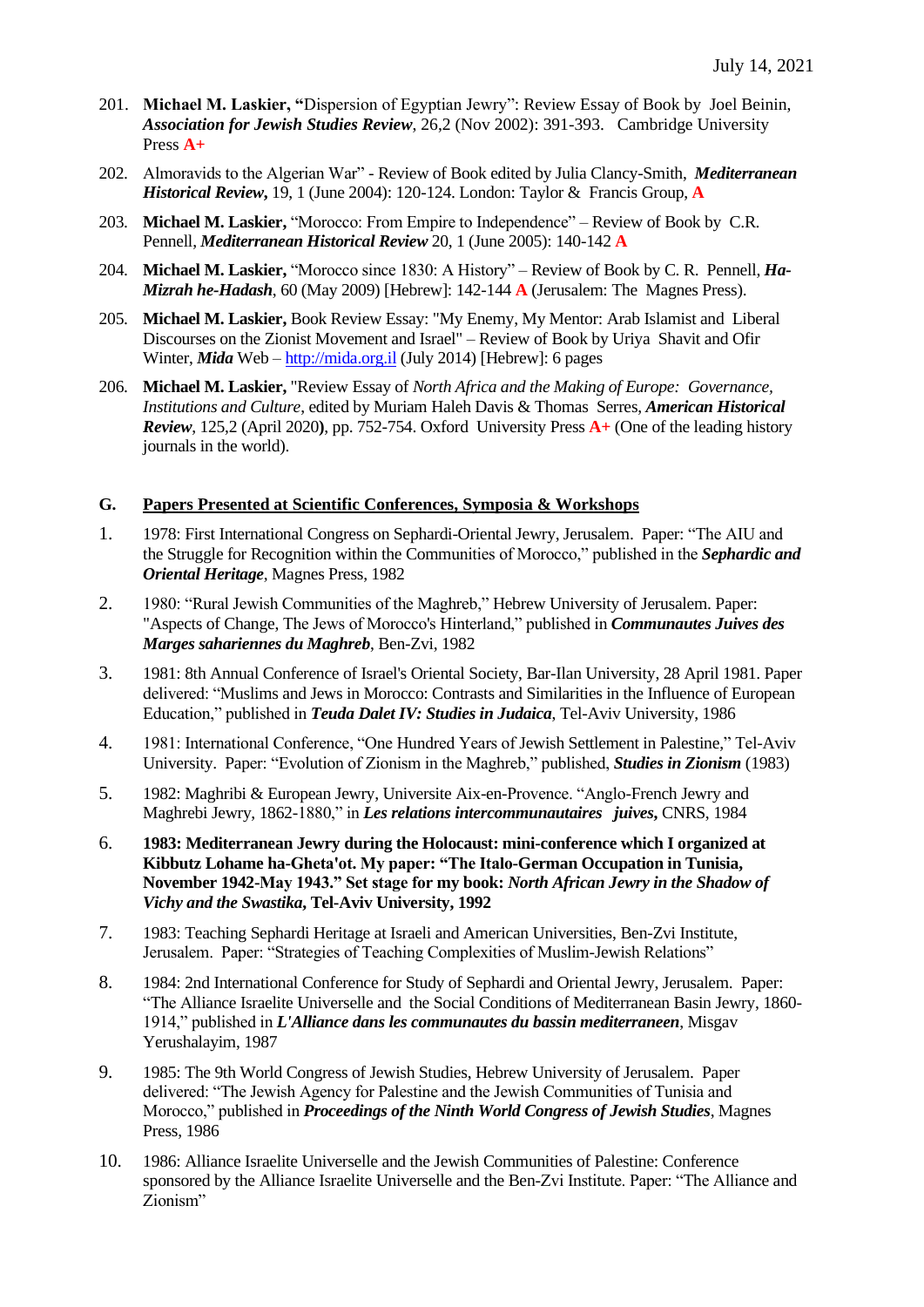- 11. 1987: "Juifs de France, le mouvement sioniste et l'état d'Israel." Conference at Univ. de Paris & Ben-Gurion Univ. Paper: "L'intervention des juifs de France dans l'aliyah d'afrique du nord, 1948- 55," published in *Yahadut Tsarfat, Ha-Tsionut u-Medinat Yisrael*, Ben-Gurion Univ., 1992
- 12. 1987: Immigration from Muslim Countries to Israel: 1948-64. Yad-Tabenkin. Paper: "Jewish Immigration from Morocco to Israel: Government Policies & International Jewish Organizations," published in *Shorashim ba-Mizrah II & III*, Yad Tabenkin, 1989 & 1991
- 13. 1988: Palestine during World War I, Yad Ben-Zvi, Jerusalem. Paper: "Albert Antebi and Palestine's Jews, 1908-1916," published in *Shofar* (Summer 1992), Purdue University Press.
- 14. 1988: Association for Jewish Studies 20th Annual Conference, Boston. Paper: "The Jews of France and North African Jewry during the Inter-war Years," published in *Studies in the Culture of North African Jewry*, Jerusalem, 1991
- 15. 1989: Association for Jewish Studies 21st Annual Conference, Boston. Paper: "French Jewry, the Joint and the State of Israel, The Rescue of Jewish Refugees in France, 1948-1968"
- 16. 1989: American Historical Association, 104th Annual Meeting, San Francisco. Panel I organized on Mediterranean Basin Jewry and the Jews of France. Paper: "The Jews of France and the Influx of Maghribi Jewish Immigrants"
- 17. 1990: The 17th International Congress of Historical Sciences (CISH), Madrid, 26 August 2 September 1990. Paper: "Modern Anti-Semitism and Muslim/Jewish Relations in the Arabic-Speaking World since the 1930s." Invited; unable to attend
- 18. 1990: "The Geography of the Jewish People," sponsored by Ohio State University. Paper: "Changing Geography of French Jewry, 1955-1965." Data from research on my book on French Jewry since World War II; published in an extended feature as an article in **Jewish Political Studies Review**
- 19. 1990: Midwest Association for Jewish Studies. Chaired a panel: "Teaching Jewish History at Midwestern Universities." held at Spertus College of Judaica
- 20. 1990: Association for Jewish Studies, 22nd Annual Conference, Boston. Paper: "Israeli-Directed Underground Movements in the Arab World, 1948-61"
- 21. 1991: Second International Conference on Sephardi Studies, SUNY Binghamton. Paper: "Role of Sephardim in the Yishuv's Colonization"
- 22. 1991: Association for Jewish Studies 23rd Annual Conference, Boston. Panel that I organized. Paper delivered: "Sephardim and Zionist Currents"
- 23. 1992: 7th Annual Middle Eastern Workshop, CMES University of Chicago. Paper: "Finding Authenticity in Islam & Contemporary Politics: Resurgence of Islamic Fundamentalism in Algeria, 1990-92," published as a chapter in *Great Events from History II: Human Rights*, Salem Press, 1992
- 24. 1992: American Historical Association, 107th Annual Meeting, Washington, D.C. Paper: "The Sephardim and their Communal Organizations in the New World"
- 25. 1993: *Bridging the Worlds of Islam and Judaism*. International Conference Honoring Professor William M. Brinner. Paper: "Viewing the 'Other': Jews of Arab Lands in Modern Arabic Political and Journalistic Literature." Held at the University of California, Berkeley. Published in a **Festschrift** volume by E.J. Brill.
- 26. 1993: "Diversity in the Los Angeles Jewish Community," organized by **One People, Many Voices Coalition**, at Stephen S. Wise Temple. My Lecture: "The Jews of Muslim Lands in the Context of the Arab-Israeli Conflict Since 1948"
- 27. 1993:Association for Jewish Studies 25th Meeting, Boston. Chair, "Zionist Historiography"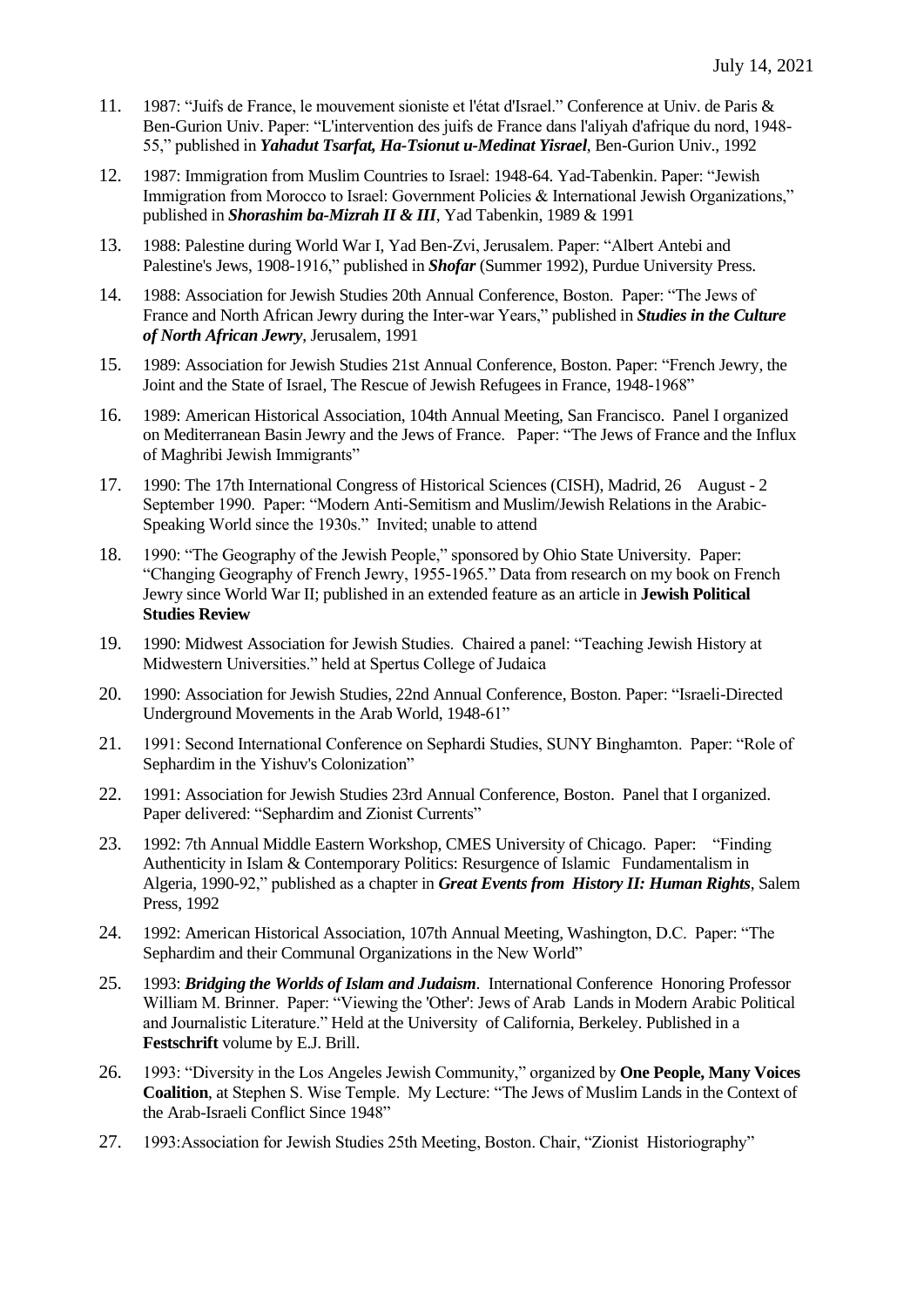- 28. 1993: Sephardi Jewry, Crisis/Assimilation: Conference at University of Northern Iowa. Paper: "The Sephardic Educational Center & the Crisis of Jewish Identity in Contemporary America," to be published in *Jews of Sepharad*, McFarland Publishers
- 29. **1994: "Israel in the Nineties." Conference I organized at the University of Judaism, March 8, 1994. Speakers: Yo'av Ben-Horin on Zionism in the Diaspora; Michael M. Laskier, on Islamic Fundamentalism, the PLO, Israel and Moderate Arab Regimes; Sergio Della Pergola on Israeli Demographic Changes; Miryam Glazer on Israeli Literature; and Steven Windmueller, on American Jewry/Israel Relations in the Age of the Peace Process**
- 30. 1995: "Muslim-Jewish Ties Since World War II," Conference at Haifa University. Paper: "Mehdi Ben-Barka's Moroccan-Jewish/Israeli Connection: 1955-1965." To be published in *Miqqedem u-Miyyam VII*, University of Haifa Press, 2001
- 31. 1996: "The Place of Europe in the National Identity of Mediterranean Basin Jewry Living in Israel." Paper at a conference on "National Identity" sponsored by Beit Berl College and the University of Oldenburg, Oldenburg, Germany, 11-16 February 1996.
- 32. 1996: "The Perplexing Cultural and National Identity of the Jews of Muslim Lands in the Pre-Communal Self-Liquidation Period." Paper at a joint conference of Beit Berl College and the University of Ludwigsburg, Ludwigsburg, Germany, 17-23 February 1996.
- 33. 1996: "Teaching the Holocaust": Conference of Israeli/German educators (the Hilf Network), at Beit Berl College. Paper: "Beit Berl/Wiesbaden Fachhochschule Student Exchange Program"
- 34. 1996: "Jewish Education in Tunisia: 1948-1973 Preparation For Immigration or Communal Preservation?" Paper at conference at Yad Tabenkin Institute in Honor of Yitzhak Avrahami, June 4, 1996.
- 35. **1996: "Beit Berl College/Wiesbaden Fachhochschule Student Exchange Program: Achievements and Shortcomings." Conference I organized at Beit Berl with participants from Israel and Germany, 8-11 September 1996. Paper: "The Experience of the Israeli Students at the Fachhochschule"**
- 36. 1996: "The Model and Functional Role of Jewish Organizations in the Jewish Community of Tomorrow," organized by the Jerusalem Center of Public Affairs, 25 September 1996. My contribution: discussion on the French community model
- 37. 1997: **"**Eretz-Yisrael/State of Israel in the Consciousness of Sephardi Jewry," Conference, 20-25 July 1997, Misgav Yerushalayim. Paper: "Eretz-Yisrael and the State of Israel in the Consciousness of the Egyptian-Jewish Elite in the Twentieth Century," to be published in a volume on *Israel in the Consciousness of Sephardi Jewry*, Misgav Yerushalayim Press of the Hebrew University
- 38. 1997: "Israeli Envoys in Arab Lands: Their Vision & Understanding of Local Judeo-Muslim Culture." Paper at conference on 'Zionism and Identity', Ben-Zvi Institute, Jerusalem. To form part of my forthcoming book on *Israel and the Aliya from North Africa*.
- 39. 1997: "The Zionist Leadership in France and its Relations with the State of Israel: 1948-1973." Delivered at 12th World Congress of Jewish Studies, Jerusalem, 29 July - 5 August 1997. To be included in a book I am writing on *French Jewry: 1945-2000*.
- 40. 1997: "North African Jews and the Promised Land: Problems of Identity and Culture in Israeli Society," delivered at conference on **Identity-Nationality-Education**, organized by Beit Berl College in conjunction with Ludwigsburg College in Germany, 9-14 March 1997
- 41. 1997: "The Arabic and French Jewish Press in Egypt of the Inter-war Period: 1919-1939," delivered at conference on "Jews of Egypt in Modern Times," Cairo, 1-3 June 1997. Organized by the Israeli Academic Center in Cairo. Published by the *Bulletin of the Israeli Academic Center in Cairo*, June 1998
- 42. 1997: "The *Aliyat ha-No'ar* (Youth Aliya) from Morocco to Israel," Conference organized by the Hebrew University of Jerusalem in conjunction with the Robert Assaraf Endowed Chair for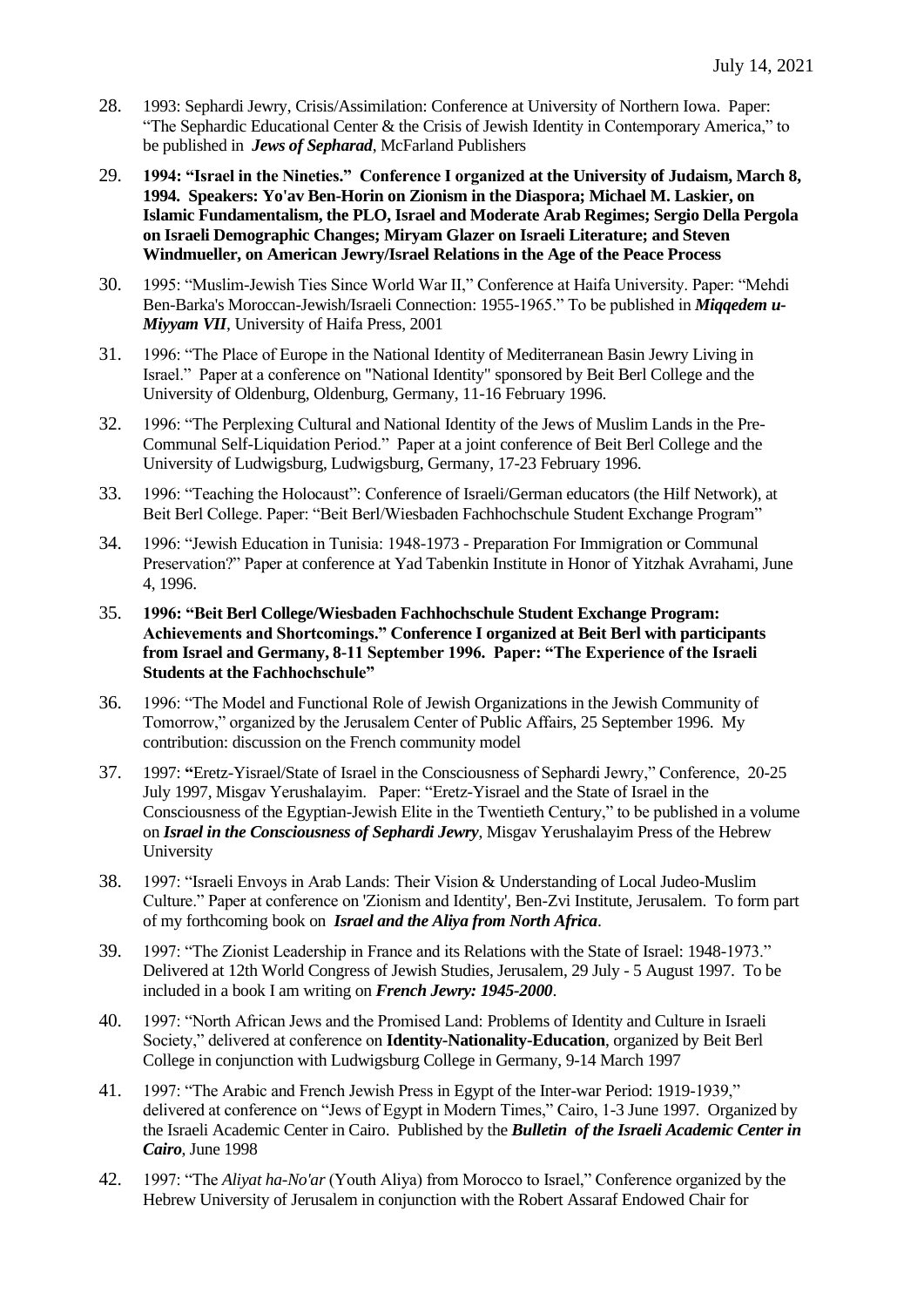Moroccan History, 12 November 1997. My paper: "*Aliyat ha-No'ar* Caught in the Political Entanglement of Secular and Religious Moroccan Communal Struggles: 1949-1956." Formed part of my book on *Israel and the Aliya Fron North Africa***.** 

- 43. 1998: "Uniqueness of the *Mossad's 'Misgeret'* in Algeria of the 1950s vis-à-vis the *Mossad***'s** Work in Morocco and Tunisia," paper delivered at conference "The State of Israel and the Jews of Algeria: 1945-1962," Eliachar Center of Sephardi Jewry, Ben-Gurion University. Published in a revised version in *Pe'amim*, 75 (Spring 1988)
- 44. **1998: International Conference, Columbia University: "The Jews of the Middle East-North Africa in Modern Times." 23-25 February 1998. Michael Laskier, Reeva Simon, Sara Reguer, organizers. The outcome was the book by Columbia University Press,** *The Jews of the Middle East & North Africa in Modern Times*
- 45. 1998: "Communal Dispersion and New Identities: Emigration of Jews from Muslim Countries to Israel, Europe and the Americas," Conference at Haifa University, 15-16 June. Paper delivered: "Aliya and Absorption in Israel Reflected in Palestinian and Other Arab-Language Press."
- 46. 1999: "Jewish Communal Leadership Crises in Morocco during Decolonization in the First Decade of Independence: 1956-67," in "Creativity and Leadership in North African and Spanish Jewry," an international conference at Bar-Ilan University, 29-30. December 1999. To be published in a special volume by Bar-Ilan University Press entitled: *Creativity, Openness, and Leadership in the Maghreb and Sepharad*
- 47. 2000: "The Remnants of the Egyptian Jewish Communities under Sadat and Mubarak, 1970- 2000," International Conference entitled "Identity and Memory: Achievements and Goals in the Research of the Jewish Communities in the East on the Verge of the 21st Century, 22-25 May 2000, sponsored by Ben-Zvi Institute and Institute of Contemporary Jewry, Hebrew University.
- 48. 2000: "Israeli-Tunisian Relations in the Past Fifty Years," International Conference Sponsored by the Dahan Center, Bar-Ilan University & Open University of Israel – 17-18 May 2000. Paper: "Israel between Bourguibism Nasserism, 1956-1967"
- 49. 2001: "Periphery and Center in Sephardi Heritage," International Conference, Haifa University, January 2001. Paper: "Comparative French Educational Influence in Morocco's Jewish Communities at the Periphery and Center"
- 50. 2001: "Libyan Jews: Identity, Heritage, History, 21-22 March 2001: "Libyan & Tunisian Jews under Nazism." International Conference, Bar-Ilan University.
- 51. **2001: "Periphery and Core in Israel," National Conference at Ashqelon Academic College, organized by me on 23 May 2001.**
- 52. 2002: "Morocco during World War II," 20-21 March 2002, Conference at Ben-Gurion University: The "Holocaust & Maghrebi and Balkan Jewries."
- 53. 2002: "Egyptian Nasserism and Maghrebi Nationalism," 4 June 2002, National Conference at Bar-Ilan University: "Egypt & the Mediterranean World"
- 54. 2002: "The Jews in Egypt from Rommel's Invasion to the November 1945 Riots," Workshop at Haifa University on "The Impact of World War II and the Holocaust on the Middle East," 7 November 2002.
- 55. 2002: "The Plight of European-Jewish Refugees in Morocco during the Second World War Based on the Archives of the American Jewish Joint Distribution Committee," Symposium in Honor of Professor Eliezer Bashan, Bar-Ilan University, 20 November 2002.

## 56. **2003: "Middle East Terrorism": Conference at Bar-Ilan University, 31 March 2003 coordinated and organized by me**.

57. 2003: "Islam and the World": Annual Conference of the Israel Oriental Society at Ben-Gurion University - my topic, "Al-Adl wa'l Ihsan and Al-Adala wa'l Tanmia Islamist Movements in Morocco in the Final Years of Hasan II's Monarchy and under Muhammad VI" - 27 May 2003.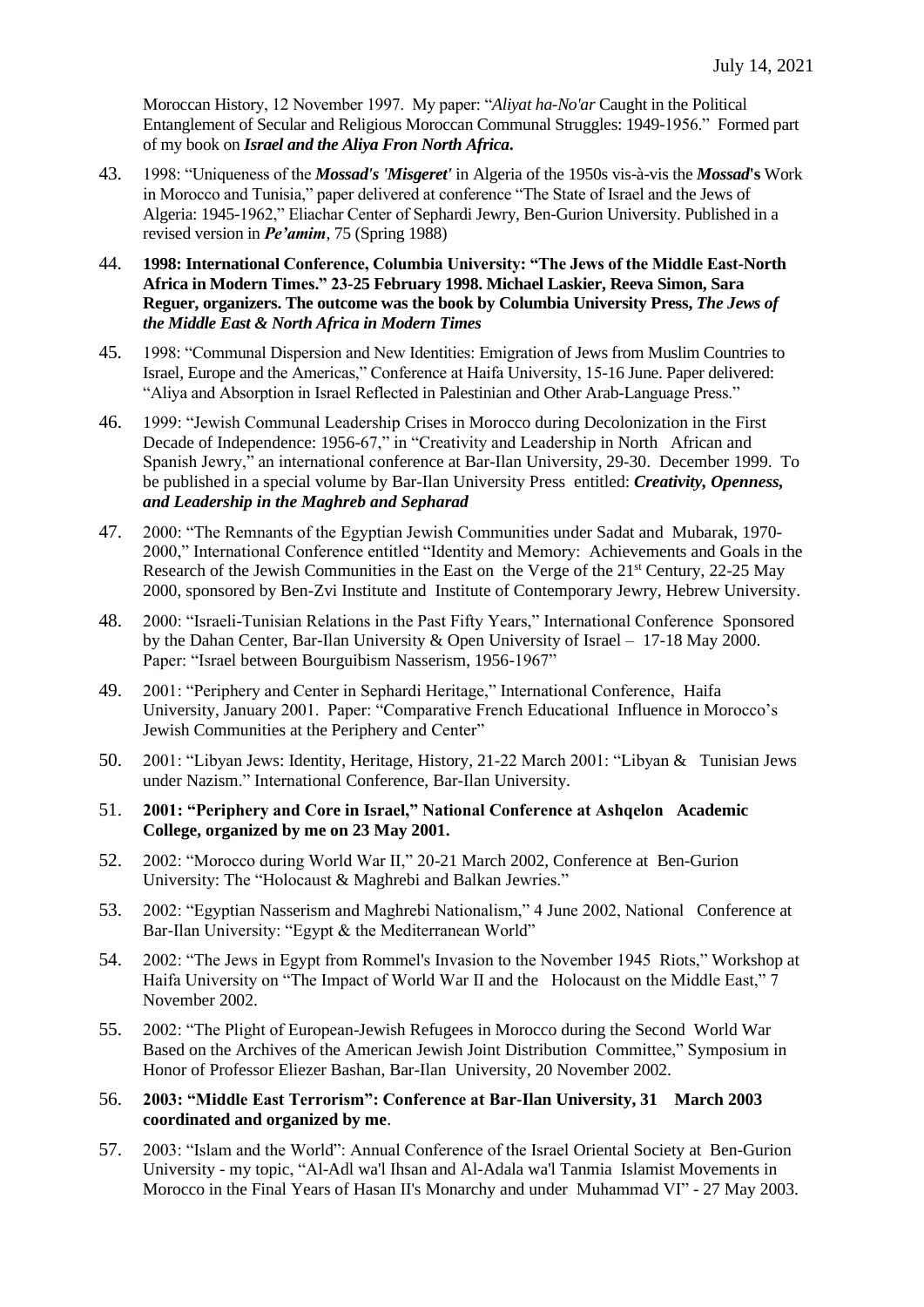- 58. 2003: "Tunisia's President Habib Bourguiba and the Tunisian Jewish Communities, 1956- 1967,"" an international conference at Bar-Ilan University entitled "Creativity, Heritage and Culture," 10-11 June 2003.
- 59. 2003: "The Egyptian Revolution and the Jewish Communities of Egypt," Conference at the Open University of Israel, Tel-Aviv, 5 November 2003. Paper Delivered, "The Expulsion of Egyptian Jewry in 1956-1957– A Historical Perspective."
- 60. **2003: The 35th Annual Conference of the Association for Jewish Studies at Boston, 21-25 December 2003. Panel entitled "The Americanization of Israeli Culture," an interdisciplinary panel (papers on Arabic and Hebrew literature, Sociology and Contemporary History organized and chaired by me.**
- 61. 2004: International Conference, "The Jews of Egypt," organized at Bar-Ilan University, January 3-5, 2004. My paper: "Jewish Communal Rivalries in Egypt in the Final Years of the *Ancien Régime and during the Nasser Era, 1948-1970*."
- 62. 2004: Symposium in the Ladino Program at Bar-Ilan University, 28 April, 2004. My Paper: "The Jews of the Middle East and North Africa in Modern Times: Discussing My book in partnership with Reeva S. Simon and Sara Reguer," published by Columbia University Press
- 63. 2004: International Conference, "Fez et autres villes au Maroc: Mille ans d'activité intellectuelle," organized by the Dahan Institute of Sephardi Culture, 18-19 May, 2004. Chair: Panel on "Moroccan History since the Expulsion from Spain"
- 64. 2004: Symposium Inaugurating the New Department of Middle Eastern History at Bar-Ilan University, 31 May 2004. My Paper: "Radical Islamist Movements in Morocco and Algeria and their Outlook on the State of Israel."
- 65. 2004: Annual International Conference of the Association of Israel Studies (AIS), The Hebrew University of Jerusalem, 14-16 June 2004. Paper: "Israel, France and Algeria at the Height of the Arab-Israeli Conflict, 1956-1970." Unable to attend the meeting. My paper was read to the audience by the panel Chair
- 66. 2004: Conference "Forced to be Free: Democratization in the Middle East." My Paper: "Attitudes in the Maghreb toward the American Policies in Iraq." Organized and sponsored by the BESA Center at Bar-Ilan University, 21 June 2004
- 67. 2004: National Conference on "Egypt in the 1950s: The July 1954 Mishap," My Paper: "The Background to the 'Mishap' and the Makings of the Israeli-Sponsored Sabotage-Espionage Underground. Haifa University, 3-4 November 2004
- 68. 2004: Symposium on "Urban Centers in the Mediterranean World and Muslim-Jewish Coexistence." My paper: "Jewish-Muslim-Coptic Coexistence in Cairo & Alexandria Throughout the 20<sup>th</sup> Century." Van Leer Institute, Jerusalem, 8 December 2004
- 69. 2005: National Conference on "The Jewish Community of Constantine (Algeria)," at the Renaissance Hotel, Jerusalem, 28 March 2005. My Paper: "Constantine Jewry during the Vichy Era."
- 70. 2005: Symposium on "Leading Figures in Jewish History," organized by the Department of Jewish History at Bar-Ilan University. My Lecture: "Avraham Albert Antébi in Palestine." 30 March 2005
- 71. 2005: National Conference on "Democratization and Radical Islamism in the Arab World," organized by the Academic College on the Sea of Galilee, 5 April 2005. My Paper: "Islamic Radicalism, Globalization, and Democratization in the Maghreb: The Beginning of the Third Millennium."
- 72. 2005: The 14<sup>th</sup> World Congress of Jewish Studies. Paper: "Youth Aliyah in Morocco: From Free Emigration to Clandestine Channels." An Opening Panel including the Israeli Author Elie Amir, former Isrel Supreme Court Judge Dalia Dorner, and Professor Dvora HaCohen, Jerusalem, 31 July 2005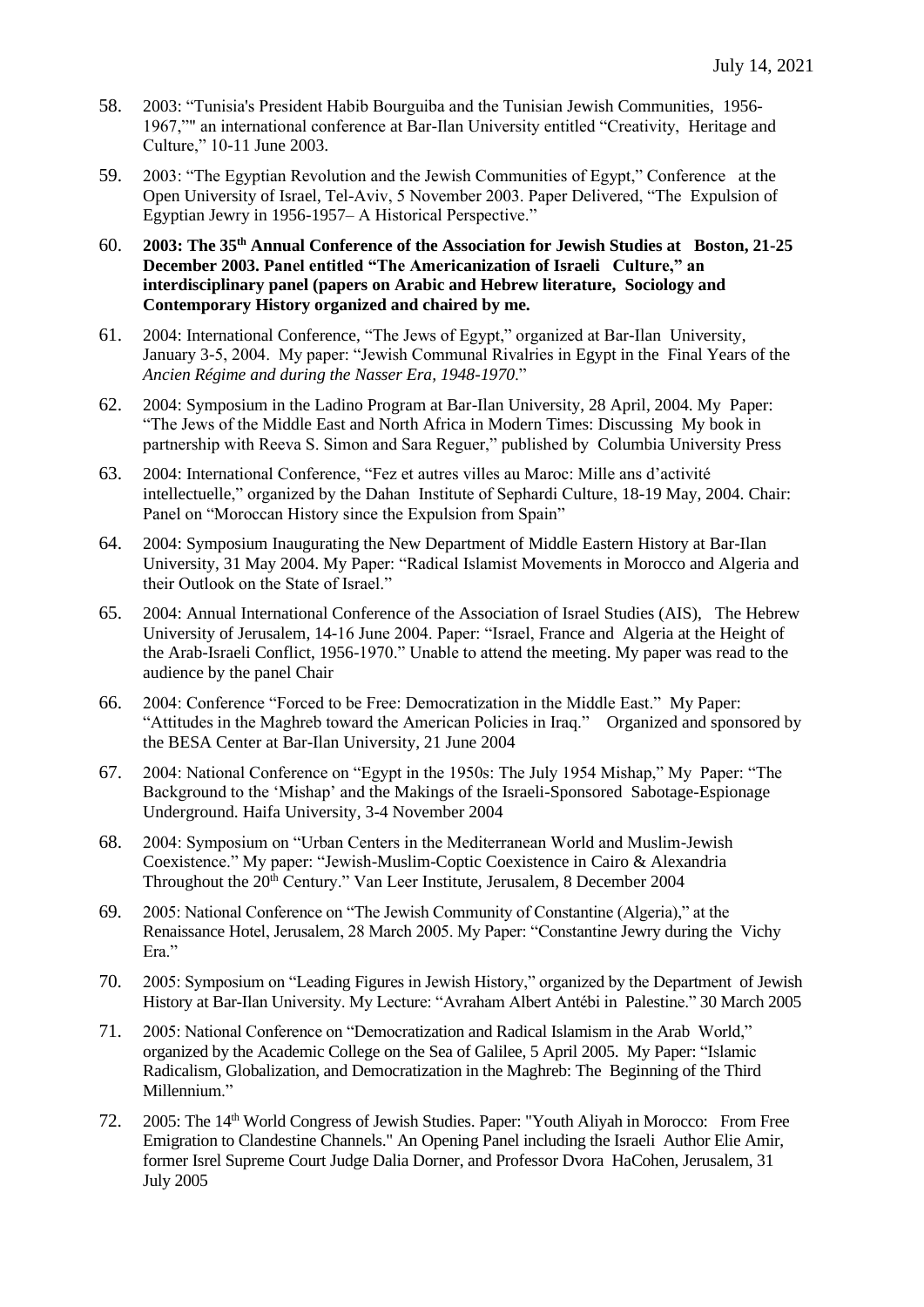- 73. **2006: Organized together with Professor Yaacov Lev, the Dahan Center, and the Jewish Studies Program at San Francisco State University, an international Conference entitled: "Bridging the Worlds of Judaism & Islam, Bar-Ilan University, 2-4 January 2006.**
- 74. 2006: Conference on The Jews of Lebanon: Identity and Heritage. My paper: Lebanese and Syrian Jewry between Civil Wars. Bar-Ilan University, 16 March 2006
- 75. 2006: National Conference "The Islamic World Past and Present," sponsored by the Israel Oriental Society, at Bar-Ilan University. Chair:"The Portrayal of the Jews in Arabic Literature, 8 May 2006
- 76. 2006: International Conference "Radical Islam: Challenge and Response," sponsored by at the BESA Center, Bar-Ilan University, 24-25 May 2006. My Paper: "The Long Arms of Maghrebi Islamist Radicalism in Western Europe"
- 77. 2006: International Conference on the Jews of France: Past, Present and Future, at the Dahan Center, Bar-Ilan University, 24-25 May 2006. My paper which is based in small part on my book manuscript in progress (*French Jewry, 1944-2006: A Portrait of a Western European Community* is entitled *"*Coexistence or Rupture: Muslims and Jews in Contemporary France"
- 78. 2006: International Conference on the Jews of France: Past, Present and Future, at the Dahan Center, Bar-Ilan University. Chair of Panel: "Oral History of French Jewry until the End of World War II," 25 May 2006.
- 79. 2006: Conference in Honor of Dr. Shimon Shtober upon his Retirement from the Department of Middle Eastern History, Bar-Ilan University, 21 June 2006. Chair of Panel "The Modern Middle East"
- 80. International Conference on Egyptian Jewry, organized by the Technion in Haifa, 2-4 July 2006. My Paper: "Between the Hammer and the Anvil: The Jews of Egypt and the June 1967 Arab-Israeli War"
- 81. International Conference at the Institute for Advanced Studies, The Hebrew University of Jerusalem "Charity and Piety in the Middle East in late Antiquity and the Middle Ages: Continuity & Transformation, 11-12 February 2007. Chair: "Charity in Jewish Society"
- 82. International Conference at the Dahan Center on "Syrian Jewry: History, Identity and Heritage," 28-29 May 2007, Bar-Ilan University. Chair of Session: "The Jews in the Political Labyrinth"
- 83. National Conference on "Libyan Jewry: 40 Years after the Demise of the Community Following the June 1967 Arab-Israeli War." 7 June 2007. My Keynote Speech – "Libyan Jewry in the Decade that Preceded the 1967 War and in the Course of It."
- 84. Israel Studies Association's Annual meeting at the Open University of Israel, 11-13 June 2007. My Paper: "The Making of Israeli-Moroccan Relations, 1959-1963"
- 85. **Co-Organizer of an International Workshop on Malaysian Politics and Human Rights Issues under co-sponsorship of the Menachem Begin Center for the Study of Resistance & Underground Movements**
- 86. "Civilizations in Conflict: Can the Barriers and Gaps be Removed?" International Workshop organized jointly by the Program for Conflict Resolution at Bar-Ilan University, the Konrad Adenauer Stiftung, the Endowed Chair named in honor of Dr. Yosef Burg, and the UNESCO Chair for Human Rights & Democracy. I served as a respondent in the panel on the effectiveness of inter-religious dialogue between academics and activists
- 87. **International Conference at the University of Maryland, 26-29 August 2007 entitled "Jews and Muslims in the Islamic and Western Worlds." I served as the Chairperson and organizer of the conference. Co-organized by the Department of Middle Eastern Studies, the Dahan Center (Bar-Ilan University), and the Meyerhof Center for Jewish Studies, University of Maryland. I gave the keynote speech: "Jewish-Muslim Ties from the Middle Ages to Modernity"**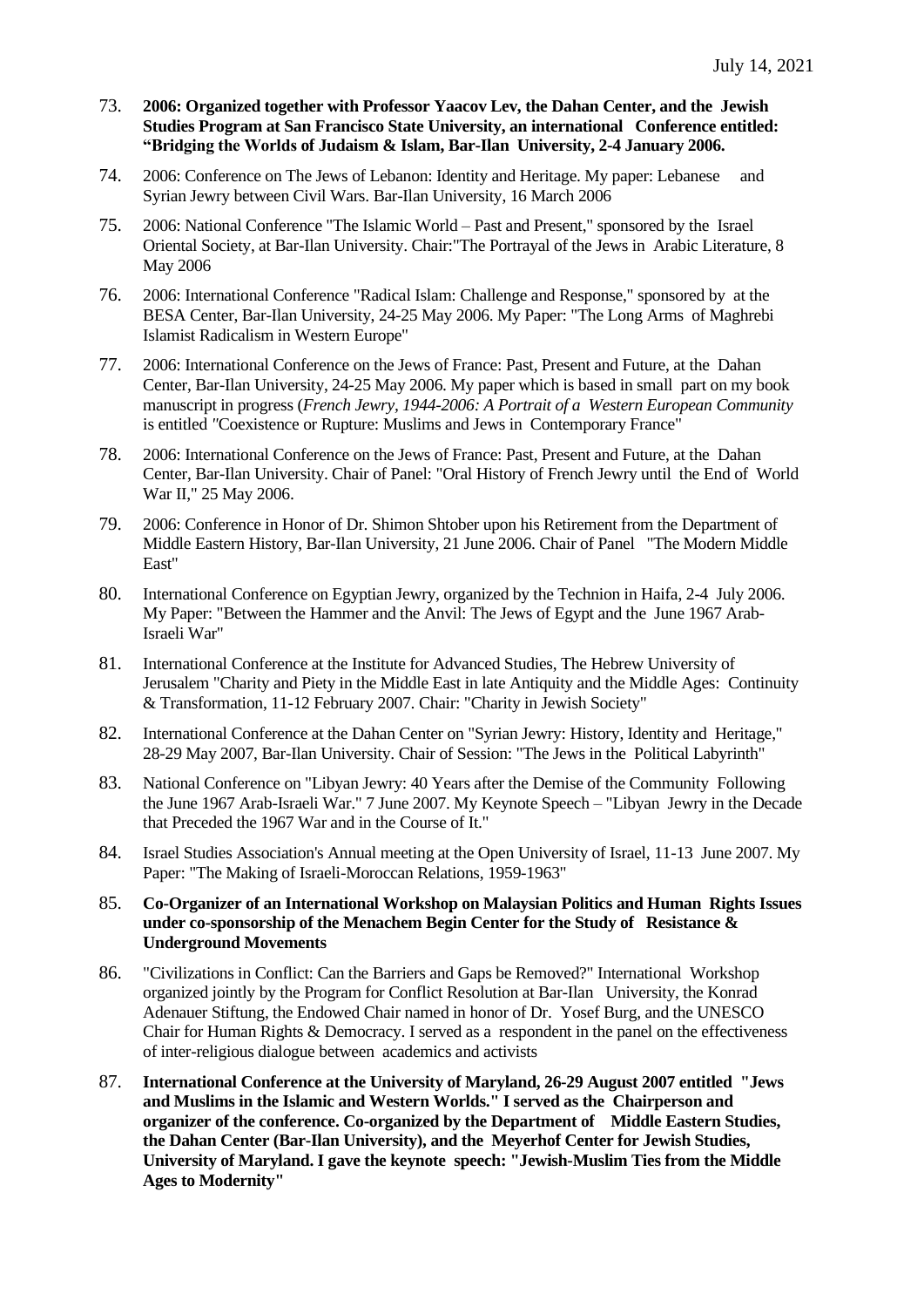- 88. **Co-Organizer of a National Conference organized by the Menachem Begin Institute for the Study of Resistance Movements and BESA, Bar-Ilan University, 29 October 2007: "Violence in the World of Islam." My paper, entitled:** *Salafi-Jihadi* **Networks in the Maghreb & the European Union in the Dawn of the 3 rd Millennium"**
- 89. **Organizer of "One Hundred Years Later: The Image of Avraham Stern ['Yair'] Leader of the 'Stern Gang'", The Menachem Begin Institute for the Study of Resistance & Underground Movements, Bar-Ilan University, 10 March 2008. Among the guest speakers was Benyamin Netanyahu, then leader of the Government's opposition and the currently Israeli prime minister**
- 90. "On Wings of Eagles": The 60<sup>th</sup> Anniversary of the *Aliyah* of Yememi Jewry to Israel. My Paper: Israel's Policy *vis-à-vis* the Mass Immigration in the late 1940s and 1950s." Bar-Ilan University, March 2008
- 91. The Jews of Islam during World War II: International Conference in Light of New Research Findings," The Ben-Zvi Institute, Jerusalem, April 2008. My paper: "Out of the Trauma of Vichy and the Italian-German Menace: North African Jewry and the World Jewish Congress Emergency Conference in Atlantic City, November 1944
- 92. "Global Tolerance and Intolerance in Medieval & Modern Times," International Conference at Bar-Ilan University, 13-15 May 2008. My paper: "Who is Intolerant?: Western Europe and its Muslim Communities in the Past Two Decades"
- 93. "The Discreet Alexander Lewey Easterman: A Portrait of a Diplomat in Service of Jewry, 1930s through the 1960s," Forum of Jewish Leaders," under the Auspices of the Jewish History Department - Bar-Ilan University, 17 December 2008
- 94. "Nasserism and Bourguibism between the United States and the Soviet Union at the Height of the Arab Cold War," paper delivered at the Symposium Honoring Dr. Shlomit Shriebom-Shivtiel on the occasion of her Retirement from the Arabic Department at Bar-Ilan University, 15 June 2009
- 95. "Zionism Put to the Test of Time: Ideology, Vision and Reality," national conference sponsored by the Jewish History Department at Bar-Ilan University. I chaired first session entitled: "Jewish Nationalism between Tradition and Renewal," 16 June 2009
- 96. "The European Union and the Maghreb: Civil Society, Democratization and Economic Development," paper presented at the Annual meeting of the Association for the Study of the Middle East and Africa (ASMEA), Washington, DC, 22-24 October 2009
- 97. "Jewish-Muslim Relations and Jewish Communal Leadership in Arab Lands during World War II: A Reassessment," in a Workshop Organized by the Holocaust Museum of Washington, DC and the Ben-Zvi Institute's new Documentation Center, The Hebrew University of Jerusalem, Mount Scopus, 8 February 2010
- 98. Two Distinct Approaches to Resolving the Arab-Israeli Conflict: The Outlooks of Tunisia's Habib Bourguiba and Morocco's King Hasan II," conference on Peace Processes in the Middle East at the Academic College of the Western Galilee, 15 March 2010
- 99. "French-Jewish Culture and Maghrebi Jewry, 1830-1914," paper delivered at the Conference "Traditions, Religion, and Ethics: The Encounter between France and North Africa, Paris, Sorbonne, 27-30 June 2010 [ lecture delivered in French]
- 100. "Jewish-Muslim Relations in Post-Independent Libya under the Sanussi Monarchy and Qadhafi's Jamahiriyya Republic." Keynote Speaker at a National Conference on "Libyan Jewry since the Establishment of the State of Israel," The Dahan Center, Bar-Ilan University, October 12-13, 2010
- 101. The Middle East and the Maghreb: A New Direction? Revolts and Revolutions in the Arab States in the Aftermath of the Winter 2011 Popular Tunisian and Egyptian Protests." **Symposium Moderated by Me**, the Department of Middle Eastern Studies, Bar-Ilan University, February 21, 2011
- 102. The 14<sup>th</sup> International Conference on "Jewish Society throughout the Ages. Served as Chair of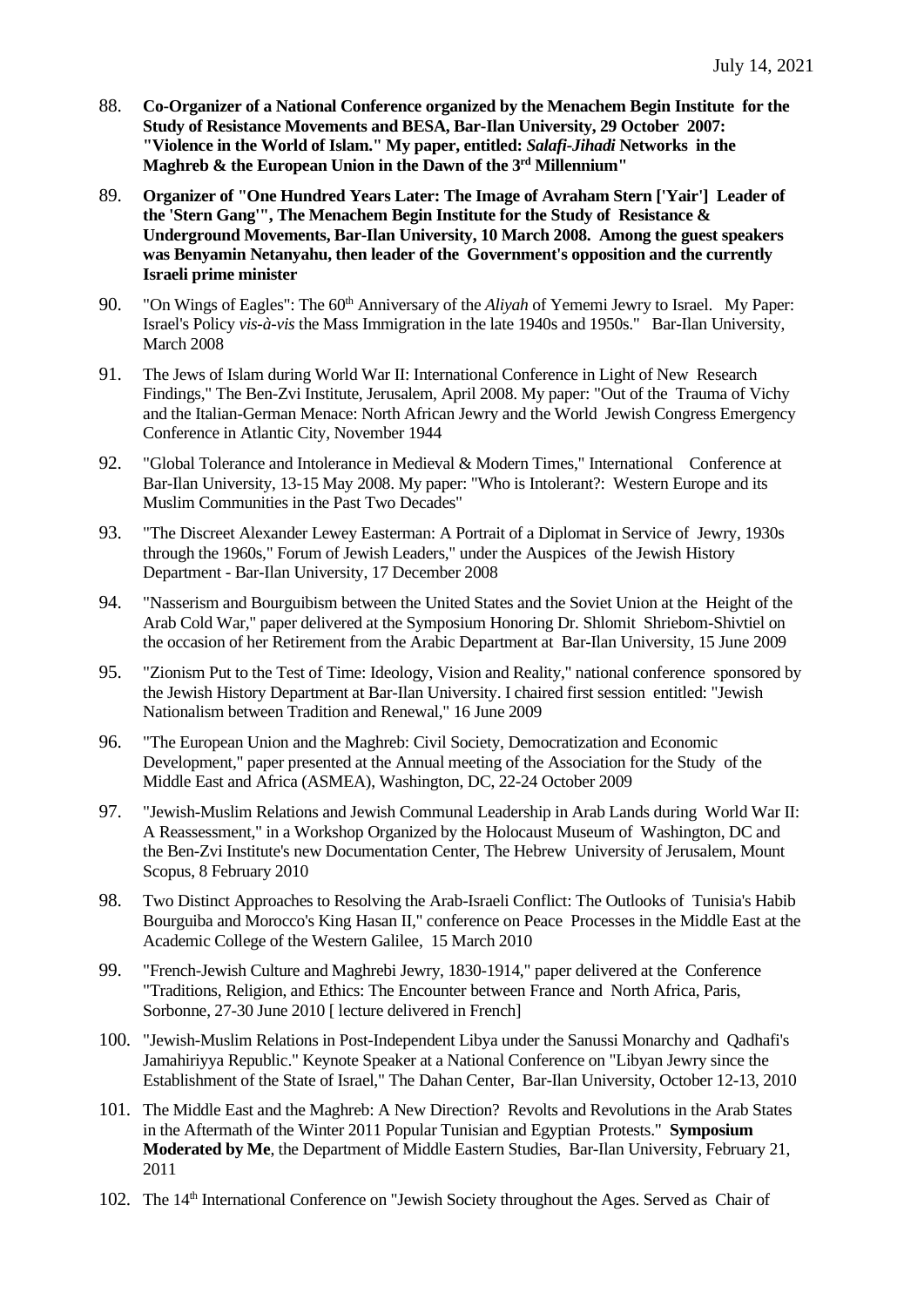Panel on origins of Jewish names. Bar-Ilan University, March 22, 2011

- 103. The Collective memory of Egyptian Jewry: A Study of a Community that Vanished. Paper delivered: "Was the gradual Self-Liquidation of Egypt's Jews Merely a Result of the Arab-Israeli Conflict?" Organized by the Dahan Center at Bar-Ilan University, April 4, 2011
- 104. "The Diplomats of the Sasson Family: Eliyahu & Moshe Sasson Father and Son: An Untold Chapter in Israeli Diplomacy," The Lecture Series of the Department of Jewish History, Bar-Ilan University entitled "Profiles of Leading Figures in Jewish History, May 11, 2011
- 105. The 35<sup>th</sup> Annual meeting of the Middle East and Islamic Studies Association of Israel (MEISAI): Special Session to Confirm my election and nomination as the next President of the Association. Held at the Open University of Israel, May 25, 2011
- 106. "Islamist Political Parties in the Maghreb and Egypt: Their Strategies toward Democratization and Existing Regimes," in Islamist Movements in the Middle East: International Conference sponsored by the Fridreich Ebert Fund and the S. Daniel Abraham Center for Strategic Dialogue of the Netanyia Academic College, Te Aviv, Beit Sokolov, May 30, 2011
- 107. "Jews and Muslims through the Lenses of Europeans and the Teachers of the *Alliance Israélite Universelle* in the Decade Preceding the Inauguration of the Colonial Era, 1890-1912." Paper delivered at the University College in London (UCL) at the International conference entitled "One Hundred years to the Inauguration of the French Protectorate in Morocco, June 20-22, 2011
- 108. "Israeli-Italian Relations as a Reflection of Middle Eastern-Mediterranean Regional Realities: A Historical Perspective." My paper for the international conference in Bologna, September 5-9, 2011, Università Degli Studi Di Bologna entitled: "The Jews of Italy: Cultural, Economic and Political Factors."
- 109. "Intertwined Worlds: The Judeo-Islamic Tradition." International Conference co- organized by the Prince Alwaleed Bin Talal and the Woolf Institute Centers, University of Cambridge. A paper on Jewish-Muslim Relations through Social Interaction; and Participation in a roundtable discussion of Judeo-Muslim components.
- 110. The 11th International Conference of Editors of Diplomatic Documents, Jerusalem, 19-22 September 2011. My Paper: "Documenting the Conflict between Egyptian Nasserism and Tunisian Bourguibism: Materials Released from the Israel State Archives (ISA) and the U.S. National Archives and Records Administration (NARA)," 21 September 2011
- 111. The Judeo-Muslim Experience: A Series of lectures Initiated by the Yad Ben-Zvi Institute in Jerusalem. Your Two Presentations: "Judeo-Muslim Relations in the Middle Ages" and "Judeo-Muslim Destinies in the Arab World, Central Asia, the European Union and Australia were delivered on 23 November 2011
- 112. **50 Years to 'Operation Yakhin': Conference organized by the Menachem Begin Center for the Study of Resistance Movements & the Dahan Center for the Study of the Sephardic Heritage, Bar-Ilan University, November 28, 2011**
- 113. Egypt and Israel between Two Social Protests: A Lecture Presentation at an Art Exhibition at the Bar-Ilan University Central Library, January 24, 2012
- 114. The Arab Spring: A Multidimensional and Integrative Approach. A national Conference at Bar-Ilan University's Department of Middle Eastern Studies. You Introduced the Keynote Speaker, Media Personality Ehud Ya'ari with a 12-Minute Presentation and Gave a Lecture entitled "Tunisia and Morocco during the Arab Spring: A Comparative Analysis of Domestic, Regional, and International Implications," Bar-Ilan University, January 30, 2012
- 115. The First Anniversary to the 'Arab Spring': Conclusions, Orientations, Assessments. A National Conference at the Western Galilee Academic College. Your Presentation: "The 'Jasmine Revolution' in Tunisia," Acre, February 1, 2012
- 116. **On Organizing Committee of international Conference on "Lebanon's Jewish Communities in Medieval and Modern periods. Also served as chair of one of the panels. Bar-Ilan**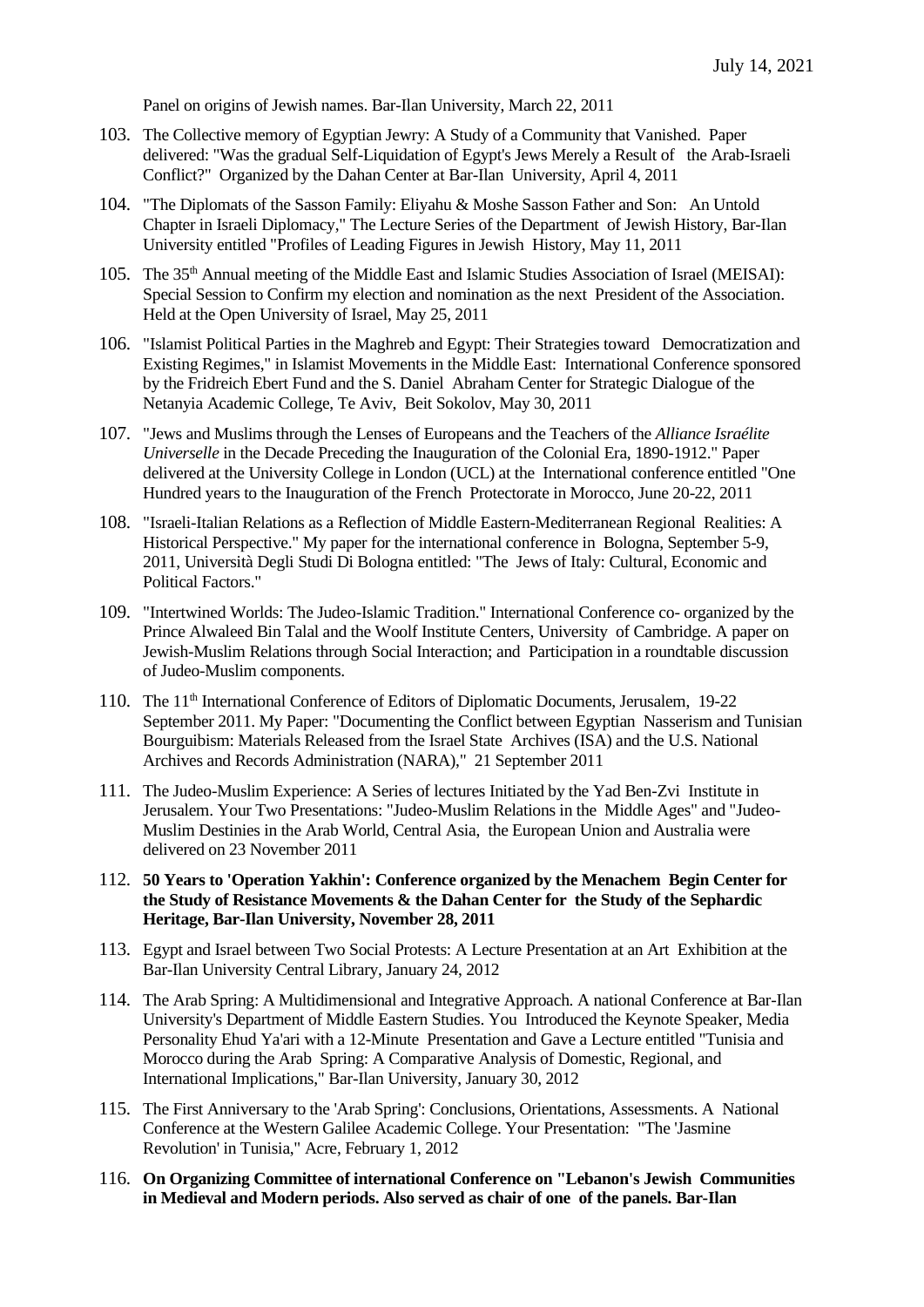#### **University, May 15, 2012** +

- 117. Encountering the Jewish-Muslim Relationship throughout the Times: Arab-Jewish Dialogue. Lecture: "Convergence and Divergence in Judeo-Muslims Relations." Acre, May 30, 2012
- 118. Lecture: "Zionist Trends in the Egyptian Jewish Community." Presented at the Zalman Shazar Center for Jewish Studies, May 31, 2012
- 119. **Chief Organizer/Architect of the 36 th Annual Conference Sponsored by the Middle East and Islamic Studies Association of Israel abd the Menachem Begin Center for the Study of Resistance Movements, held at Bar-Ilan University, June 7, 2012. I also Convened and Closed the conference as president of the Association**
- 120. National Conference for Professional Librarians of the Arabic Language and Middle Eastern Studies. Jerusalem, the National Library of Israel, October 10, 2012. Your keynote address: "New Developments and Orientations In Middle Eastern Studies of the Modern Period
- 121. **Co-Organized an International Conference via the Menachem Begin Center for the Study of Resistance Movements and the Dahan Center: "Fifty Years to Algeria's Independence." December 17, 2012, at Bar-Ilan University**
- 122. **Organized a conference on the occasion of two books published by the Menachem Begin Center for the Study of Resistance Movements:** *Military Resistance in Late Mandatory Palestine* and *Security and Political Challenges Put to the Test: Israel in the Arab World and International Arena* **– both published by Bar-Ilan University Press, at Bar-Ilan University, January 14, 2013**
- 123. "The Second Exodus" Conference launched by the Dahan Center on Aliya and Immigration of Jews from Arab States. Paper: "The Aliya from Morocco to Israel and Immigration to Europe and the Americas," Bar-Ilan University, March 11, 2013
- 124. "Dialogue between Scholars and Media Representatives on the Role and Potential Contribution of Academics in the Israeli Electronic Media in the Age of Revolutions in the Arab World." The Moshe Dayan Research Center for Middle Eastern Studies, Tel Aviv University, April 9, 2013
- 125. **I was among the Chief Assistants in Organizing the 37th Annual Conference Sponsored by the Middle East and Islamic Studies Association of Israel, held at Tel Aviv University, June 6, 2013. It marked the completion of my tenure as President of the MEISAI. I Convened and Closed the Conference as President, granted special plaques to senior scholars and turned over my authority to the newly- elected President**
- 126. **"As the Earth Shook: 40 Years to the Yom Kippur War" (under auspices of the Menachem Begin Center for the Study of Underground and Resistance Movements, the Department of Middle Eastern Studies – Bar-Ilan University, and the Academic College on the Sea of Galilee), 30-31 October 2013**
- 127. "My Debate over the Book *Hatred, Lies and Violence in the World of Islam* by Professor Raphael Israeli at the Center for International Communications, Bar-Ilan University, 22 March 2015
- 128. **Holocaust Denial in the Muslim World: A Symposium Organized at Bar-Ilan University by the Menachem Begin Institute for the Study of Resistance Movements, the Center for International Communications, and the Department of Middle Eastern Studies, 21 April 2015**
- 129. "In the Complex Web of the Lebanon: A Research Conference Examining the War in Lebanon Ten Years Later, 2006-2016. Held at Bar-Ilan University on 15 June 2016 and organized by the University's Middle Eastern Studies Department. Chair of Panel: "Israel's Political and Military Strategy" with lectures by former Israeli Deputy Chief-of- Staff, General Moshe Kaplinsky, and former Defense Minister Amir Armand Peretz
- 130. "Globalization, Immigration, and Education at the Edge of the Jewish Diaspora." International Conference at Bar-Ilan University' School of Education, 4 July 2016. Chair of Panel "Research about Globalization and Immigration."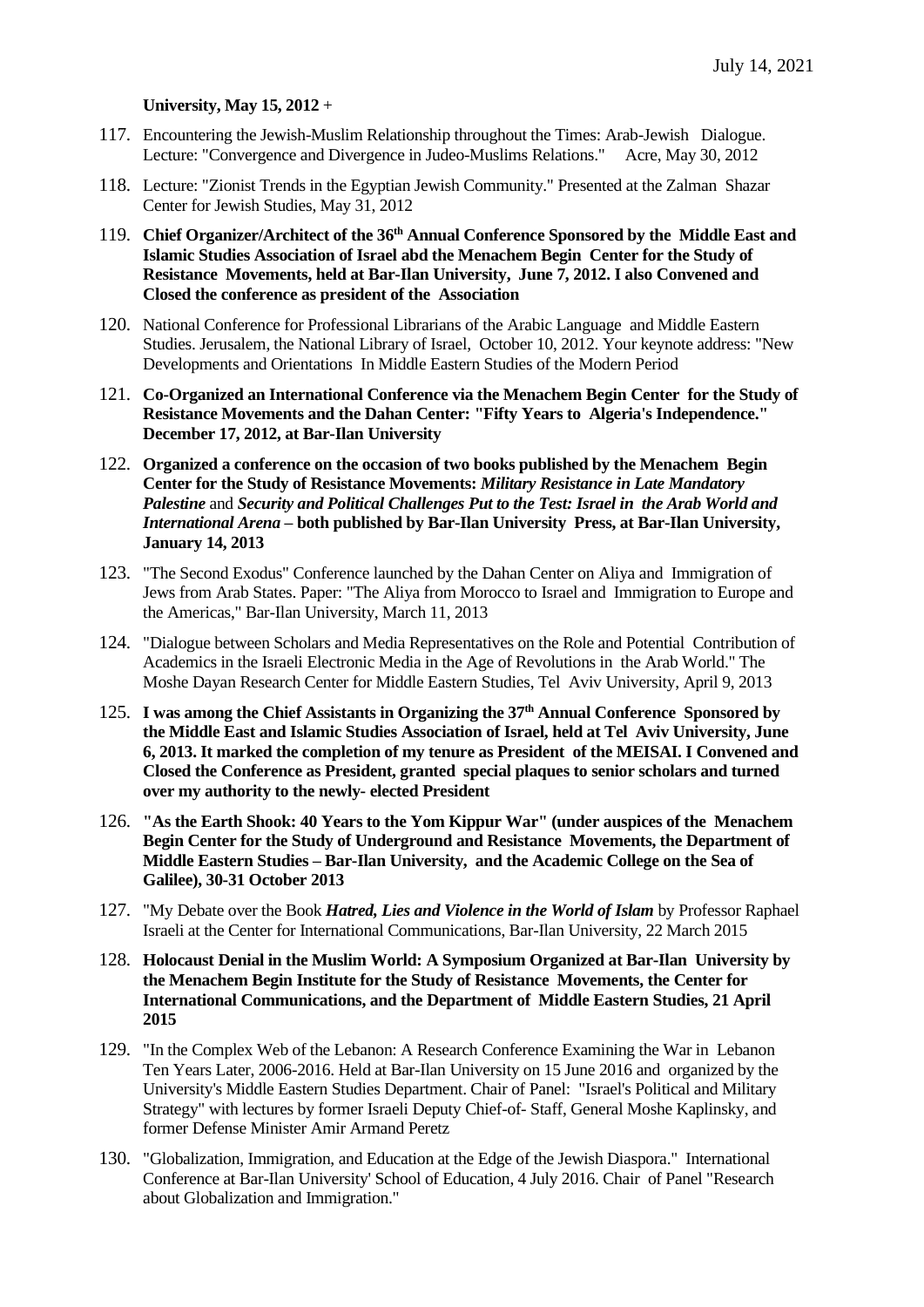- 131. National Conference focusing on 1300 Years to the Creation of Ramla, Israel and Honoring Professor Yaacov Lev on the occasion of his becoming Professor Emeritus: I Chaired the first Panel entitled "Ramla: the Capital of *Jund Filastin* under the Umayyads, Fatimids, Seljuqs, Crusades, Ayyubids, and Mamluks." Bar-Ilan University, Ramat-Gan, 22 November 2016
- 132. Lecture Series Sponsored at the Cinemateque in Tel Aviv: "Islam's Challenge to Europe," 5 February 2017
- 133. National Conference at Bar-Ilan University on the 70<sup>th</sup> Anniversary of the UN Partition Plan," 28 November 2017. You Chaired the Panel "Would the United Nations Partition Plan of 29 November 1947 been adopted Today?" Lectures by Daniel Shapiro, former U.S. Ambassador to Israel under the Obama Administration, Tsvi Maghen, former Israeli Ambassador to the Russian Federation, and Knesset Member Issawi Freij
- 134. National Conference in My Honor upon Becoming Professor Emeritus entitled "In the Crescent's Shadow: The Influences of Islamic Radicalism in Europe. Among the Invitees to lecture – Dr. Michael Oren, a former Israeli ambassador to the United States and deputy minister in the Prime Minister's Bureau; and Knesset Member Kassani Svetlova. My own Lecture: "Israel and Europe in the Shadow of the Middle East Crises and the Challenges Posed by Radical Islam." I gave a paper on "The European Community/European Union, Israel and the Arabo-Islamic World, 1967- 2018." Bar-Ilan University, 15 January 2018, organized by the Middle Eastern Studies Department under the direction of Dr. Yehuda A. Balanga
- 135. Military Encounters in the Galilee: 70 Years to the 1948 War, The Middle Eastern Studies Unit at Western Galilee Academic College, 5-10-2018: Chair & Respondent in the panel "Palestinian Arab Refugees & Jewish Refugees from Arab Lands."
- 136. **40 Years to the Israeli-Egyptian Peace Treaty, conference you organized** within the Middle Eastern Studies Unit at Western Galilee Academic College, March 14, 2019. You also delivered the opening lecture. Title of the Paper: "Begin and Sadat between the Camp David Accords and the Israeli-Egyptian peace Treaty." You then gave a second lecture that summarized the conference.
- 137. The First Ego-History International Conference at the Western Galilee Academic College. May 26-27, 2019. Your Paper: "Taking Credit for Organizing the Immigration to Israel: The Jewish Agency Emissaries in Morocco during the 1950s: The Case of Yehuda Grinker."
- 138. The 25th Anniversary of the Israeli Jordanian Peace Treaty. The Western Galilee Academic College, 7 November 2019. Your Paper: "The Fluctuating Israeli-Jordanian Relations in the Aftermath of June 1967 onto the Eve of the October 1973." Organized at the College's Middle Eastern Studies Unit in Conjunctions with the Israel Ministry for Foreign Affairs.
- 139. The First Annual Workshop of Young Scholars in the Disciplines of Middle Eastern Studies, Arabic and Islam, 5-6 February 2020. I served as a Respondent in the Penal "Citizenship and Nationality – Arab Muslim Minorities in Israel and the European Continent." Held at Bar-Ilan University & the Academic College of Western Galilee.
- 140. "Israel and the Persian Gulf States," Conference on the Recent Full Relations between Israel and the UAE & Bahrain and its Implications of More Arab States Reaching a Peace Agreement with Israel, Held at the Academic College of the Western Galilee, 16 December 2020. I served as chairperson of the Panel entitled, "Israel, The Persian Gulf and the International Arena.
- 141. The Second Annual Workshop of Young Scholars in the Disciplines of Middle Eastern Studies, 14- 15 February 2021. I gave the Closing Presentation on "The State of Middle Eastern Studies in Israel during the Past Two Decades."
- 142. The Usage of Ego-Documents in Jewish Historical Research: The 2<sup>nd</sup> International Researchers' Workshop, Western Galilee College, 26-27 May 2021. Chaired the panel "Biography and Autobiography," 27 May 2021.
- 143. The 44th Conference of the Israeli Society for the Study of the Middle East and Islam, 1 June 2021. "From the Middle East to the Americas: Middle Eastern Jewish, Muslim and Christian Migrants in